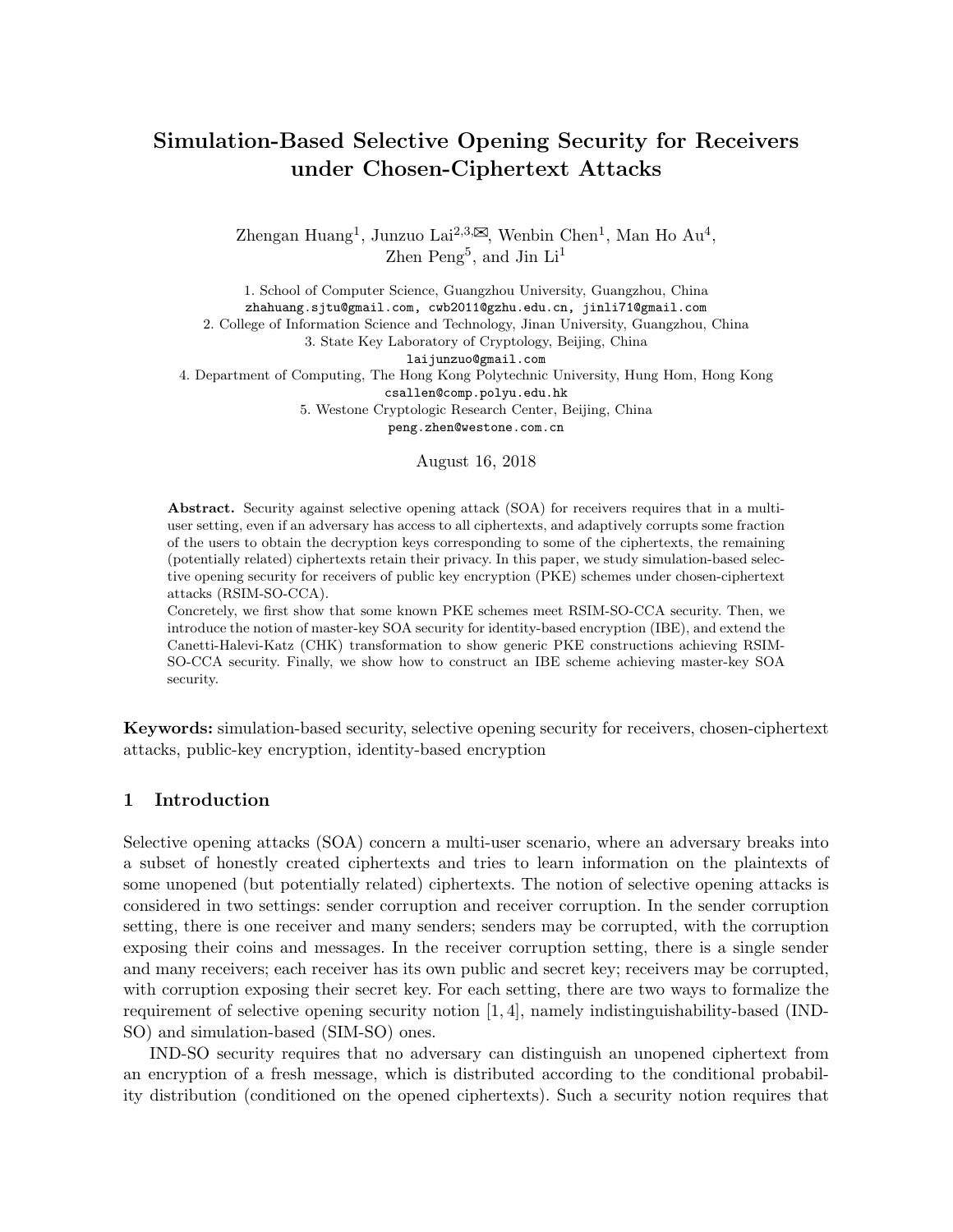the joint plaintext distribution should be "efficiently conditionally re-samplable". On the other hand, SIM-SO security requires that anything that can be computed by an adversary from all the ciphertexts and the opened messages together with the corrupted information can also be computed by a simulator with only the opened messages. SIM-SO security imposes no limitation on the message distribution, and it implies IND-SO security. The selective opening security is further classified into two notions, security against selective opening chosen-plaintext attacks (SO-CPA) and that against selective opening chosen-ciphertext attacks (SO-CCA), depending on whether the adversary has access to a decryption oracle or not.

In this paper, we study simulation-based selective opening security for receivers of public key encryption (PKE) schemes under chosen-ciphertext attacks (RSIM-SO-CCA).

#### 1.1 Our Contribution

We first show that some known PKE schemes meet RSIM-SO-CCA security. More specifically, we show that the DDH-based PKE scheme (for single-bit messages) proposed by Cramer and Shoup in [11] and the DCR-based PKE scheme proposed by Cramer and Shoup in [12] both achieve RSIM-SO-CCA security.

Then, we introduce the notion of master-key selective opening security (mSO) for identitybased encryption (IBE), which focuses on IBE in the setting of multiple private key generators [34, 33]. In a master-key selective opening attack for IBE, after seeing the challenge ciphertexts, the adversary can corrupt some of the private key generators, by obtaining their master secret keys. The goal of master-key SOA security is to guarantee that the messages of the users, whose private key generators are uncorrupted, are still confidential. As pointed out by Bellare et al. [3], the standard security notions for IBE naturally provide security against non-adaptive receiver corruption (i.e., the adversaries are allowed to query the private key generation oracle). However, to the best of our knowledge, SOA security notions for IBE in the adaptive receiver corruption setting have never been formalized, and are less studied. Our mSOA security notions focus on SOA security in the adaptive receiver corruption setting. Furthermore, we stress that in the experiments defining mSOA security, the adversaries are actually more powerful. They are allowed to corrupt the *private key generators, not the receivers (users)*, even *after seeing the* challenge ciphertexts.

Next, we show a generic construction of RSIM-SO-CCA secure PKE schemes, by applying the CHK method [9] to any SIM-sID-mSO-CPA secure IBE scheme. Note that the CHK method does not work in the sender corruption setting [19]. Our result shows that it does work in the receiver corruption setting.

Finally, we show that a hybrid IBE scheme constructed from an identity-based key encapsulation mechanism (IB-KEM) scheme and a data encapsulation mechanism (DEM) scheme, is SIM-sID-mSO-CPA secure, if the underlying IB-KEM scheme is IND-sID-CPA secure, and the DEM scheme has some special properties.

## 1.2 Related Work

SOA for Senders. In [1], Bellare, Hofheinz and Yilek showed that any lossy encryption is able to achieve indistinguishability-based selective opening security for senders under chosen-plaintext attacks (SIND-SO-CPA), and simulation-based selective opening security for senders under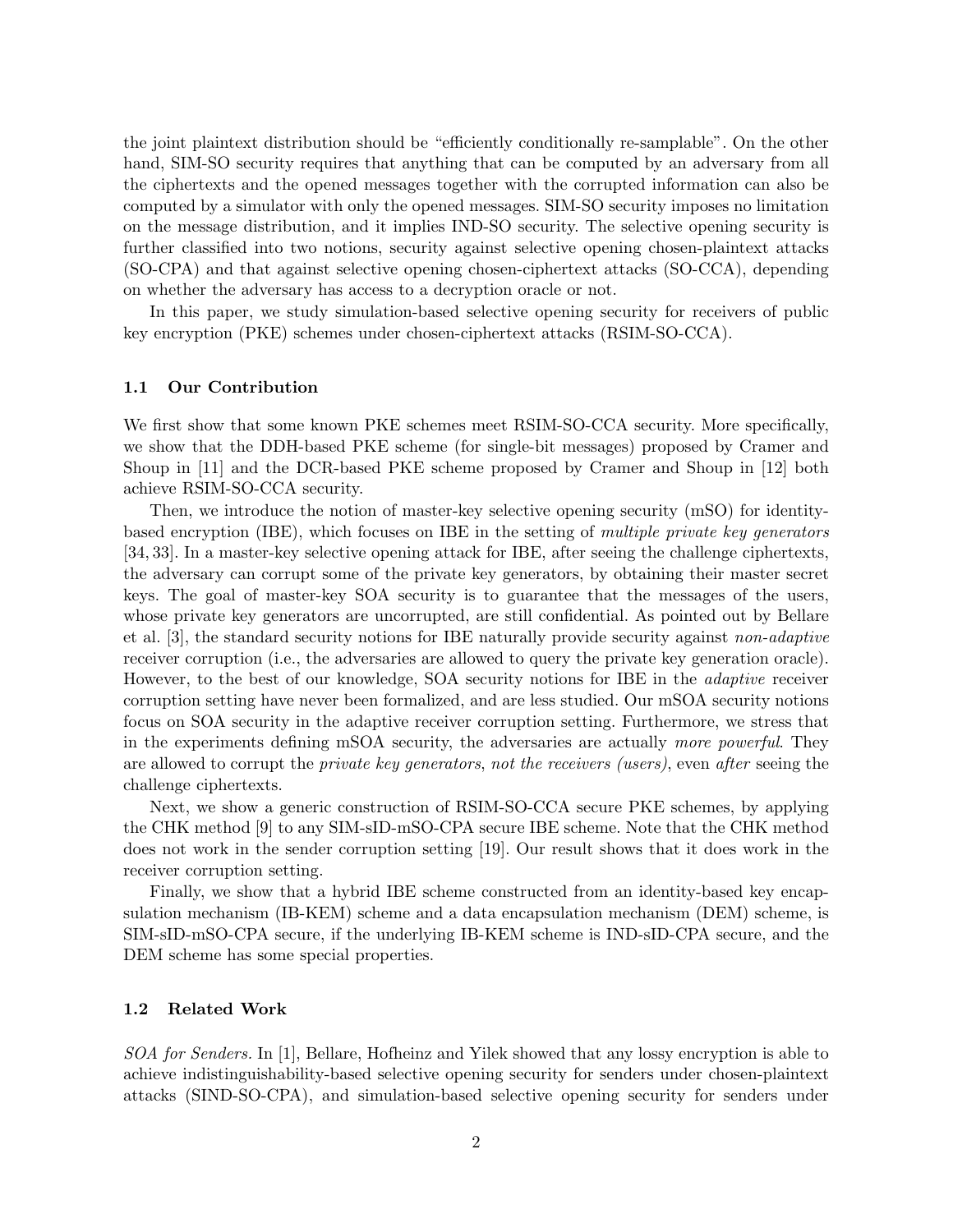chosen-plaintext attacks (SSIM-SO-CPA) is achievable as well if the lossy encryption is "efficiently openable". Recently, Hofheinz et al. [23] showed how to construct SSIM-SO-CPA secure PKE schemes with compact ciphertexts.

Hemenway et al. [19] showed that SIND-SO-CCA secure PKE can be obtained from selectivetag weakly secure and separable tag-based PKE with the help of chameleon hashing. Hofheinz [22] showed how to get (SIND/SSIM-SO-CCA) secure PKE with compact ciphertexts from all-but-many lossy trapdoor functions (ABM-LTF). Recently, Boyen and Li [8] presented an ABM-LTF construction from lattices and obtained a SIND-SO-CCA secure PKE from lattices.

For SSIM-SO-CCA security, Fehr et al. [17] proved that sender-equivocable (NC-CCA) security implies SSIM-SO-CCA security, and showed how to construct PKE schemes with NC-CCA security based on hash proof systems with explainable domains and L-cross-authentication codes  $(L-XAC,$  in short). Huang et al. [24, 25] showed that using the method proposed in [17] to construct SSIM-SO-CCA secure PKE, L-XAC needs to be strong. Heuer et al. [20, 21] showed that some practical PKE schemes is SSIM-SO-CCA secure in the random oracle model. Recently, Libert et al. [31] presented an ABM-LTF construction from lattices and used it to obtain a SSIM-SO-CCA secure PKE from lattices.

SOA for Receivers. Hazay et al. [18] showed that RSIM-SO-CPA secure PKE schemes can be achieved from non-committing encryption for receiver (NCER) [10] and RIND-SO-CPA secure PKE schemes can be achieved from a tweaked variant of NCER which, in turn, can be instantiated from a variety of basic, well-established, assumptions. Recently, Jia et al. [27] showed that the PKE scheme based on HPS [12] achieves RIND-SO-CCA security and provided a general construction of RIND-SO-CCA secure PKE schemes by combining any RIND-SO-CPA secure scheme with any regular CCA secure scheme, along with an appropriate non-interactive zeroknowledge proof. In this paper, we consider RSIM-SO-CCA secure PKE schemes.

SOA for IBE. Bellare et al. [3] considered the SOA security in the IBE setting and proposed a general paradigm to achieve SIM-SO-CPA security from IND-ID-CPA secure and "One-Sided Publicly Openable" (1SPO) IBE schemes. For SIM-SO-CCA secure IBE, Lai et al. [28] gave a generic construction from an IND-ID-CCA secure extractable IBE with "One-Sided Public Openability"(1SPO), a collision-resistant hash function and a strengthened cross-authentication code.

IBE in the multi-PKG setting. In some application scenarios (e.g., a multi-domain ad hoc network which is formed by different organizations [30]), IBE in the multi-PKG setting is required. Motivated by earlier work on anonymous credential systems, Holt [26] proposed a security notion for IBE in the multi-PKG setting. But this security model just focuses on anonymity, and does not allow the adversary to extract any user secret key at all. Wang and Cao [34] put forth some IBE schemes, which consider multiple public parameters, but the security model in [34] is still in the standard single-PKG setting. In 2008, Paterson and Srinivasan [33] formalized several security notions for IBE in the multi-PKG setting. In the security games of these notions, an adversary is allowed to obtain the master secret keys of some of the PKGs by oracle queries. Paterson and Srinivasan also provided IBE constructions meeting these security requirements in [33]. However, to the best of our knowledge, no SOA security notions for IBE in the multi-PKG setting has been proposed or researched.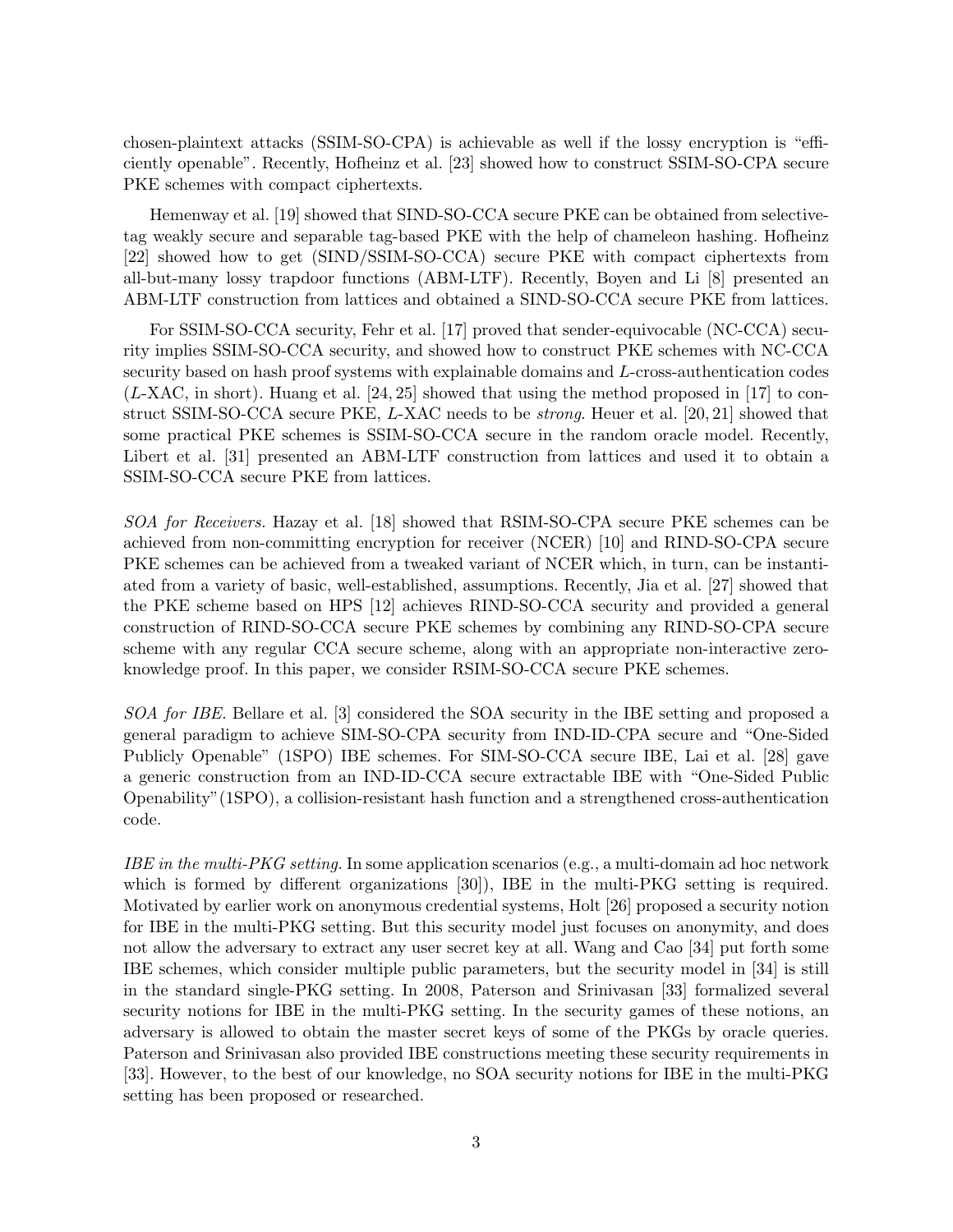# 2 Preliminaries

**Notations.** Throughout this paper, we denote the security parameter by  $\lambda \in \mathbb{N}$ . For  $n \in \mathbb{N}$ , let  $[n] := \{1, 2, \dots, n\}$ . We use boldface to denote vectors, e.g., x. For vector x, let  $|x|$  denote the number of components in this vector, and  $\mathbf{x}[i]$  denote its  $i^{\text{th}}$  component for  $i \in [|\mathbf{x}|]$ . For a set  $I \subseteq [[\mathbf{x}]]$ , let  $\mathbf{x}[I] := (\mathbf{x}[i])_{i \in I}$ , and  $\mathbf{x}[[\mathbf{x}] \setminus I := (\mathbf{x}[i])_{i \notin I}$ . For a finite set S, we denote by  $s \leftarrow S$  the process of sampling s uniformly random from S. For a distribution X, we denote by  $x \leftarrow X$  the process of sampling x from X. For a probabilistic algorithm A, let  $\mathcal{R}_A$  denote the randomness space of A. We denote by  $y \leftarrow A(x; r)$  the process of running A on input x and with randomness  $r \in \mathcal{R}_A$ , and assigning y the result. We write  $y \leftarrow A(x)$ for  $y \leftarrow A(x; r)$  with uniformly chosen  $r \leftarrow \mathcal{R}_A$ . For vectors **x** and **r** with  $|\mathbf{x}| = |\mathbf{r}|$ , we write  $A(\mathbf{x}; \mathbf{r}) := (A(\mathbf{x}[1]; \mathbf{r}[1]), A(\mathbf{x}[2]; \mathbf{r}[2]), \cdots, A(\mathbf{x}[[\mathbf{x}]]; \mathbf{r}[[\mathbf{x}]]))$ . We write PPT for probabilistic polynomial-time.

For any event evt (e.g., bad<sub>1</sub> in Fig. 13) defined in a game  $\bf{G}$ , wlog, we denote by Pr [evt] the probability that evt occurs in G.

The decisional Diffie-Hellman assumption. We recall the decisional Diffie-Hellman (DDH) assumption and its variant as follows.

**Definition 1 (The DDH assumption).** Let  $\mathbb{G}_q$  be a cyclic group of prime order q. We say that the decisional Diffie-Hellman (DDH) assumption holds for  $\mathbb{G}_q$ , if for any PPT distinguisher D,

$$
|\Pr\left[D(g, g^a, g^b, g^{ab}) = 1\right] - \Pr\left[D(g, g^a, g^b, g^c) = 1\right]|
$$

is negligible, where  $g \leftarrow \mathbb{G}_q \setminus \{1\}$  and  $a, b, c \leftarrow \mathbb{Z}_q$ .

As pointed out in [10], the DDH assumption implies that for  $g \leftarrow \mathbb{G}_q \setminus \{1\}$ ,  $a, b \leftarrow \mathbb{Z}_q$ ,  $(g, g^a, g^b, g^{ab})$  and  $(g, g^a, g^b, g^{ab+1})$  are computationally indistinguishable. Formally, we have the following lemma.

**Lemma 1.** If the DDH assumption holds for  $\mathbb{G}_q$ , then for any PPT distinguisher (denoted by  $D_{DDH1}$ ),

$$
|\Pr[D_{DDH1}(g, g^a, g^b, g^{ab}) = 1] - \Pr[D_{DDH1}(g, g^a, g^b, g^{ab+1}) = 1]|
$$

is negligible, where  $g \leftarrow \mathbb{G}_q \setminus \{1\}$  and  $a, b \leftarrow \mathbb{Z}_q$ .

The Decision Composite Residuosity assumption. We recall Paillier's decision composite residuosity (DCR) assumption [32] and its variant as follows.

Let p, q, p', q' be distinct odd primes with  $p = 2p' + 1$  and  $q = 2q' + 1$ , where both p' and q' are  $\lambda$  bits in length. Let  $N = pq$  and  $N' = p'q'$ . Then the group  $\mathbb{Z}_{N^2}^*$  can be decomposed as an inner direct product  $\mathbb{G}_N \cdot \mathbb{G}_{N'} \cdot \mathbb{G}_2 \cdot \mathbb{S}$ , where  $\mathbb{G}_i$  is a cyclic group of order i, and S is the subgroup of  $\mathbb{Z}_{N^2}^*$  generated by  $(-1 \mod N^2)$ . It's easy to see that the order of  $1 + N \mod N^2$  in  $\mathbb{Z}_{N^2}^*$  is N, and for any  $m \in \mathbb{Z}_N$ ,  $(1+N)^m$  mod  $N^2 = 1 + mN$ . Let G denote a DCR instance generator, which takes  $1^{\lambda}$  as input and returns numbers N and N' as above.

**Definition 2 (The DCR assumption).** We say that the Decision Composite Residuosity (DCR) assumption holds for  $G$ , if for any PPT distinguisher  $D$ ,

$$
|\Pr\left[D(N, g^2) = 1\right] - \Pr\left[D(N, g^{2N}) = 1\right]|
$$

is negligible, where  $(N, N') \leftarrow \mathcal{G}(1^{\lambda})$  and  $g \leftarrow \mathbb{Z}_{N^2}^*$ .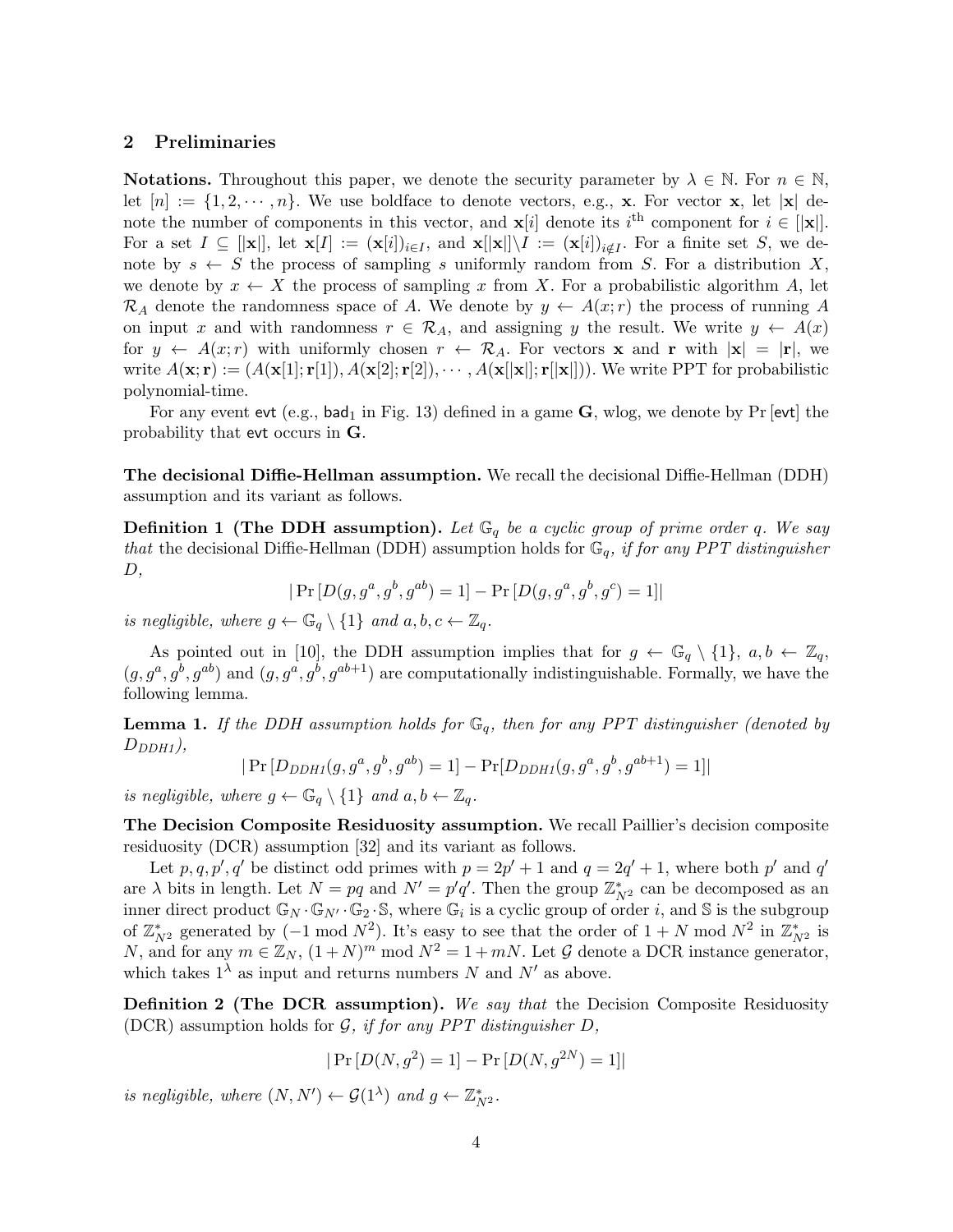| $\big  \mathsf{Exp}_{\mathsf{PKE},A}^{\text{rsim-so-cca-real}}(\lambda)$          | $DEC(i, c)$ :                                    | $\mathsf{Exp}_{\mathsf{PKE},A,S}^{\text{rsim-so-cca-ideal}}(\lambda)$ |
|-----------------------------------------------------------------------------------|--------------------------------------------------|-----------------------------------------------------------------------|
| $(\mathbf{pk}, \mathbf{sk}) \leftarrow (\mathsf{Gen}(1^{\lambda}))^n$             | If $(i, c) \in C$ , then return $\perp$          | $(\mathcal{M}, s_1) \leftarrow S_1(1^{\lambda})$                      |
| $C \leftarrow \emptyset$ , $I_{\text{open}} \leftarrow \emptyset$                 | If $i \in I_{\text{open}}$ , then return $\perp$ | $\mathbf{m} := (\mathbf{m}[i])_{i \in [n]} \leftarrow \mathcal{M}$    |
| $(\mathcal{M}, s_1) \leftarrow A_1^{\text{DEC}}(\textbf{pk})$                     | $m \leftarrow \text{Dec}(\textbf{sk}[i], c)$     | $(I, s_2) \leftarrow S_2((1^{ m[i] })_{i \in [n]}, s_1)$              |
| $\mathbf{m} := (\mathbf{m}[i])_{i \in [n]} \leftarrow \mathcal{M}$                | Return $m$                                       | out $\leftarrow S_3(\textbf{m}[I], s_2)$                              |
| $\mathbf{c} \leftarrow (\mathsf{Enc}(\mathbf{pk}[i], \mathbf{m}[i]))_{i \in [n]}$ |                                                  | Return $(m, \mathcal{M}, I, \text{out})$                              |
| $C \leftarrow \{(i, \mathbf{c}[i]) \mid i \in [n]\}\$                             |                                                  |                                                                       |
| $(I, s_2) \leftarrow A_2^{\text{DEC}}(\mathbf{c}, s_1)$                           |                                                  |                                                                       |
| $I_{\text{open}} \leftarrow I$                                                    |                                                  |                                                                       |
| out $\leftarrow A_3^{\text{DEC}}(\textbf{sk}[I], \textbf{m}[I], s_2)$             |                                                  |                                                                       |
| Return $(m, \mathcal{M}, I, \text{out})$                                          |                                                  |                                                                       |

Fig. 1. Experiments for defining RSIM-SO-CCA security of a PKE scheme PKE.

As pointed out in [10], the DCR assumption implies that for  $(N, N') \leftarrow \mathcal{G}(1^{\lambda})$  and  $g \leftarrow \mathbb{Z}_{N^2}^*$ ,  $(N, g^{2N})$  and  $(N, (1+N) \cdot g^{2N})$  are computationally indistinguishable. Formally, we have the following lemma.

**Lemma 2.** If the DCR assumption holds for  $G$ , then for any PPT distinguisher (denoted by  $D_{DCR1}$ ),

$$
|\Pr[D_{DCR1}(N, g^{2N}) = 1] - \Pr[D_{DCR1}(N, (1+N) \cdot g^{2N}) = 1]|
$$

is negligible, where  $(N, N') \leftarrow \mathcal{G}(1^{\lambda})$  and  $g \leftarrow \mathbb{Z}_{N^2}^*$ .

The formal definitions of IBE, strong one-time signature and IB-KEM are recalled in Appendix B, C and D, respectively.

# 3 Simulation-based SOA security for receivers under chosen-ciphertext attacks

In this section, we formalize the notion of simulation-based selective opening security for receivers under chosen-ciphertext attacks (RSIM-SO-CCA security). Similar to other security notions in the CCA setting, in the following experiment defining SO-CCA security for receivers, the adversary is given access to a decryption oracle. However, compared with SIM-SO-CCA security for senders, there are some subtleties in our formalization. First, in the receiver setting, there are  $n$  public/secret key pairs, so the adversary has to specify the secret key when she makes decryption queries. Second, in our following definition, we require that the adversary cannot query the decryption oracle on the opened secret keys. This is a very mild and reasonable condition, since once the adversary has obtained the secret key of some user, she can decrypt all the ciphertexts received by the user. It's not necessary for the adversary to query the decryption oracle on the opened secret keys.

The formal definition is as follows.

**Definition 3 (RSIM-SO-CCA).** A public-key encryption scheme  $PKE = (Gen, Enc, Dec)$  is RSIM-SO-CCA secure, if for any polynomially bounded function  $n > 0$ , and any PPT adversary A, there is a PPT simulator  $S$ , such that for any PPT distinguisher  $D$ , the advantage

$$
\mathbf{Adv}_{\mathsf{PKE},A,S,D}^{\text{rsim-so-cca}}(\lambda) := |\mathrm{Pr}[D(\mathsf{Exp}_{\mathsf{PKE},A}^{\text{rsim-so-cca-real}}(\lambda)) = 1] - \mathrm{Pr}[D(\mathsf{Exp}_{\mathsf{PKE},A,S}^{\text{rsim-so-cca-ideal}}(\lambda)) = 1]|
$$

is negligible, where  $\mathsf{Exp}_{\mathsf{PKE},A}^{\text{rsim-so-cca-real}}(\lambda)$  and  $\mathsf{Exp}_{\mathsf{PKE},A,S}^{\text{rsim-so-cca-ideal}}(\lambda)$  are defined in Fig. 1.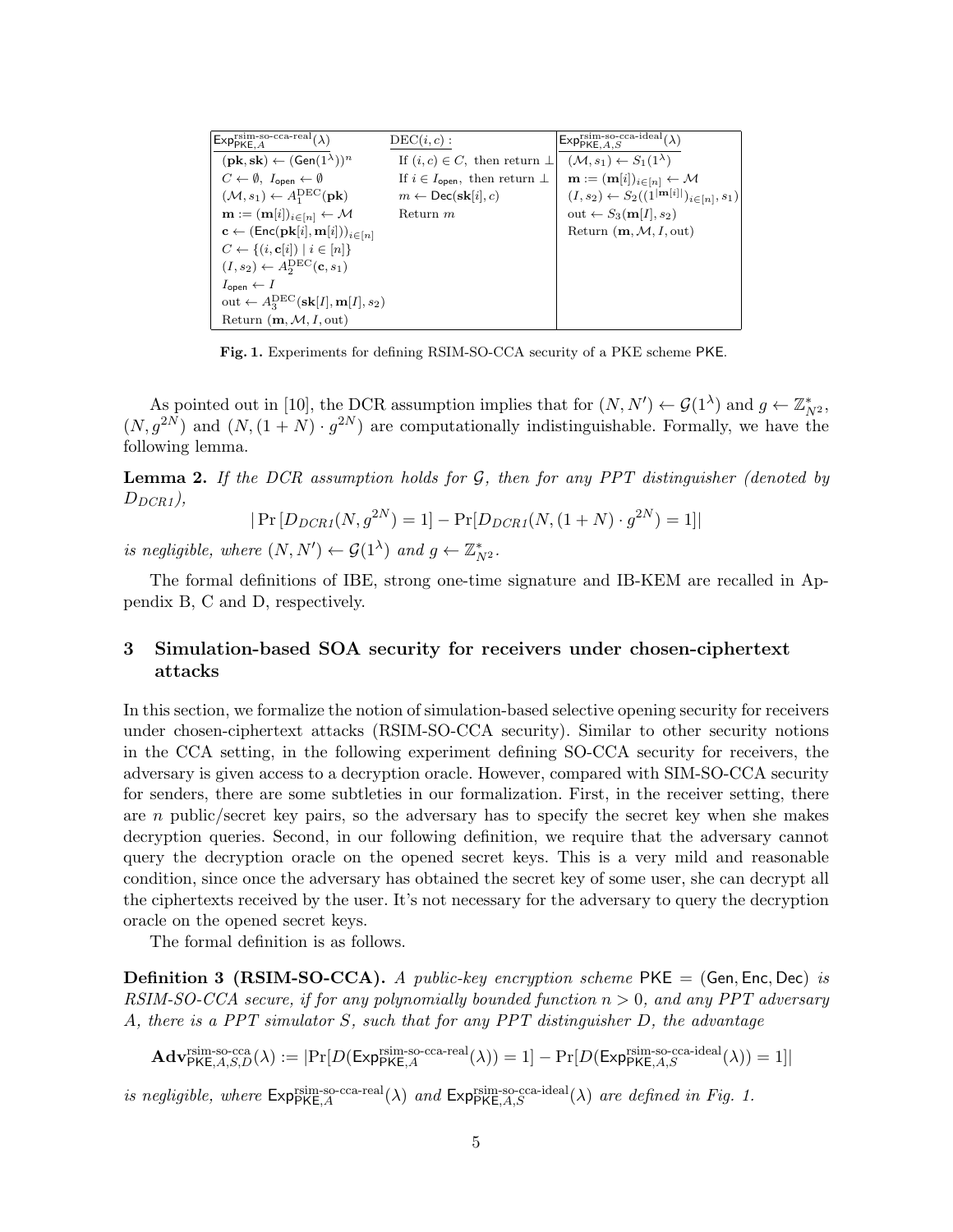| $\vert$ CS.Gen $(1^{\lambda})$ :                                           | $CS\text{Enc}(pk, m)$ :                            | $CS\cdot Dec(sk, (u, v, w, e))$ :                                |
|----------------------------------------------------------------------------|----------------------------------------------------|------------------------------------------------------------------|
| $g_1 \leftarrow \mathbb{G}_q \setminus \{1\}, z \leftarrow \mathbb{Z}_q^*$ | $(q_1, q_2, h, \theta, \varphi, hk) \leftarrow pk$ | $(x, y, a, b, a', b') \leftarrow sk$                             |
| $x, y, a, b, a', b' \leftarrow \mathbb{Z}_q$                               | $r \leftarrow \mathbb{Z}_q$                        | $\alpha \leftarrow \mathsf{HEvl}(hk, (u, v, w))$                 |
| $g_2 \leftarrow g_1^z, h \leftarrow g_1^x g_2^y$                           | $u \leftarrow g_1^r, v \leftarrow g_2^r$           | If $u^{a+\alpha a'}v^{b+\alpha b'} \neq e$ , then return $\perp$ |
| $\theta \leftarrow g_1^a g_2^b, \ \varphi \leftarrow g_1^{a'} g_2^{b'}$    | $w \leftarrow q_1^m h^r$                           | $\delta \leftarrow w \cdot (u^x v^y)^{-1}$                       |
| $hk \leftarrow \mathsf{HGen}(1^{\lambda})$                                 | $\alpha \leftarrow \text{HEvl}(hk, (u, v, w))$     | If $\delta = 1$ , then $m \leftarrow 0$                          |
| $pk \leftarrow (q_1, q_2, h, \theta, \varphi, hk)$                         | $e \leftarrow (\theta \varphi^{\alpha})^r$         | If $\delta = q_1$ , then $m \leftarrow 1$                        |
| $sk \leftarrow (x, y, a, b, a', b')$                                       | Return $(u, v, w, e)$                              | Else, then $m \leftarrow \perp$                                  |
| $tk \leftarrow z$                                                          |                                                    | Return $m$                                                       |
| Return $(pk, sk, tk)$                                                      |                                                    |                                                                  |

Fig. 2. Construction of PKE<sub>CS</sub>.

**Remark 1.** We note that  $I_{open} \neq \emptyset$  only if the adversary has made the opening query. The definition can be extended to the version where the adversary is allowed to make multiple opening queries adaptively  $[6, 17]$ . For simplicity, in this paper we only consider the adversaries making one opening query.

# 4 Concrete constructions of RSIM-SO-CCA secure PKE

In this section, we show that some known PKE schemes meet RSIM-SO-CCA security. More specifically, we show that the DDH-based PKE scheme (for single-bit messages) proposed by Cramer and Shoup in [11] and the DCR-based PKE scheme proposed by Cramer and Shoup in [12] both achieve RSIM-SO-CCA security.

# 4.1 RSIM-SO-CCA secure PKE under the DDH assumption

We show that the Cramer-Shoup encryption scheme [11] for single-bit messages meets RSIM-SO-CCA security.

Let  $\mathbb{G}_q$  be a cyclic group of prime order q, and  $\mathsf{Hash} = (\mathsf{HGen}, \mathsf{HEvl})$  be a family of collisionresistant (CR) hash functions  $\Lambda_{(\cdot)} : \mathbb{G}_q^3 \to \mathbb{Z}_q$ . The Cramer-Shoup encryption scheme [11] (for single bit) PKE<sub>CS</sub> := (CS.Gen, CS.Enc, CS.Dec) is shown in Fig. 2. We refer the readers to [11] for the correctness of  $PKE_{CS}$ . We stress that here we set a *trapdoor key tk* which is z satisfying  $g_2 = g_1^z$  (see Fig. 2). The additional trapdoor key is useless for normal encryption/decryption, but will be used in the following security proof.

Formally, we have the following theorem. The proof is inspired by that of Hazay et al. [18].

**Theorem 1.** PKE<sub>CS</sub> (for single-bit messages) is RSIM-SO-CCA secure.

*Proof.* For any PPT adversary A attacking  $PKE_{CS}$  in the sense of RSIM-SO-CCA, let  $q_d$  denote the number of decryption queries made by  $A$ . We prove the theorem with a sequence of games  **in Fig. 3.** 

Firstly, note that the view of A in game  $\mathbf{G}_{-1}$  is exactly the same as in  $\mathsf{Exp}_{\mathsf{PKE}_{\mathsf{CS}},A}^{\text{rsim-so-cca-real}}$ , so the final outputs of these two games are identical, i.e.,  $\mathbf{G}_{-1} = \mathsf{Exp}_{\mathsf{PKE}_{\mathsf{CS}},A}^{\text{rsim-so-cca-real}}$ .

Games  $\mathbf{G}_0$  and  $\mathbf{G}_{-1}$  are identical except that the challenge ciphertext vector is encrypted with secret key sk (lines 06, 12, 19). We stress that the view of A in game  $\mathbf{G}_0$  is exactly the same as in  $\mathbf{G}_{-1}$ . That's because for all  $j \in [n]$ ,  $\mathbf{sk}[j] = (x, y, a, b, a', b', z)$ ,  $\mathbf{pk}[j] = (g_1, g_2, h, \theta, \varphi, hk)$ , we have that

$$
w = g_1^{\mathbf{m}[j]} u^x v^y = g_1^{\mathbf{m}[j]} g_1^x g_2^{ry} = g_1^{\mathbf{m}[j]} (g_1^x g_2^y)^r = g_1^{\mathbf{m}[j]} h^r,
$$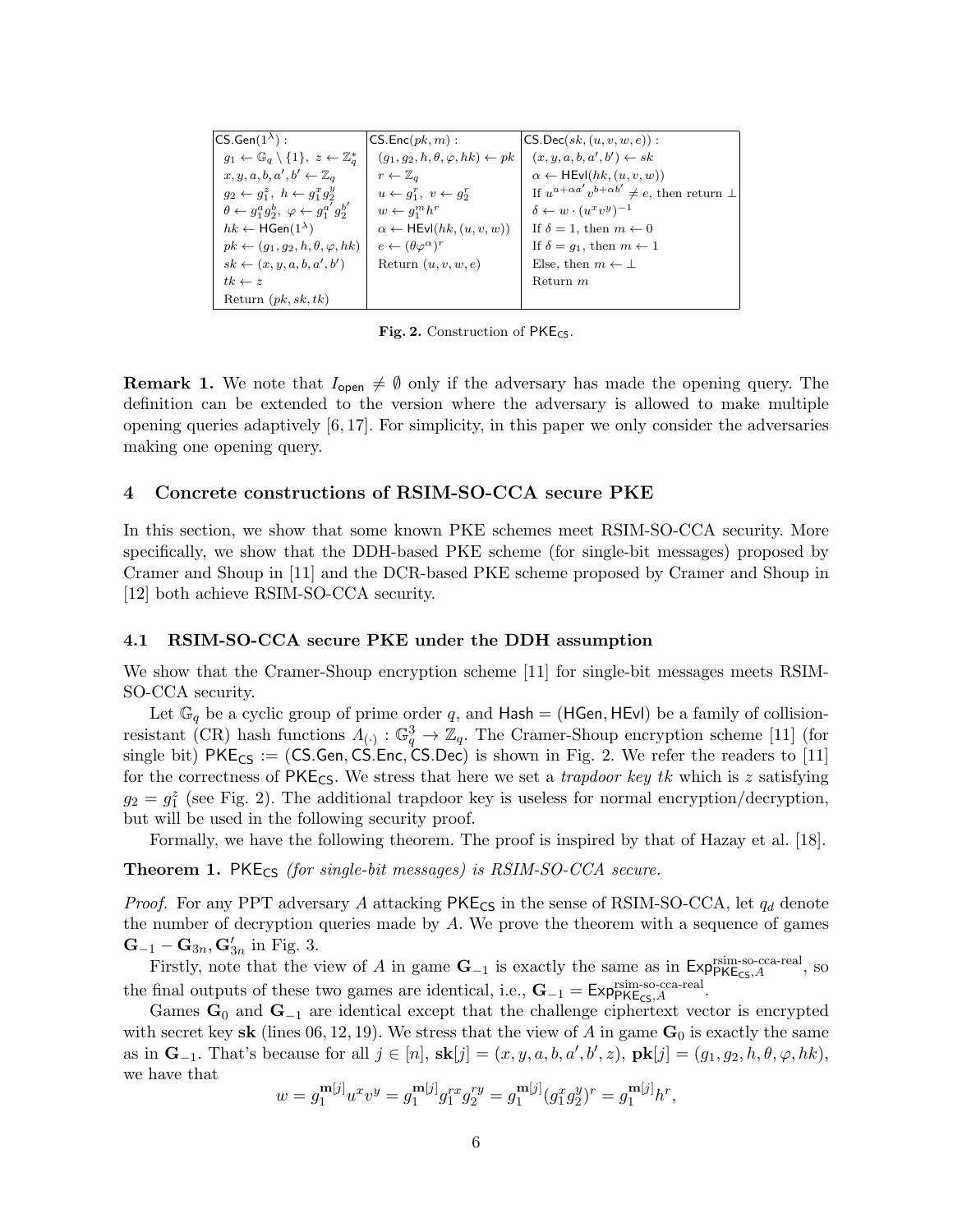| Games $G_{-1} - G_{3n}$                                                                                                                       | Game $G'_{3n}$                                                                                                                                                                                                                                                                                                                                                                                                                                   |
|-----------------------------------------------------------------------------------------------------------------------------------------------|--------------------------------------------------------------------------------------------------------------------------------------------------------------------------------------------------------------------------------------------------------------------------------------------------------------------------------------------------------------------------------------------------------------------------------------------------|
| 01 (pk, sk, tk) $\leftarrow$ (CS.Gen(1 <sup><math>\lambda</math></sup> )) <sup>n</sup>                                                        | 37 (pk, sk, tk) $\leftarrow$ (CS.Gen $(1^{\lambda})^n$                                                                                                                                                                                                                                                                                                                                                                                           |
| 02 $C \leftarrow \emptyset$ , $I_{\text{open}} \leftarrow \emptyset$ , $s\mathbf{k}' \leftarrow s\mathbf{k}$                                  | 38 $C \leftarrow \emptyset$ , $I_{open} \leftarrow \emptyset$                                                                                                                                                                                                                                                                                                                                                                                    |
| $(\mathcal{M}, s_1) \leftarrow A_1^{\text{DEC}}(\textbf{pk}), \ \mathbf{m} \leftarrow \mathcal{M}$<br>03                                      | 39 $(\mathcal{M}, s_1) \leftarrow A_1^{\text{DEC}}(\textbf{pk}), \ \mathbf{m} \leftarrow \mathcal{M}$                                                                                                                                                                                                                                                                                                                                            |
| 04 For $j = 1$ to n                                                                                                                           | 40 For $i = 1$ to n                                                                                                                                                                                                                                                                                                                                                                                                                              |
| $(g_1, g_2, h, \theta, \varphi, hk) \leftarrow \mathbf{pk}[j]$<br>05                                                                          | $(g_1, g_2, h, \theta, \varphi, hk) \leftarrow \mathbf{pk}[j]$<br>41                                                                                                                                                                                                                                                                                                                                                                             |
| $(x, y, a, b, a', b') \leftarrow \mathbf{sk}[j]$<br>06                                                                                        |                                                                                                                                                                                                                                                                                                                                                                                                                                                  |
| 07<br>$r \leftarrow \mathbb{Z}_q, u \leftarrow g_1^r$                                                                                         |                                                                                                                                                                                                                                                                                                                                                                                                                                                  |
| $v \leftarrow g_2^r$<br>08                                                                                                                    |                                                                                                                                                                                                                                                                                                                                                                                                                                                  |
| If $j \leq i$ , then $v \leftarrow g_1 g_2^r$<br>09                                                                                           |                                                                                                                                                                                                                                                                                                                                                                                                                                                  |
| $v \leftarrow g_1 g_2^r$<br>10                                                                                                                | $\begin{array}{c} // \mathbf{G}_0 - \mathbf{G}_{3n} \begin{bmatrix} 42 & (x,y,a,b,a',b') \leftarrow \mathbf{sk}[j] \\ 43 & r \leftarrow \mathbb{Z}_q, u \leftarrow g_1^T \end{bmatrix} \\ & & \\ 44 & v \leftarrow g_1 g_2^T \\ & & \\ \end{bmatrix} \\ // \mathbf{G}_1 - \mathbf{G}_i \begin{bmatrix} 45 & w \leftarrow g_1^u h^r \\ 45 & w \leftarrow g_1^u h^r \\ & & \\ \alpha \leftarrow \text{HEV}(hk, (u,v,w)) \end{bmatrix} \end{array}$ |
| $w \leftarrow g_1^{\mathbf{m}\tilde{[}j\right]}h^r$<br>11                                                                                     | $\sqrt{G_{-1}}$ 47 $e \leftarrow u^{a + \alpha a' v^{b + \alpha b'}}$                                                                                                                                                                                                                                                                                                                                                                            |
| $w \leftarrow g_1^{\text{in}[j]} u^x v^y$<br>12                                                                                               | $/(G_0 - G_{3n})$ 48 c[j] $\leftarrow (u, v, w, e)$<br>$/(G_{2n+1} - G_{2n+i})$ 49 $C \leftarrow C \bigcup \{ (j, \mathbf{c}[j]) \}$                                                                                                                                                                                                                                                                                                             |
| 13<br>If $j \leq i$ , then                                                                                                                    |                                                                                                                                                                                                                                                                                                                                                                                                                                                  |
| $w \leftarrow q_i^y h^r, z \leftarrow \mathbf{tk}[i]$<br>14                                                                                   | $/(G_{2n+1} - G_{2n+i})$ 50 $(I, s_2) \leftarrow A_2^{\text{DEC}}(c, s_1), I_{\text{open}} \leftarrow I$                                                                                                                                                                                                                                                                                                                                         |
| $(x', y') \leftarrow (x + \mathbf{m}[j] \cdot z, y - \mathbf{m}[j])$ // $\mathbf{G}_{2n+1} - \mathbf{G}_{2n+i}$ 51 For $j \in I$ , then<br>15 |                                                                                                                                                                                                                                                                                                                                                                                                                                                  |
| $\mathbf{sk}'[i] \leftarrow (x', y', a, b, a', b')$<br>16                                                                                     | $//\mathbf{G}_{2n+1}-\mathbf{G}_{2n+i} 52$ $(x, y, a, b, a', b') \leftarrow \mathbf{sk}[j]$                                                                                                                                                                                                                                                                                                                                                      |
| 17<br>$\alpha \leftarrow \text{HEvl}(hk, (u, v, w))$                                                                                          | 53 $(x', y') \leftarrow (x + m[j] \cdot z, y - m[j])$                                                                                                                                                                                                                                                                                                                                                                                            |
| $e \leftarrow (\theta \varphi^{\alpha})^r$<br>18                                                                                              | $//\mathbf{G}_{-1}$  54 $\mathbf{sk}[j] \leftarrow (x', y', a, b, a', b')$                                                                                                                                                                                                                                                                                                                                                                       |
| $e \leftarrow u^{a + \alpha a'} v^{b + \alpha b'}$<br>19                                                                                      | $//\mathbf{G}_0 - \mathbf{G}_{3n}$ 55 out $\leftarrow A_3^{\text{DEC}}(\mathbf{sk}[I], \mathbf{m}[I], s_2)$                                                                                                                                                                                                                                                                                                                                      |
| $\mathbf{c}[j] \leftarrow (u, v, w, e), C \leftarrow C \cup \{(j, \mathbf{c}[j])\}$<br>20                                                     | 56 Return $(m, M, I, out)$                                                                                                                                                                                                                                                                                                                                                                                                                       |
| 21 $(I, s_2) \leftarrow A_2^{\text{DEC}}(\mathbf{c}, s_1), I_{\text{open}} \leftarrow I$                                                      |                                                                                                                                                                                                                                                                                                                                                                                                                                                  |
| 22 out $\leftarrow A_3^{\text{DEC}}(\textbf{sk}'[I], \textbf{m}[I], s_2)$                                                                     |                                                                                                                                                                                                                                                                                                                                                                                                                                                  |
| 23 Return $(m, \mathcal{M}, I, out)$                                                                                                          |                                                                                                                                                                                                                                                                                                                                                                                                                                                  |
|                                                                                                                                               |                                                                                                                                                                                                                                                                                                                                                                                                                                                  |
| On query $DEC(j, c')$ :                                                                                                                       | On query $DEC(j, c')$ :                                                                                                                                                                                                                                                                                                                                                                                                                          |
| 24 If $(j, c') \in C$ , then return $\perp$                                                                                                   | 57 If $(j, c') \in C$ , then return $\perp$                                                                                                                                                                                                                                                                                                                                                                                                      |
| 25 If $j \in I_{\text{open}}$ , then return $\perp$                                                                                           | 58 If $j \in I_{\text{open}}$ , then return $\perp$                                                                                                                                                                                                                                                                                                                                                                                              |
| 26 $(x, y, a, b, a', b') \leftarrow \mathbf{sk}[j], (u, v, w, e) \leftarrow c'$                                                               | 59 $(x, y, a, b, a', b') \leftarrow \mathbf{sk}[j]$                                                                                                                                                                                                                                                                                                                                                                                              |
| 27 If $j \leq i$ , then                                                                                                                       | $//\mathbf{G}_{n+1}-\mathbf{G}_{n+i} 60 \ (u,v,w,e) \leftarrow c'$                                                                                                                                                                                                                                                                                                                                                                               |
| If $u^{\mathbf{tk}[j]} \neq v$ , then return $\perp$<br>28                                                                                    | $//\mathbf{G}_{n+1}-\mathbf{G}_{n+i}\Big $ 61 If $u^{\mathbf{tk}[j]}\neq v$ , then return $\bot$                                                                                                                                                                                                                                                                                                                                                 |
| 29 If $u^{\mathbf{tk}[j]} \neq v$ , then return $\perp$                                                                                       | $//\mathbf{G}_{2n+1}-\mathbf{G}_{3n}\big 62\;\;\alpha\leftarrow \mathsf{HEvl}(hk,(u,v,w))$                                                                                                                                                                                                                                                                                                                                                       |
| 30 $\alpha \leftarrow \text{HEvl}(hk, (u, v, w))$                                                                                             | 63 If $u^{a+\alpha a'}v^{b+\alpha b'} \neq e$ , then return $\perp$                                                                                                                                                                                                                                                                                                                                                                              |
| 31 If $u^{a+\alpha a'}v^{b+\alpha b'}\neq e,$ then return $\bot$                                                                              | 64 $\delta \leftarrow w \cdot (u^x v^y)^{-1}$                                                                                                                                                                                                                                                                                                                                                                                                    |
| 32 $\delta \leftarrow w \cdot (u^x v^y)^{-1}$                                                                                                 | 65 If $\delta = 1$ , then $m' \leftarrow 0$                                                                                                                                                                                                                                                                                                                                                                                                      |
| 33 If $\delta = 1$ , then $m' \leftarrow 0$                                                                                                   | 66 If $\delta = g_1$ , then $m' \leftarrow 1$                                                                                                                                                                                                                                                                                                                                                                                                    |
| 34 If $\delta = g_1$ , then $m' \leftarrow 1$                                                                                                 | 67 Else, then $m' \leftarrow \perp$                                                                                                                                                                                                                                                                                                                                                                                                              |
| 35 Else, then $m' \leftarrow \perp$                                                                                                           | 68 Return $m'$                                                                                                                                                                                                                                                                                                                                                                                                                                   |
| 36 Return $m'$                                                                                                                                |                                                                                                                                                                                                                                                                                                                                                                                                                                                  |

Fig. 3. Games  $\mathbf{G}_{-1} - \mathbf{G}_{3n}$  in the proof of Theorem 1. Note that lines ending with a range of games  $\mathbf{G}_{j_1} - \mathbf{G}_{j_2}$ (resp.  $G_j$ ) are only executed when a game within the range is run, and for the " $G_i$ ,  $G_{n+i}$ ,  $G_{2n+i}$ " above, we require that  $1 \leq i \leq n$ .

$$
e = u^{a + \alpha a'} v^{b + \alpha b'} = g_1^{r(a + \alpha a')} g_2^{r(b + \alpha b')} = (g_1^a g_2^b \cdot (g_1^{a'} g_2^{b'})^{\alpha})^r = (\theta \cdot \varphi^{\alpha})^r.
$$

Hence, we derive that  $\mathbf{G}_0 = \mathbf{G}_{-1}$ .

For  $i \in [n]$ , games  $\mathbf{G}_i$  and  $\mathbf{G}_{i-1}$  are identical, except for the generation of v for  $j = i$  (line 09). More specifically, when  $j = i$ ,  $v = g_1 g_2^r$  in  $\mathbf{G}_i$ , and  $v = g_2^r$  in  $\mathbf{G}_{i-1}$ . It is easy to see that for any PPT algorithm D distinguishing  $\mathbf{G}_i$  and  $\mathbf{G}_{i-1}$ , we can construct a PPT distinguisher  $D_{DDH1}$  to distinguish  $(g_1, g_1^z, g_1^r, g_1^{rz})$  and  $(g_1, g_1^z, g_1^r, g_1^{rz+1})$  based on D with almost the same advantage. The construction is very trivial so we omit the details here. According to Lemma 1, we derive that for any PPT algorithm D,

$$
|\Pr[D(\mathbf{G}_i) = 1] - \Pr[D(\mathbf{G}_{i-1}) = 1]|
$$
  
\n
$$
\leq |\Pr[D_{DDH1}(g_1, g_1^z, g_1^r, g_1^{rz+1}) = 1] - \Pr[D_{DDH1}(g_1, g_1^z, g_1^r, g_1^{rz}) = 1]|
$$

is negligible. Thus, with a standard hybrid argument, we derive that for any PPT algorithm  $D$ ,  $|Pr[D(G_n) = 1] - Pr[D(G_0) = 1]|$  is negligible.

Now we stress that in games  $\mathbf{G}_{n+1} - \mathbf{G}_{3n}$ , during the generation of the challenge ciphertext vector, for every  $j \in [n]$ , the computation of v is  $v = g_1 g_2^r$  (line 10).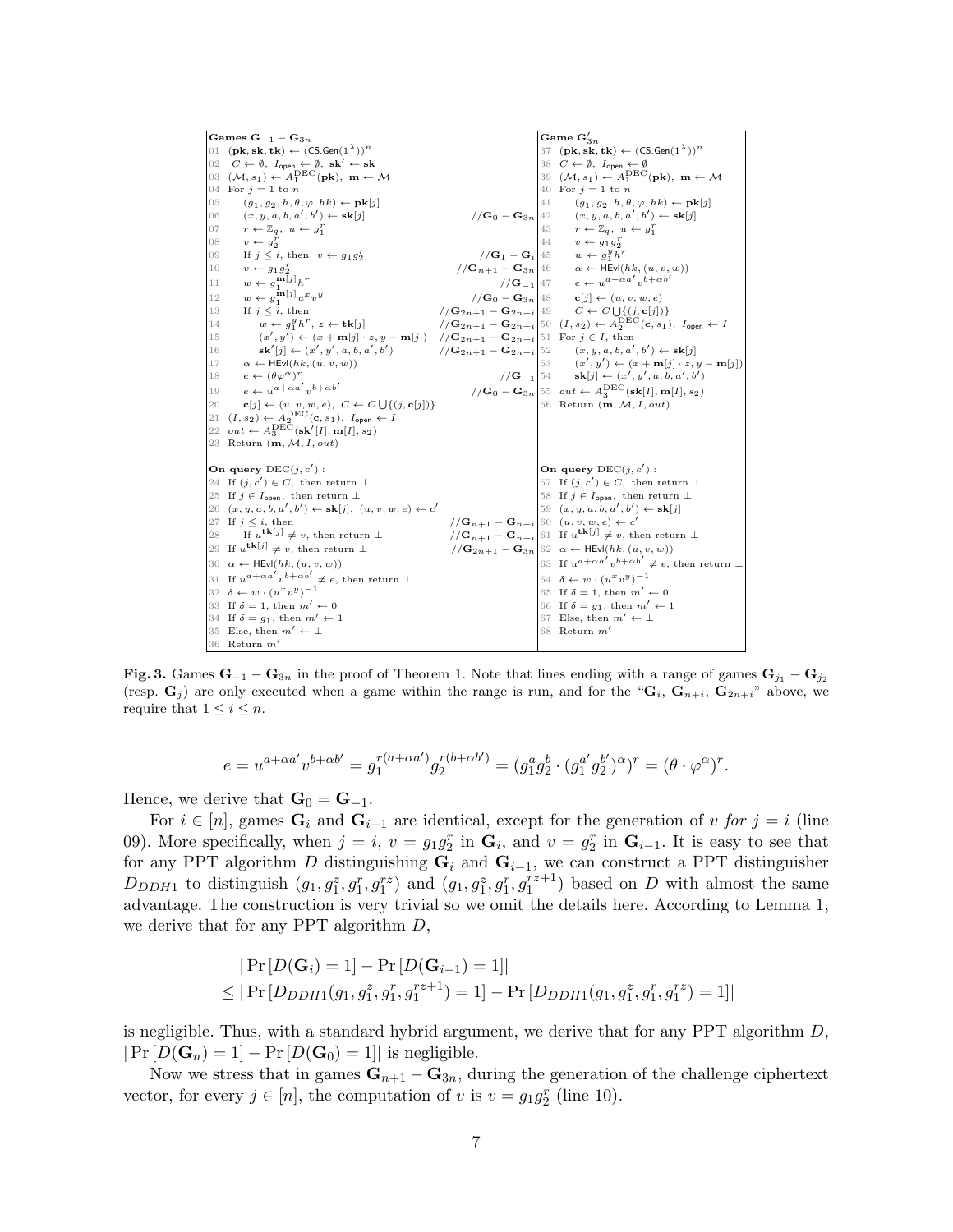For  $i \in [n]$ , let bad denote the event in game  $\mathbf{G}_{n+i-1}$  that the adversary submits a decryption query  $(j, c' = (u, v, w, e))$  satisfying  $((j, c') \notin C) \bigwedge (j \notin I_{\text{open}}) \bigwedge (j = i) \bigwedge (u^{\text{tk}[j]} \neq i)$ v)  $\bigwedge (u^{a+\alpha a'}v^{b+\alpha b'}=e)$  where  $\alpha \leftarrow \text{HEvl}(hk,(u,v,w))$ . Games  $\mathbf{G}_{n+i}$  and  $\mathbf{G}_{n+i-1}$  are identical until bad occurs. According to the fundamental lemma of game-playing [2], for any PPT distinguisher D,  $|\Pr[D(\mathbf{G}_{n+i}) = 1] - \Pr[D(\mathbf{G}_{n+i-1}) = 1]| \leq \Pr[\mathsf{bad}]$ . With the help of the following lemma, we have that  $|\Pr[D(\mathbf{G}_{n+i}) = 1] - \Pr[D(\mathbf{G}_{n+i-1}) = 1]|$  is negligible. Then with a standard hybrid argument, for any PPT algorithm D,  $|Pr[D(G_{2n}) = 1] - Pr[D(G_n) = 1]|$  is negligible.

#### **Lemma 3.** Pr  $[bad]$  is negligible.

The proof of this lemma is very similar to that of [11, Claim 2]. For completeness, we provide it in Appendix A.

Now we stress that in games  $\mathbf{G}_{2n+1} - \mathbf{G}_{3n}$ , for any decryption query  $(j, c' = (u, v, w, e))$ satisfying  $u'^{\text{tk}[j]} \neq v'$ , the decryption oracle always returns  $\perp$  (line 29).

For  $i \in [n]$ , games  $\mathbf{G}_{2n+i}$  and  $\mathbf{G}_{2n+i-1}$  are identical, except that in the generation of challenge ciphertext vector of  $\mathbf{G}_{2n+i}$ , when  $j = i$ , w and  $\mathbf{sk}'[j]$  will be updated (lines 13-16). For clarity, we use  $s\mathbf{k}[i] = (x, y, a, b, a', b')$  to denote the original  $i^{\text{th}}$  secret key, and  $s\mathbf{k}'[i] = (x + \mathbf{m}[i] \cdot z, y$  $m[i], a, b, a', b'$  to denote the corresponding updated secret key. Firstly, note that  $sk'[i]$  is indeed a valid secret key for  $\mathbf{pk}[i] = (g_1, g_2, h, \theta, \varphi, hk)$ , since the tuple  $(a, b, a', b')$  of  $\mathbf{sk}'[i]$  is the same as that of the original, valid  $sk[i]$ , and

$$
g_1^{x+\mathbf{m}[i]\cdot z}g_2^{y-\mathbf{m}[i]}=g_1^{x+\mathbf{m}[i]\cdot z}g_1^{z(y-\mathbf{m}[i])}=g_1^xg_1^{zy}=g_1^xg_2^y=h.
$$

Next, note that decrypting the updated  $\mathbf{c}[i] = (u, v, w, e)$  where  $w = g_1^y h^r$ , with the updated secret key sk'[i], we can still recover  $m[i]$ . That's because when decrypting  $c[i] = (u, v, w, e)$ , we have that for  $\alpha \leftarrow \text{HEvl}(u, v, w), e = u^{a + \alpha a'} v^{b + \alpha b'}$  and

$$
\begin{aligned} w \cdot (u^{x+\mathbf{m}[i]\cdot z}v^{y-\mathbf{m}[i]})^{-1} &= g_1^y h^r (g_1^{r(x+\mathbf{m}[i]\cdot z)}(g_1g_2^r)^{y-\mathbf{m}[i]})^{-1} \\ &= g_1^y g_1^{rx} g_2^{ry} (g_1^{rx+\mathbf{m}[i]\cdot rz} g_1^{y-\mathbf{m}[i]}g_2^{ry-\mathbf{m}[i]\cdot r})^{-1} \\ &= g_1^y g_1^{rx} g_2^{ry} (g_1^{rx} g_2^{\mathbf{m}[i]\cdot r} g_1^{y-\mathbf{m}[i]}g_2^{ry-\mathbf{m}[i]\cdot r})^{-1} \\ &= g_1^{\mathbf{m}[i]} . \end{aligned}
$$

Thirdly, note that the only differences between  $\mathbf{sk}'[i]$  and  $\mathbf{sk}[i]$  are the elements  $(x+\mathbf{m}[i] \cdot z, y-\mathbf{m}[i] \cdot z)$ m[i]) (resp.  $(x, y)$ ). We also note that the only procedure involving  $(x + m[i] \cdot z, y - m[i])$  (resp.  $(x, y)$  during the decryption in  $\mathbf{G}_{2n+i}$  (resp.  $\mathbf{G}_{2n+i-1}$ ) is the computation of  $u^{x+\mathbf{m}[i]\cdot z}v^{y-\mathbf{m}[i]}$ (resp.  $u^xv^y$ ), for any ciphertext  $(u, v, w, e)$ . For any ciphertext  $(u, v, w, e)$  satisfying  $log_{g_1} u =$  $\log_{g_2} v = r$  for some r, we obtain that

$$
u^{x+\mathbf{m}[i]:z}v^{y-\mathbf{m}[i]} = g_1^{r(x+\mathbf{m}[i]:z)}g_2^{r(y-\mathbf{m}[i])} = g_1^{rx}g_2^{ry} = u^xv^y.
$$

In other words, for any ciphertext  $(u, v, w, e)$  satisfying  $log_{g_1} u = log_{g_2} v$ , its decryption with  $sk'[i]$  and that with  $sk[i]$  (i.e., the response of the decryption oracle) are identical. Therefore, even receiving  $sk'[i]$  as the response of the opening query (when  $i \in I$ ) in  $\mathbf{G}_{2n+i}$ , the view of A is the same as that in  $\mathbf{G}_{2n+i-1}$ , except that A submits some decryption query  $(i,(u,v,w,e))$  satisfying  $\log_{g_1} u \neq \log_{g_2} v$  before the opening query. On the other hand, both in  $\mathbf{G}_{2n+i}$  and  $\mathbf{G}_{2n+i-1}$ , for any decryption query  $(i, (u, v, w, e))$  satisfying  $\log_{g_1} u \neq \log_{g_2} v$ , we have  $u^{\mathbf{tk}[i]} \neq v$ , so the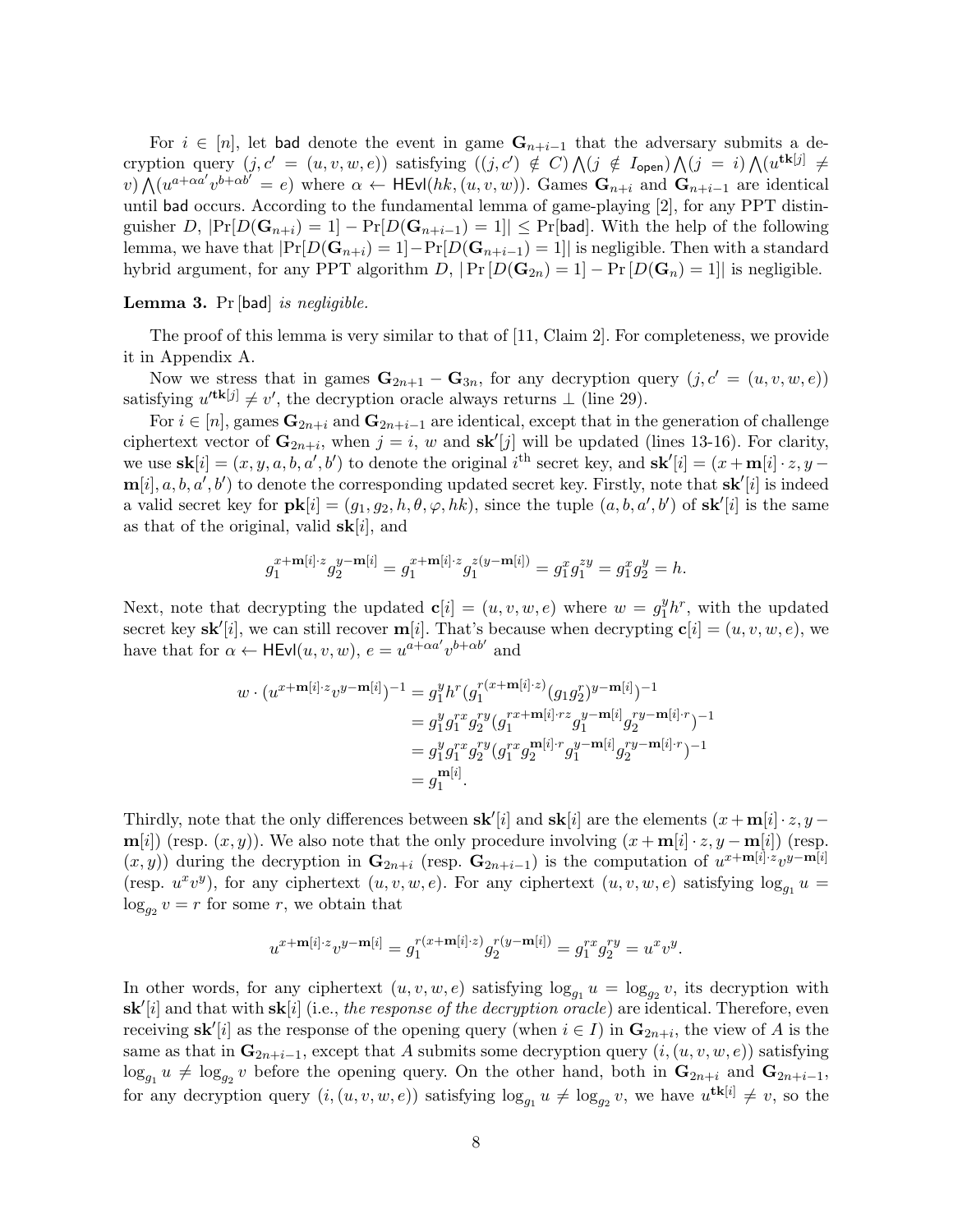| $S_1(1^{\lambda})$ :                                                         | $S_2((1^{ m[i] })_{i\in[n]}, \tilde{s_1})$ :                                    | $S_3(m[I], \widetilde{s_2})$ :                                                                                |
|------------------------------------------------------------------------------|---------------------------------------------------------------------------------|---------------------------------------------------------------------------------------------------------------|
| $(\mathbf{pk}, \mathbf{sk}, \mathbf{tk}) \leftarrow (CS.Gen(1^{\lambda}))^n$ | $(\mathbf{pk}, \mathbf{sk}, \mathbf{tk}, C, s_1) \leftarrow \tilde{s_1}$        | $(\mathbf{pk}, \mathbf{sk}, \mathbf{tk}, C, I, s_2) \leftarrow \widetilde{s_2}, I_{\text{open}} \leftarrow I$ |
| $C \leftarrow \emptyset$                                                     | $I_{\text{open}} \leftarrow \emptyset$                                          | For $j \in I$ , then                                                                                          |
| $I_{\text{open}} \leftarrow \emptyset$                                       | For $j=1$ to n                                                                  | $(x, y, a, b, a', b') \leftarrow \mathbf{sk}[j], z \leftarrow \mathbf{tk}[j]$                                 |
| $(\mathcal{M}, s_1) \leftarrow A_1^{\text{DEC}}(\textbf{pk})$                | $(q_1, q_2, h, \theta, \varphi, hk) \leftarrow \mathbf{pk}[i]$                  | $(x', y') \leftarrow (x + m[i] \cdot z, y - m[i])$                                                            |
| $\widetilde{s_1} \leftarrow (\mathbf{pk}, \mathbf{sk}, \mathbf{tk}, C, s_1)$ | $(x, y, a, b, a', b') \leftarrow \mathbf{sk}[i]$                                | $\mathbf{sk}[j] \leftarrow (x', y', a, b, a', b')$                                                            |
| Return $(\mathcal{M}, \tilde{s_1})$                                          | $r \leftarrow \mathbb{Z}_q, u \leftarrow q_1^r$                                 | $out \leftarrow A_2^{\text{DEC}}(\textbf{sk}[I], \textbf{m}[I], s_2)$                                         |
|                                                                              | $v \leftarrow q_1 q_2^r, \ \ w \leftarrow q_1^y h^r$                            | Return out                                                                                                    |
|                                                                              | $\alpha \leftarrow \text{HEvl}(hk, (u, v, w))$                                  |                                                                                                               |
|                                                                              | $e \leftarrow u^{a+\alpha a'}v^{b+\alpha b'}$                                   | On query $DEC(j, (u, v, w, e))$ :                                                                             |
|                                                                              | $\mathbf{c}[j] \leftarrow (u, v, w, e)$                                         | If $(j, c') \in C$ , then return $\perp$                                                                      |
|                                                                              | $C \leftarrow C \cup \{(j, \mathbf{c}[j])\}$                                    | If $j \in I_{\text{open}}$ , then return $\perp$                                                              |
|                                                                              | $(I, s_2) \leftarrow A_2^{\text{DEC}}(\mathbf{c}, s_1)$                         | $(x, y, a, b, a', b') \leftarrow \mathbf{sk}[j], z \leftarrow \mathbf{tk}[j]$                                 |
|                                                                              | $\widetilde{s_2} \leftarrow (\mathbf{pk}, \mathbf{sk}, \mathbf{tk}, C, I, s_2)$ | If $u^z \neq v$ , then bad $\leftarrow$ true; return $\perp$                                                  |
|                                                                              | Return $(I, \tilde{s_2})$                                                       | $\alpha \leftarrow \mathsf{HEvl}(hk, (u, v, w))$                                                              |
|                                                                              |                                                                                 | If $u^{a+\alpha a'}v^{b+\alpha b'} \neq e$ , then return $\perp$                                              |
|                                                                              |                                                                                 | $\delta \leftarrow w \cdot (u^x v^y)^{-1}$                                                                    |
|                                                                              |                                                                                 | If $\delta = 1$ , then return $m' = 0$                                                                        |
|                                                                              |                                                                                 | If $\delta = q_1$ , then return $m' = 1$                                                                      |
|                                                                              |                                                                                 | Else, return $m' = \perp$                                                                                     |

Fig. 4. Simulator  $S = (S_1, S_2, S_3)$  in the proof of Theorem 1.

decryption oracle will always return  $\bot$ . Hence, we obtain the conclusion that  $\mathbf{G}_{2n+i} = \mathbf{G}_{2n+i-1}$ . Then with a sequence of hybrid games, we obtain  $\mathbf{G}_{3n} = \mathbf{G}_{2n}$ .

Now we stress that in game  $\mathbf{G}_{3n}$ , during the generation of the challenge ciphertext vector, for every  $j \in [n]$ ,  $w = g_1^y h^r$  and  $\mathbf{sk}'[j] = (x + \mathbf{m}[j] \cdot \mathbf{tk}[j], y - \mathbf{m}[j]).$ 

Note that game  $\mathbf{G}_{3n}$  can be written as  $\mathbf{G}'_{3n}$ , which implies that  $\mathbf{G}'_{3n} = \mathbf{G}_{3n}$ . Therefore, a PPT simulator S for A can be constructed as shown in Fig. 4. S simulates  $\mathbf{G}'_{3n}$  for A perfectly, so we derive that  $Expp>K_{\text{Ecs}}^{sim-so-cca-ideal} = G'_{3n}$ , which concludes this proof.

Remark 2. As pointed out in [10], the aforementioned scheme can be extended to support any polynomial-size message space, i.e.,  $m = \log_{g_1}(w \cdot (u^x v^y)^{-1})$  can be determined efficiently.

#### 4.2 RSIM-SO-CCA secure PKE under the DCR assumption

We show that the PKE scheme under the DCR assumption, proposed by Cramer and Shoup in [12], meets RSIM-SO-CCA security. We note that this scheme supports exponential-size message space.

Let  $\textsf{Hash} = (\textsf{HGen}, \textsf{HEvl})$  be a family of collision-resistant  $(\text{CR})$  hash functions  $\Lambda_{(.)} : (\mathbb{Z}_{N^2}^*)^2 \to$  $\{0, 1, \cdots, 2^{\lambda}-1\}$ . The DCR-based PKE scheme [12] PKE<sub>PaCS</sub> := (PaCS.Gen, PaCS.Enc, PaCS.Dec) is shown in Fig. 5. For public key  $pk = (N, g, h, \theta_0, \theta_1, hk)$ , the corresponding message space is  $\mathbb{Z}_N$ . We refer the readers to [12] for the correctness of PKE<sub>PaCS</sub>. Again, here we set a trapdoor key tk which is  $N'$  as above (see Fig. 5). The additional trapdoor key is useless for normal encryption/decryption, but will be used in the following security proof.

Formally, we have the following theorem. The proof is inspired by that of Hazay et al. [18].

**Theorem 2.** PKE<sub>PaCS</sub> is RSIM-SO-CCA secure.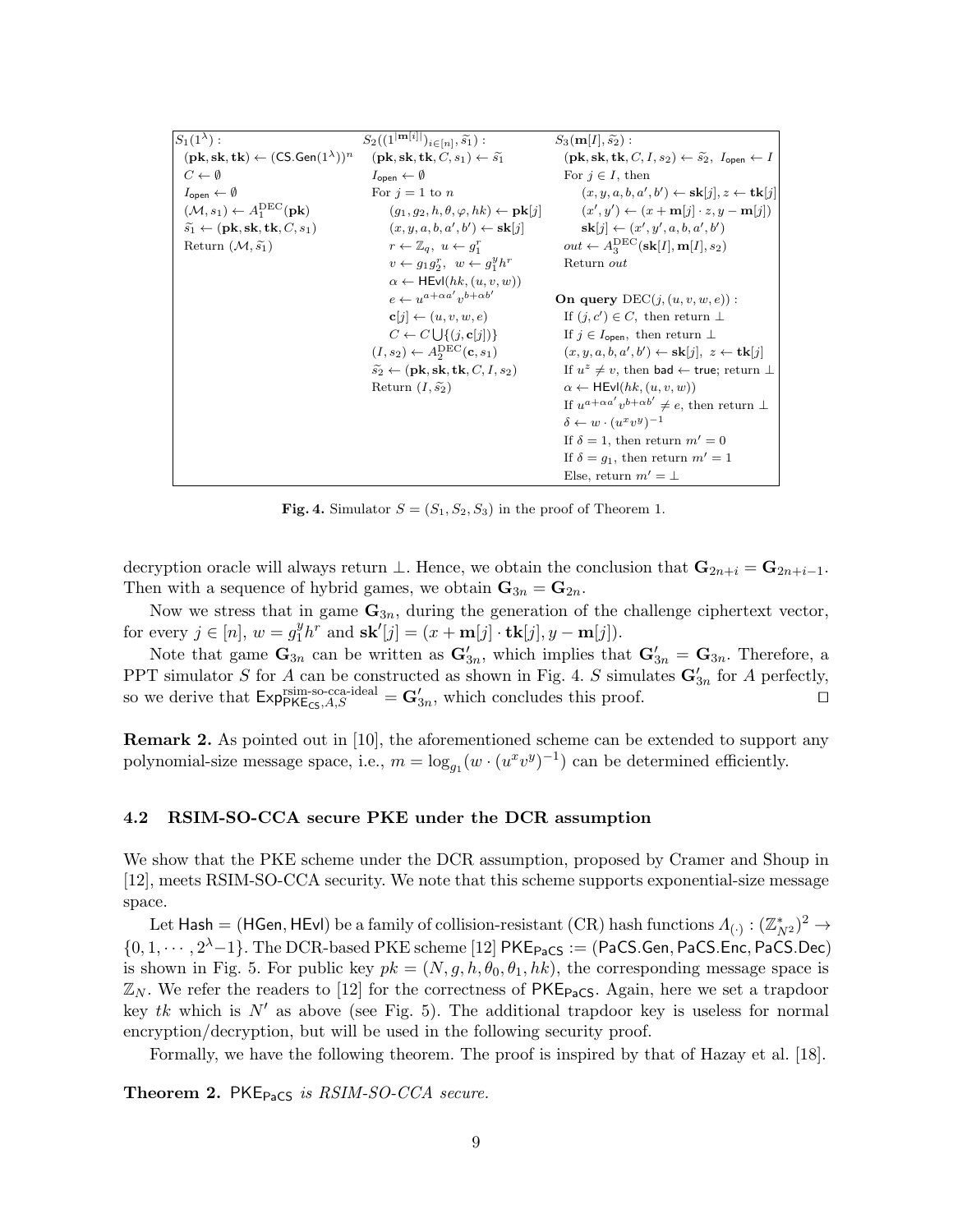| $PaCS.Gen(1^{\lambda})$ :                                                        | $PACS Enc(pk, m)$ :                               | $\mathsf{PaCS}.\mathsf{Dec}(\mathit{sk}, (u, e, v))$ : |
|----------------------------------------------------------------------------------|---------------------------------------------------|--------------------------------------------------------|
| $(N, N') \leftarrow \mathcal{G}(1^{\lambda})$                                    | $(N, q, h, \theta_0, \theta_1, hk) \leftarrow pk$ | $(x, y_0, y_1) \leftarrow sk$                          |
| $x, y_0, y_1 \leftarrow \mathbb{Z}_{ N^2/4 }$                                    | $r \leftarrow \mathbb{Z}_{ N/4 }$                 | $\alpha \leftarrow \mathsf{HEvl}(hk, (u, e))$          |
| $g' \leftarrow \mathbb{Z}_{N2}^*,\ g \leftarrow g'^{2N}$                         | $u \leftarrow q^r$                                | If $u^{y_0+y_1\alpha} \neq v$ , then return $\perp$    |
| $h \leftarrow q^x, \ \theta_0 \leftarrow q^{y_0}, \ \theta_1 \leftarrow q^{y_1}$ | $e \leftarrow (1+N)^m h^r$                        | $M \leftarrow (e/(u^x))^{N+1}$                         |
| $hk \leftarrow \mathsf{HGen}(1^{\lambda})$                                       | $\alpha \leftarrow \mathsf{HEvl}(hk, (u, e))$     | If $M = 1 + mN$ , then return m                        |
| $pk \leftarrow (N, q, h, \theta_0, \theta_1, hk)$                                | $v \leftarrow (\theta_0 \theta_1^{\alpha})^r$     | Else, return $\perp$                                   |
| $sk \leftarrow (x, y_0, y_1)$                                                    | Return $(u, e, v)$                                |                                                        |
| $tk \leftarrow N'$                                                               |                                                   |                                                        |
| Return $(pk, sk, tk)$                                                            |                                                   |                                                        |

Fig. 5. Construction of PKE<sub>PaCS</sub>.

*Proof.* Let CRTM denote a PPT algorithm which takes  $a_0$ ,  $N_0$ ,  $a_1$ ,  $N_1 \in \mathbb{N}$  as input, where  $N_0$ ,  $N_1$ are relatively prime, and employs the Chinese Remainder Theorem to return  $x \in \mathbb{Z}_{N_0N_1}$  such that  $x = a_0 \mod N_0$ , and  $x = a_1 \mod N_1$ .

For any PPT adversary A attacking  $PKE_{PaCS}$  in the sense of RSIM-SO-CCA, let  $q_d$  denote the number of decryption queries made by  $A$ . We prove the theorem with a sequence of games  **in Fig. 6.** 

Firstly, note that the view of A in game  $\mathbf{G}_{-1}$  is exactly the same as in  $\mathsf{Exp}_{\mathsf{PKE}_{\mathsf{PaCS}},A}^{\text{rsim-so-cca-real}}$ , so the final outputs of these two games are identical, i.e.,  $\mathbf{G}_{-1} = \mathsf{Exp}_{\mathsf{PKE}_{\mathsf{PaCS}},A}^{\text{rsim-so-cca-real}}$ .

In game  $\mathbf{G}_0$ , lines 06, 18 are added.  $\mathbf{G}_0$  and  $\mathbf{G}_{-1}$  are identical except that the challenge ciphertext vector is encrypted with secret key sk. We stress that the view of A in  $\mathbf{G}_0$  is exactly the same as in  $\mathbf{G}_{-1}$ . That's because for all  $j \in [n]$ ,  $\mathbf{sk}[j] = (x, y_0, y_1)$ ,  $\mathbf{pk}[j] = (N, g, h, \theta_0, \theta_1, hk)$ , we have

$$
v = u^{y_0 + y_1 \alpha} = g^{r(y_0 + y_1 \alpha)} = (g^{y_0} g^{y_1 \alpha})^r = (\theta_0 \theta_1^{\alpha})^r.
$$

Hence, we derive that  $\mathbf{G}_0 = \mathbf{G}_{-1}$ .

For  $i \in [n]$ , games  $\mathbf{G}_i$  and  $\mathbf{G}_{i-1}$  are identical, except for the generation of u for  $j = i$  (line 09). More specifically, when  $j = i$ ,  $u = (1 + N)g<sup>r</sup> = (1 + N)(g<sup>2N</sup>)<sup>r</sup>$  in  $\mathbf{G}_i$ , and  $u = g<sup>r</sup> = (g<sup>2N</sup>)<sup>r</sup>$ in  $\mathbf{G}_{i-1}$ . Since  $g' \leftarrow \mathbb{Z}_{N^2}^* = \mathbb{G}_N \cdot \mathbb{G}_{N'} \cdot \mathbb{G}_2 \cdot \mathbb{S}$ ,  $g'^{2N}$  is uniformly distributed over  $\mathbb{G}_{N'}$ , and with overwhelming probability the order of  $g'^{2N}$  is N'. Note that the uniform distributions over  $\mathbb{Z}_{|N/4|}$ and  $\mathbb{Z}_{N'}$  are statistically indistinguishable. Therefore, the distribution of the above  $(g'^{2N})^r$  and the uniform distribution over  $\mathbb{G}_{N'}$  are also statistically indistinguishable. In other words, the distribution of  $(g^{2N})^r$  is statistically indistinguishable from that of  $\tilde{g}^{2N}$ , where  $\tilde{g} \leftarrow \mathbb{Z}_{N^2}^*$ . Hence, if there is some PPT algorithm D distinguishing  $\mathbf{G}_i$  and  $\mathbf{G}_{i-1}$  with non-negligible advantage, then we can construct a PPT distinguisher  $D_{DCR1}$  to distinguish  $(N,(1+N)\tilde{g}^{2N})$  and  $(N,\tilde{g}^{2N})$ <br>based on D with non-negligible educators contradicting Lemma 2. The construction is very based on  $D$  with non-negligible advantage, contradicting Lemma 2. The construction is very trivial so we omit the details here. Thus, with a standard hybrid argument, we derive that for any PPT algorithm  $D$ ,  $|\Pr[D(\mathbf{G}_n) = 1] - \Pr[D(\mathbf{G}_0) = 1]|$  is negligible.

Now we stress that in games  $\mathbf{G}_{n+1} - \mathbf{G}_{3n}$ , during the generation of the challenge ciphertext vector, for every  $j \in [n]$ , the computation of u is  $u = (1 + N)g^r$  (line 10).

For  $i \in [n]$ , let bad denote the event that in game  $\mathbf{G}_{n+i-1}$  the adversary submits a decryption query  $(j, c' = (u, e, v))$  satisfying  $((j, c') \notin C) \bigwedge (j \notin I_{\text{open}}) \bigwedge (j = i) \bigwedge (u^{2t\mathbf{k}[j]} \neq 1) \bigwedge (u^{y_0+y_1\alpha} =$ v) where  $\alpha \leftarrow \text{HEvl}(hk,(u,e))$ . Games  $\mathbf{G}_{n+i}$  and  $\mathbf{G}_{n+i-1}$  are identical until bad occurs. Hence, for any PPT distinguisher  $D$ ,  $|\Pr[D(\mathbf{G}_{n+i}) = 1] - \Pr[D(\mathbf{G}_{n+i-1}) = 1]| \leq \Pr[\mathsf{bad}]$ . With the help of the following lemma, we have  $\Pr[D(\mathbf{G}_{n+i}) = 1] - \Pr[D(\mathbf{G}_{n+i-1}) = 1]$  is negligible. Then with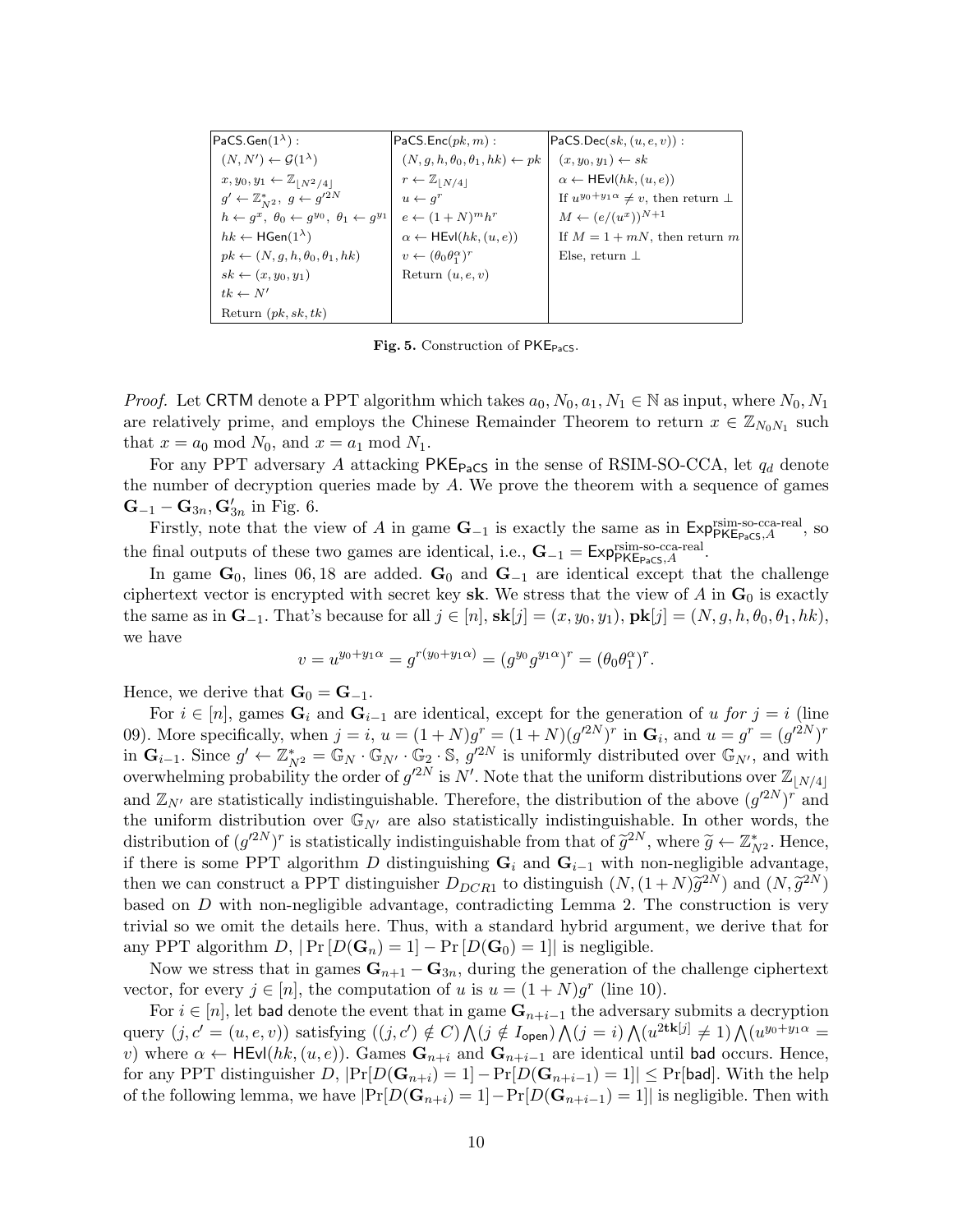| $ {\bf Games\; G}_{-1}-{\bf G}_{3n} $ |                                                                                                                              | Game $G'_{3n}$                                        |  |                                                                                                                                    |
|---------------------------------------|------------------------------------------------------------------------------------------------------------------------------|-------------------------------------------------------|--|------------------------------------------------------------------------------------------------------------------------------------|
|                                       | 01 ( <b>pk</b> , <b>sk</b> , <b>tk</b> ) ← $($ PaCS.Gen $(1^{\lambda})$ $)$ <sup>n</sup>                                     |                                                       |  | 35 (pk, sk, tk) $\leftarrow$ (PaCS.Gen(1 <sup><math>\lambda</math></sup> )) <sup>n</sup>                                           |
|                                       | 02 $C \leftarrow \emptyset$ , $I_{open} \leftarrow \emptyset$ , sk' $\leftarrow$ sk                                          |                                                       |  | 36 $C \leftarrow \emptyset$ , $I_{open} \leftarrow \emptyset$                                                                      |
|                                       | 03 $(\mathcal{M}, s_1) \leftarrow A_1^{\text{DEC}}(\textbf{pk}), \ \mathbf{m} \leftarrow \mathcal{M}$                        |                                                       |  | 37 $(\mathcal{M}, s_1) \leftarrow A_1^{\text{DEC}}(\textbf{pk}), \ \mathbf{m} \leftarrow \mathcal{M}$                              |
|                                       | 04 For $j = 1$ to n                                                                                                          |                                                       |  | 38 For $j = 1$ to n                                                                                                                |
| 05                                    | $(N, g, h, \theta_0, \theta_1, hk) \leftarrow \mathbf{pk}[j]$                                                                |                                                       |  | 39 $(N, g, h, \theta_0, \theta_1, hk) \leftarrow \mathbf{pk}[j]$                                                                   |
| 06                                    | $(x, y_0, y_1) \leftarrow$ sk[j]                                                                                             |                                                       |  | $//\mathbf{G}_0 - \mathbf{G}_{3n} \Big  40 \qquad (x,y_0,y_1) \leftarrow \mathbf{sk}[j]$                                           |
| 07                                    | $r \leftarrow \mathbb{Z}_{ N/4 }$                                                                                            |                                                       |  |                                                                                                                                    |
| 08                                    | $u \leftarrow q^r$                                                                                                           |                                                       |  | $\begin{array}{ll} 41 & & r \leftarrow \mathbb{Z}_{\left \lfloor N/4 \right \rfloor} \\ 42 & & u \leftarrow (1+N) g^r \end{array}$ |
| 09                                    | If $j \leq i$ , then $u \leftarrow (1+N)q^r$                                                                                 | $//\mathbf{G}_1 - \mathbf{G}_i$ 43 $e \leftarrow u^x$ |  |                                                                                                                                    |
| 10                                    | $u \leftarrow (1+N)q^r$                                                                                                      |                                                       |  | $\sqrt{G_{n+1} - G_{3n}}$ 44 $\alpha \leftarrow \text{HEvl}(hk, (u, e))$<br>45 $v \leftarrow u^{y_0 + y_1 \alpha}$                 |
| 11                                    | $e \leftarrow (1+N)^{\mathbf{m}[j]} h^r$                                                                                     |                                                       |  |                                                                                                                                    |
| 12                                    | If $i \leq i$ , then                                                                                                         |                                                       |  | $/(G_{2n+1}-G_{2n+i} 46$ c[j] $\leftarrow (u,e,v), C \leftarrow C \cup \{(j,c[j])\}$                                               |
| 13                                    | $e \leftarrow u^x, N' \leftarrow \mathbf{tk}[i]$                                                                             |                                                       |  | $1/(\mathbf{G}_{2n+1}-\mathbf{G}_{2n+i} 47 \ (I, s_2) \leftarrow A_2^{\text{DEC}}(\mathbf{c}, s_1), I_{\text{open}} \leftarrow I$  |
| 14                                    | $x' \leftarrow \text{CRTM}(x, N', x - \mathbf{m}[j], N)$ // $\mathbf{G}_{2n+1} - \mathbf{G}_{2n+i}$  48 For $j \in I$ , then |                                                       |  |                                                                                                                                    |
| 15                                    | $\mathbf{sk}'[i] \leftarrow (x', y_0, y_1)$                                                                                  |                                                       |  | $//\mathbf{G}_{2n+1}-\mathbf{G}_{2n+i}\Big 49 \qquad (x,y_0,y_1)\leftarrow \mathbf{sk}[j],\,\,N' \leftarrow \mathbf{tk}[j]$        |
| 16                                    | $\alpha \leftarrow \text{HEvl}(hk, (u, e))$                                                                                  |                                                       |  | $50 \t x' \leftarrow \text{CRTM}(x, N', x - \textbf{m}[j], N)$                                                                     |
| 17                                    | $v \leftarrow (\theta_0 \theta_1^{\alpha})^r$                                                                                |                                                       |  | $//\mathbf{G}_{-1}$ [51 sk[j] $\leftarrow (x', y_0, y_1)$                                                                          |
| 18                                    | $v \leftarrow u^{y_0+y_1\alpha}$                                                                                             |                                                       |  | $//\mathbf{G}_0 - \mathbf{G}_{3n}$ 52 out $\leftarrow A_3^{\text{DEC}}(\mathbf{sk}[I], \mathbf{m}[I], s_2)$                        |
| 19                                    | $\mathbf{c}[j] \leftarrow (u, e, v), C \leftarrow C \cup \{(j, \mathbf{c}[j])\}$                                             |                                                       |  | 53 Return $(m, M, I, out)$                                                                                                         |
|                                       | 20 $(I, s_2) \leftarrow A_2^{\text{DEC}}(\mathbf{c}, s_1), I_{\text{open}} \leftarrow I$                                     |                                                       |  |                                                                                                                                    |
|                                       | 21 out $\leftarrow A_3^{\text{DEC}}(\textbf{sk}'[I], \textbf{m}[I], s_2)$                                                    |                                                       |  |                                                                                                                                    |
|                                       | 22 Return $(m, \mathcal{M}, I, out)$                                                                                         |                                                       |  |                                                                                                                                    |
|                                       |                                                                                                                              |                                                       |  |                                                                                                                                    |
|                                       | On query $DEC(j, c')$ :                                                                                                      |                                                       |  | On query $DEC(j, c')$ :                                                                                                            |
|                                       | 23 If $(j, c') \in C$ , then return $\perp$                                                                                  |                                                       |  | 54 If $(j, c') \in C$ , then return $\perp$                                                                                        |
|                                       | 24 If $j \in I_{\text{open}}$ , then return $\perp$                                                                          |                                                       |  | 55 If $j \in I_{\text{open}}$ , then return $\perp$                                                                                |
|                                       | 25 $(x, y_0, y_1) \leftarrow \mathbf{sk}[j]$                                                                                 |                                                       |  | 56 $(x, y_0, y_1) \leftarrow \mathbf{sk}[j]$                                                                                       |
|                                       | 26 $(u, e, v) \leftarrow c'$                                                                                                 |                                                       |  | 57 $(u, e, v) \leftarrow c'$                                                                                                       |
|                                       | 27 $\alpha \leftarrow \text{HEvl}(hk, (u, e))$                                                                               |                                                       |  | 58 $\alpha \leftarrow \mathsf{HEvl}(hk, (u, e))$                                                                                   |
|                                       | 28 If $u^{y_0+y_1\alpha} \neq v$ , then return $\perp$                                                                       |                                                       |  | 59 If $u^{y_0+y_1\alpha} \neq v$ , then return $\perp$                                                                             |
|                                       | 29 If $j \leq i$ , then                                                                                                      |                                                       |  | $//\mathbf{G}_{n+1}-\mathbf{G}_{n+i}\Big 60$ If $u^{2t\mathbf{k}}[j] \neq 1$ , then return $\perp$                                 |
|                                       | 30 If $u^{2t\mathbf{k}[j]} \neq 1$ , then return $\perp$                                                                     |                                                       |  | $//\mathbf{G}_{n+1}-\mathbf{G}_{n+i}$ 61 $M \leftarrow (e/(u^x))^{N+1}$                                                            |
|                                       | 31 If $u^{2t\mathbf{k}[j]} \neq 1$ , then return $\perp$                                                                     |                                                       |  | $//\mathbf{G}_{2n+1}-\mathbf{G}_{3n} 62$ If $M=1+m'N$ , then return m'                                                             |
|                                       | 32 $M \leftarrow (e/(u^x))^{N+1}$                                                                                            |                                                       |  | 63 Else, return ⊥                                                                                                                  |
|                                       | 33 If $M = 1 + m'N$ , then return m'                                                                                         |                                                       |  |                                                                                                                                    |
|                                       | 34 Else, return $\perp$                                                                                                      |                                                       |  |                                                                                                                                    |

**Fig. 6.** Games  $\mathbf{G}_{-1} - \mathbf{G}_{3n}$  in the proof of Theorem 2. Note that lines ending with a range of games  $\mathbf{G}_{j_1} - \mathbf{G}_{j_2}$ (resp.  $\mathbf{G}_j$ ) are only executed when a game within the range is run, and for the " $\mathbf{G}_i$ ,  $\mathbf{G}_{n+i}$ ,  $\mathbf{G}_{2n+i}$ " above, we require that  $1 \leq i \leq n$ .

a standard hybrid argument, for any PPT algorithm D,  $|Pr[D(G_{2n}) = 1] - Pr[D(G_n) = 1]|$  is negligible.

# Lemma 4. Pr [bad] is negligible.

Now we stress that in games  $\mathbf{G}_{2n+1}-\mathbf{G}_{3n}$ , for any decryption query  $(j, c' = (u, e, v))$  satisfying  $u^{2\mathbf{tk}[j]} \neq 1$ , the decryption oracle always returns  $\perp$  (line 31).

For  $i \in [n]$ , games  $\mathbf{G}_{2n+i}$  and  $\mathbf{G}_{2n+i-1}$  are identical, except that in the generation of challenge ciphertext vector of  $\mathbf{G}_{2n+i}$ , when  $j = i$ , e and  $\mathbf{sk}'[j]$  will be updated (lines 12-15). For clarity, we use  $s\mathbf{k}[i]=(x,y_0,y_1)$  to denote the original  $i^{\text{th}}$  secret key, and  $s\mathbf{k}'[i]=(x',y_0,y_1)$  to denote the corresponding updated secret key. Firstly, note that  $sk'[i]$  is indeed a valid secret key for  $\mathbf{pk}[i] = (N, g, h, \theta_0, \theta_1, hk)$ . The reasons are as follows: (i) the tuple  $(y_0, y_1)$  of  $\mathbf{sk}'[i]$  is the same as that of the original, valid  $sk[i]$ ; (ii)  $g^{x'} = h = g^x$ , since  $g = g'^{2N} \in \mathbb{G}_{N'}$ , and the Chinese Remainder Theorem guarantees that  $x' = x \mod N'$ . Next, note that decrypting the updated  $c[i] = (u, e, v)$ , where  $e = u^x$ , with the updated secret key sk'[i], we can still recover  $m[i]$ . That's because when decrypting  $\mathbf{c}[i] = (u, e, v)$ , we have that for  $\alpha \leftarrow \mathsf{HEvl}(u, e)$ ,

$$
(e/(u^{x'}))^{N+1} = \left(\frac{u^x}{u^{x'}}\right)^{N+1} = \left(\frac{(1+N)^x \cdot g^{rx}}{(1+N)^{x'} \cdot g^{rx'}}\right)^{N+1} = \left(\frac{(1+N)^x \cdot h^r}{(1+N)^{x'} \cdot h^r}\right)^{N+1}
$$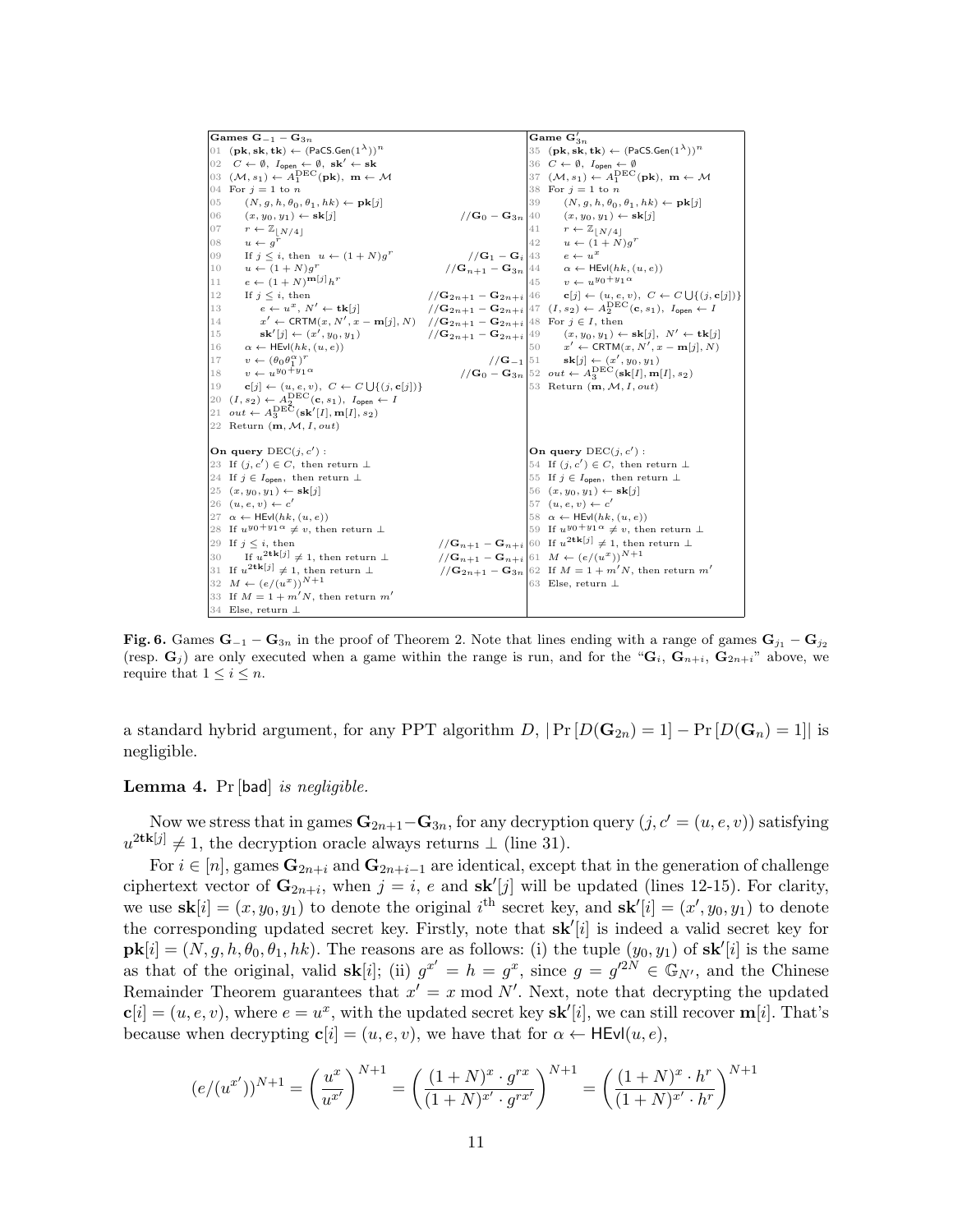$$
= (1+N)^{(x-x')(N+1)} = (1+N)^{x-x'} = (1+N)^{\mathbf{m}[i]}
$$
  
= 1 +  $\mathbf{m}[i]N$ .

Thirdly, note that the only differences between  $sk[i]$  and  $sk[i]$  are the elements x' (resp. x). We also note that the only procedure involving  $x'$  (resp. x) during the decryption in  $\mathbf{G}_{2n+i}$ (resp.  $\mathbf{G}_{2n+i-1}$ ) is the computation of  $(u^{x'})^{N+1}$  (resp.  $(u^{x})^{N+1}$ ), for any ciphertext  $(u, e, v)$ . Recall that  $\mathbf{tk}[i] = N'$ . For any ciphertext  $(u, e, v)$  satisfying  $u^{2\mathbf{tk}[i]} = u^{2N'} = 1$ , we claim that  $(u^{x'})^{N+1} = (u^{x})^{N+1}$ . The reason is as follows. The fact  $u^{2N'} = 1$  implies that the order of u divides  $2N'$ . Thus, there are three possibilities.

- (1) If the order of u is 1, then obviously we have  $(u^{x'})^{N+1} = (u^x)^{N+1}$ .
- (2) If the order of u is 2, then  $u^{N+1} = 1$  because N is odd. Thus, we still have  $(u^{x'})^{N+1} =$  $(u^{x})^{N+1}.$
- (3) If the order of u is  $\eta \in \{p', q', N'\}$ , then we derive that  $\eta \mid (x x')$  (i.e.,  $x = x' \mod \eta$ ), since  $x = x' \bmod N'$  and  $N' = p'q'$ . Hence,  $(u^{x'})^{N+1} = (u^x)^{N+1}$ .

In other words, for any ciphertext  $(u, e, v)$  satisfying  $u^{2t\mathbf{k}[i]} = 1$ , its decryption with  $\mathbf{sk}'[i]$  and that with  $s{\bf k}[i]$  (i.e., the response of the decryption oracle) are identical. Therefore, even receiving  $sk'[i]$  as the response of the opening query (when  $i \in I$ ) in  $\mathbf{G}_{2n+i}$ , the view of A is the same as that in  $\mathbf{G}_{2n+i-1}$ , except that A submits some decryption query  $(i,(u,e,v))$  satisfying  $u^{2t}$ k $[i] \neq 1$ before the opening query. On the other hand, both in  $\mathbf{G}_{2n+i}$  and  $\mathbf{G}_{2n+i-1}$ , for any decryption query  $(i, (u, e, v))$  satisfying  $u^{2t\mathbf{k}[i]} \neq 1$ , the decryption oracle always returns  $\perp$  (line 31). Hence, we have the conclusion that  $\mathbf{G}_{2n+i} = \mathbf{G}_{2n+i-1}$ . Then with a sequence of hybrid games, we obtain  $\mathbf{G}_{3n} = \mathbf{G}_{2n}.$ 

Now we stress that in game  $\mathbf{G}_{3n}$ , during the generation of the challenge ciphertext vector, for every  $j \in [n]$ ,  $e = u^x$  and  $\mathbf{sk}'[j] = (x', y_0, y_1)$ .

Note that game  $\mathbf{G}_{3n}$  can be written as  $\mathbf{G}'_{3n}$ , which implies that  $\mathbf{G}'_{3n} = \mathbf{G}_{3n}$ . Therefore, a PPT simulator S for A can be constructed as shown in Fig. 7. S simulates  $\mathbf{G}_{3n}'$  for A perfectly, so we derive that  $\mathsf{Exp}_{\mathsf{PKE}_{\mathsf{PaCS}},A,S}^{\text{rsim-so-cca-ideal}} = \mathbf{G}'_{3n}$ , which concludes this proof.

We catch up with the proof of Lemma 4.

*Proof (of Lemma 4)*. Parse  $\mathbf{pk}[i] = (N, g, h, \theta_0, \theta_1, hk), \, \mathbf{sk}[i] = (x, y_0, t_1)$  and  $\mathbf{tk}[i] = N'$ . Denote the *i*<sup>th</sup> challenge ciphertext in  $\mathbf{G}_{n+i-1}$  by  $\mathbf{c}[i] = (u, e, v)$ .

Game  $\mathbf{G}_{n+i-1}$  sets bad iff adversary A, without obtaining sk[i] by opening query, submits a decryption query  $(i, c' = (u', e', v'))$  such that  $(i, c') \notin C$ ,  $u'^{2N'} \neq 1$ , and  $u'^{y_0+y_1\alpha'} = v'$ , where  $\alpha' = \text{HEvl}(hk, (u', e')).$  There are four possible cases.

Case 1.  $(u', e', v') = (u, e, v).$ 

Since  $(i, c') \notin C$ , this case occurs only when A submits such a decryption query before receiving **c**. In both  $\mathbf{G}_{n+i}$  and  $\mathbf{G}_{n+i-1}$ ,  $u = (1+N)g^r = (1+N)(g'^{2N})^r$ . As mentioned earlier, the distribution of  $(g'^{2N})^r$  and the uniform distribution over  $\mathbb{G}_{N'}$  are statistically indistinguishable. Hence, the distribution of  $u$  is statistically indistinguishable from the uniform distribution over  $(1+N)\cdot\mathbb{G}_{N'}$ . Notice that A makes at most  $q_d$  decryption queries, and that the best circumstance for  $A$  is that each decryption query will help  $A$  to eliminate one possible value of  $u$ . Hence, the probability that Case 1 occurs is at most  $\frac{q_d}{N'-q_d}$ , which is negligible.

We stress that this is also a loose bound. That's because in both  $\mathbf{G}_{n+i}$  and  $\mathbf{G}_{n+i-1}$ ,  $e =$  $(1+N)^{\mathbf{m}[i]}h^r$  is computed with  $\mathbf{m}[i]$ , which A does not know, and v is computed with  $\alpha =$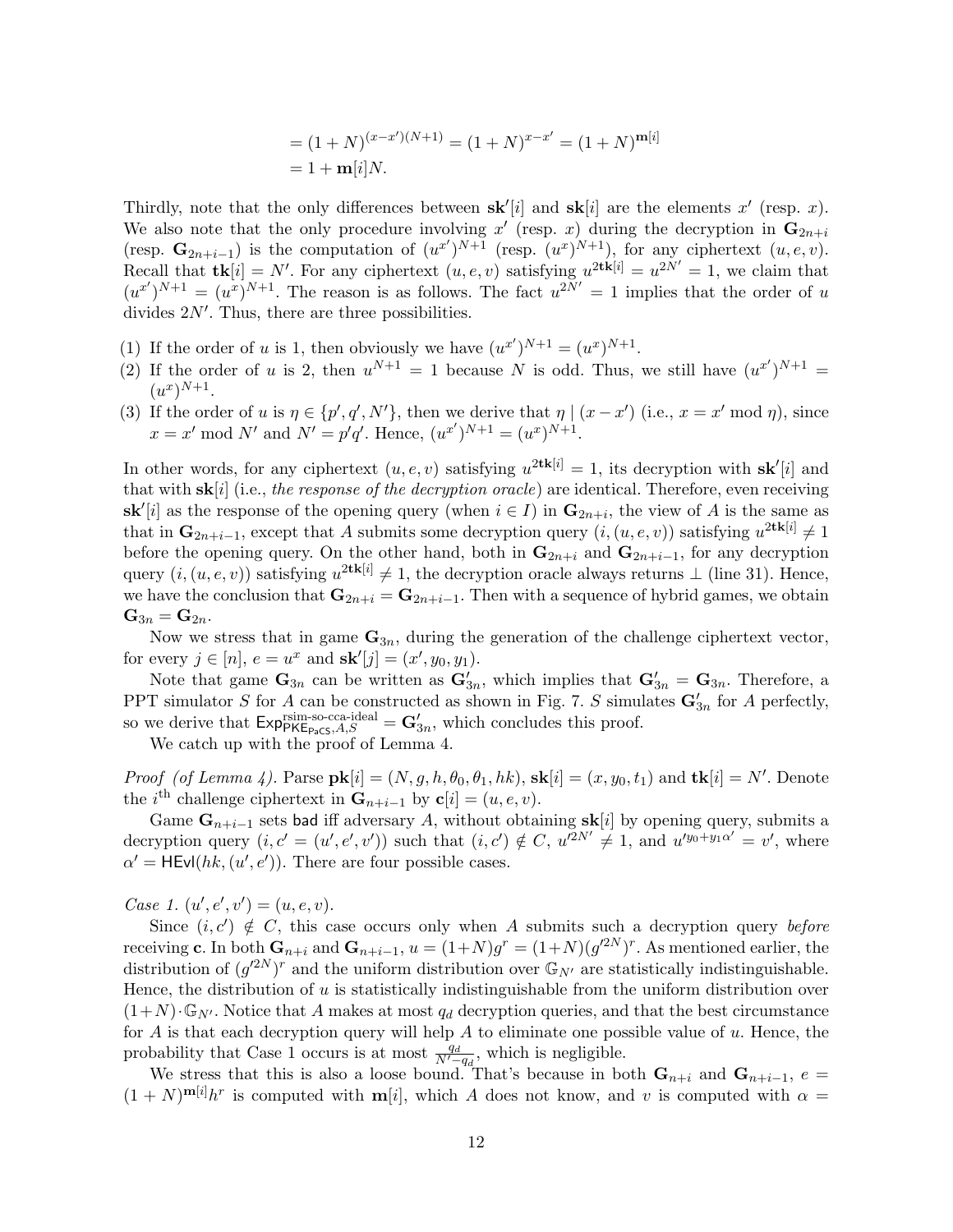| $S_1(1^{\lambda}):$                                                                              | $S_2((1^{ m[i] })_{i\in[n]}, \tilde{s_1})$ :                                    | $S_3(m[I], \widetilde{s_2})$ :                                                  |
|--------------------------------------------------------------------------------------------------|---------------------------------------------------------------------------------|---------------------------------------------------------------------------------|
| $(\mathbf{pk}, \mathbf{sk}, \mathbf{tk}) \leftarrow (\mathsf{PaCS}.\mathsf{Gen}(1^{\lambda}))^n$ | $(\mathbf{pk}, \mathbf{sk}, \mathbf{tk}, C, s_1) \leftarrow \widetilde{s_1}$    | $(\mathbf{pk}, \mathbf{sk}, \mathbf{tk}, C, I, s_2) \leftarrow \widetilde{s_2}$ |
| $C \leftarrow \emptyset$                                                                         | $I_{\text{open}} \leftarrow \emptyset$                                          | $I_{\text{open}} \leftarrow I$                                                  |
| $I_{\text{open}} \leftarrow \emptyset$                                                           | For $j = 1$ to n                                                                | For $j \in I$ , then                                                            |
| $(\mathcal{M}, s_1) \leftarrow A_1^{\text{DEC}}(\textbf{pk})$                                    | $(N, q, h, \theta_0, \theta_1, hk) \leftarrow \mathbf{pk}[j]$                   | $(x, y_0, y_1) \leftarrow$ <b>sk</b> $[i]$                                      |
| $\tilde{s_1} \leftarrow (\mathbf{pk}, \mathbf{sk}, \mathbf{tk}, C, s_1)$                         | $(x, y_0, y_1) \leftarrow$ <b>sk</b> [j]                                        | $x' \leftarrow \text{CRTM}(x, \mathbf{tk}[j], x - \mathbf{m}[j], N)$            |
| Return $(\mathcal{M}, \tilde{s_1})$                                                              | $r \leftarrow \mathbb{Z}_{ N/4 }$                                               | $\mathbf{sk}[j] \leftarrow (x', y_0, y_1)$                                      |
|                                                                                                  | $u \leftarrow (1+N)q^r$                                                         | $out \leftarrow A_3^{\text{DEC}}(\textbf{sk}[I], \textbf{m}[I], s_2)$           |
|                                                                                                  | $e \leftarrow u^x$                                                              | Return out                                                                      |
|                                                                                                  | $\alpha \leftarrow \mathsf{HEvl}(hk, (u, e))$                                   |                                                                                 |
|                                                                                                  |                                                                                 |                                                                                 |
|                                                                                                  | $v \leftarrow u^{y_0+y_1\alpha}$                                                | On query $DEC(j, (u, e, v))$ :                                                  |
|                                                                                                  | $\mathbf{c}[j] \leftarrow (u, e, v)$                                            | If $(j, c') \in C$ , then return $\perp$                                        |
|                                                                                                  | $C \leftarrow C \cup \{(j, \mathbf{c}[j])\}$                                    | If $j \in I_{\text{open}}$ , then return $\perp$                                |
|                                                                                                  | $(I, s_2) \leftarrow A_2^{\text{DEC}}(\mathbf{c}, s_1)$                         | $(x, y_0, y_1) \leftarrow \mathbf{sk}[j], (u, e, v) \leftarrow c'$              |
|                                                                                                  | $\widetilde{s_2} \leftarrow (\mathbf{pk}, \mathbf{sk}, \mathbf{tk}, C, I, s_2)$ | $\alpha \leftarrow \text{HEvl}(hk, (u, e))$                                     |
|                                                                                                  | Return $(I, \widetilde{s_2})$                                                   | If $u^{y_0+y_1\alpha} \neq v$ , then return $\perp$                             |
|                                                                                                  |                                                                                 | If $u^{2t\mathbf{k}[j]} \neq 1$ , then return $\perp$                           |
|                                                                                                  |                                                                                 | $M \leftarrow (e/(u^x))^{N+1}$                                                  |
|                                                                                                  |                                                                                 | If $M = 1 + m'N$ , then return m'                                               |

Fig. 7. Simulator  $S = (S_1, S_2, S_3)$  in the proof of Theorem 2.

HEvl(hk,  $(u, e)$ ). Thus, the probability that A generates **c**[i] beforehand is less than  $\frac{q_d}{N'-q_d}$ .

Case 2.  $(u', e') = (u, e)$  and  $v' \neq v$ .

In this case,  $\alpha' = \alpha$  and  $u''^{y_0+y_1\alpha'} = u^{y_0+y_1\alpha} = v \neq v'$ . Hence,  $\mathbf{G}_{n+i-1}$  will not set bad.

Case 3.  $(u', e') \neq (u, e)$  and  $\alpha' = \alpha$ .

Since Hash is a CR hash function, Case 3 occurs with negligible probability.

Case 4.  $(u', e') \neq (u, e)$  and  $\alpha' \neq \alpha$ .

Since  $\mathbb{Z}_{N^2}^*$  can be decomposed as an inner direct product  $\mathbb{G}_N \cdot \mathbb{G}_{N'} \cdot \mathbb{G}_2 \cdot \mathbb{S}$ , for any  $a \in \mathbb{Z}_{N^2}^*$ , a can be uniquely written as  $a = a_{(N)} a_{(N)} a_{(2)} a_{(S)}$ , where  $a_{(i)} \in \mathbb{G}_i$  and  $a_{(S)} \in \mathbb{S}$ .

From the public key **pk** and the challenge ciphertext vector **c**, for  $s{\bf k}[i] = (x, y_0, y_1)$ , all the information about  $(y_0, y_1)$  that A learns is: (i)  $\theta_0 = g^{y_0}$ ; (ii)  $\theta_1 = g^{y_1}$ ; (iii)  $v = u^{y_0 + y_1 \alpha} =$  $(1+N)^{y_0+y_1\alpha}(g^r)^{y_0+y_1\alpha}$ . Since the order of g (resp.,  $1+N$ ) is  $\eta' \in \{p',q',N'\}$  (resp., N), all A learns from (i)-(iii) is actually

$$
\log_g \theta_0 = y_0 \bmod \eta',\tag{1}
$$

$$
\log_g \theta_1 = y_1 \bmod \eta',\tag{2}
$$

$$
\log_{1+N}(v/(g^r)^{y_0+y_1\alpha \bmod N'}) = y_0 + y_1\alpha \bmod N.
$$
 (3)

And for the decryption query  $(i, (u', e', v'))$ ,  $G_{n+i-1}$  sets bad only if  $u''^{y_0+y_1\alpha'} = v'$  and  $u'^{2N'} \neq 1$ . Notice that  $u'^{y_0+y_1\alpha'} = v'$  implies  $(u'^{2N'})^{y_0+y_1\alpha'} = v'^{2N'}$ , and  $u'^{2N'} \neq 1$  implies

$$
(u'_{(N)})^{2N'} = (u'_{(N)}u'_{(N')}u'_{(2)}u'_{(S)})^{2N'} = u'^{2N'} \neq 1.
$$

Denote the order of  $(u'_{(N)})^{2N'}$  by  $\eta$ . Then we derive  $\eta \in \{p, q, N\}$ , and

$$
\log_{(u'_{(N)})^{2N'}} v'^{2N'} = y_0 + y_1 \alpha' \bmod \eta.
$$
 (4)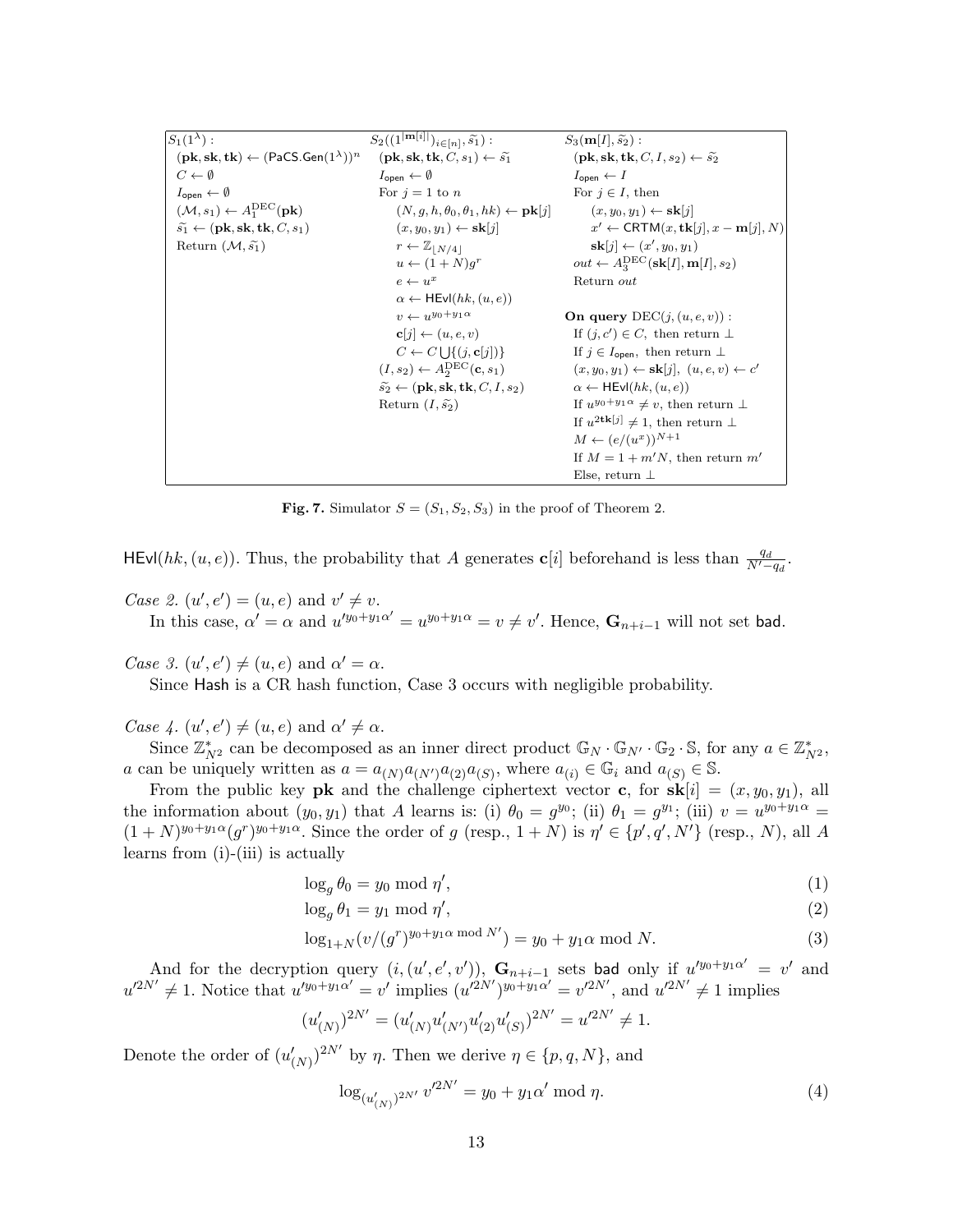Since  $\eta \mid N$ , equation (3) implies that

$$
\log_{1+N}(v/(g^r)^{y_0+y_1\alpha \bmod N'}) \equiv y_0+y_1\alpha \pmod{\eta}.
$$
 (5)

Because N and N' are relatively prime, for every  $b \in \{0,1\}$ ,  $y_b \mod \eta$  and  $y_b \mod \eta'$  are independent. So equations (1)-(2) provide no information about  $y_0$  mod  $\eta$  or  $y_1$  mod  $\eta$ . Equations (3) (resp. equation (5)) and (4) are linearly independent since  $\alpha' \neq \alpha$ . So we have the following conclusions:

- (i) If  $\eta = N$ , equations (3)-(4) uniquely determine  $y_0, y_1 \in \mathbb{Z}_N$ . Hence, the probability that A submits a decryption query  $(i, (u', e', v'))$  where  $u'^{2N'} \neq 1$  for the first time, such that  $\mathbf{G}_{n+i-1}$  sets bad, is  $\frac{1}{N}$ . At best, each decryption query will help the adversary to eliminate one possible value. Therefore, when  $\eta = N$ , the possibility that  $\mathbf{G}_{n+i-1}$  sets bad in Case 4 is at most  $\frac{q_d}{N-q_d}$ , which is negligible.
- (ii) If  $\eta \neq N$ , then  $\eta = p$  or q. Equations (5)-(4) uniquely determine  $y_0, y_1 \in \mathbb{Z}_p$ . Hence, the probability that A submits a decryption query  $(i, (u', e', v'))$  where  $u'^{2N'} \neq 1$  for the first *time*, such that  $\mathbf{G}_{n+i-1}$  sets bad, is  $\frac{1}{n}$ . At best, each decryption query will help the adversary to eliminate one possible value. Therefore, when  $\eta \neq N$ , the possibility that  $\mathbf{G}_{n+i-1}$  sets bad in Case 4 is at most  $\frac{q_d}{\eta - q_d}$ , which is negligible.

 $\Box$ 

# 5 Generic construction of RSIM-SO-CCA secure PKE

In this section, we firstly introduce the notion of master-key selective opening security for IBE. Then based on this notion, we extend the Canetti-Halevi-Katz (CHK) transformation [9] to show generic constructions achieving RSIM-SO-CCA security. Finally, we show how to construct an IBE scheme meeting master-key SOA security.

## 5.1 The notions of master-key SOA security for IBE

Roughly speaking, in a master-key selective opening attack for IBE, after seeing the challenge ciphertexts, the adversary can corrupt some of the private key generators, by obtaining their master secret keys. The goal of master-key SOA security is to guarantee that the messages of the users, whose private key generators are uncorrupted, are still confidential.

Master-key SOA security for IBE. We formalize the notion of master-key selective opening security (mSOA security) for IBE as follows. More specifically, we present the notion of mSOA security under selective-identity, chosen-plaintext attacks. This security notion is sufficient for our RSIM-SO-CCA secure PKE constructions.

**Definition 4 (SIM-sID-mSO-CPA).** An IBE scheme  $B = (PGen, KGen, Enc, Dec)$  is SIMsID-mSO-CPA secure, if for any polynomially bounded  $n > 0$ , any PPT adversary A, there is a  $PPT$  simulator  $S$ , such that for any  $PPT$  distinguisher  $D$ , the advantage

 $\mathbf{Adv}_{\mathsf{IBE},A,S,D}^{\text{sim-sid-mso-cpa}}(\lambda) := \left|\Pr[D(\mathsf{Exp}_{\mathsf{IBE},A}^{\text{sim-sid-mso-cpa-real}}(\lambda)) = 1] - \Pr[D(\mathsf{Exp}_{\mathsf{IBE},A,S}^{\text{sim-sid-mso-cpa-ideal}}(\lambda)) = 1]\right|$ 

is negligible, where  $\mathsf{Exp}_{\mathsf{IBE},A}^{\text{sim-sid-mso-cpa-real}}(\lambda)$  and  $\mathsf{Exp}_{\mathsf{IBE},A,S}^{\text{sim-sid-mso-cpa-ideal}}(\lambda)$  are defined in Fig. 8.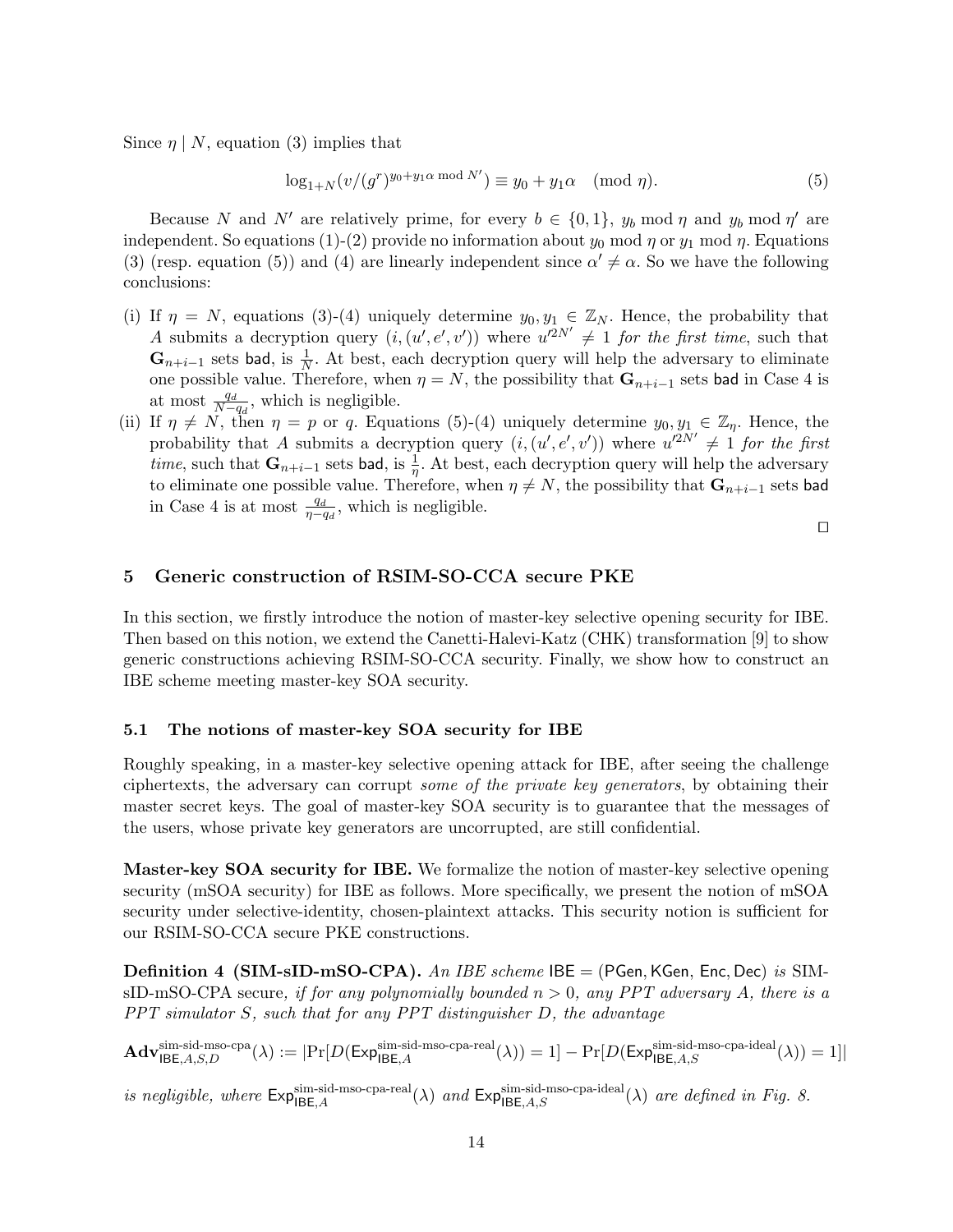| $\mathsf{Exp}_{\mathsf{IBE}, A}^{\mathrm{sim-sid-mso-cpa-real}}(\lambda)$                           | $Exp_{\mathsf{IBE},A,S}^{\text{sim-sid-mso-cpa-ideal}}(\lambda)$                           |
|-----------------------------------------------------------------------------------------------------|--------------------------------------------------------------------------------------------|
| $(id^* := (id^*[i])_{i \in [n]}, s_1) \leftarrow A_1(1^{\lambda})$                                  | $(\mathbf{id}^*:=(\mathbf{id}^*[i])_{i\in[n]},\mathcal{M},s_1)\leftarrow S_1(1^{\lambda})$ |
| $I_{\text{open}} \leftarrow \emptyset$                                                              | $\mathbf{m} := (\mathbf{m}[i])_{i \in [n]} \leftarrow \mathcal{M}$                         |
| $(pp, msk) \leftarrow (PGen(1^{\lambda}))^n$                                                        | $(I, s_2) \leftarrow S_2((1^{ m[i] })_{i \in [n]}, s_1)$                                   |
| $(\mathcal{M}, s_2) \leftarrow A_2^{\mathrm{KG}}(\mathbf{pp}, s_1)$                                 | $out \leftarrow S_3(m[I], s_2)$                                                            |
| $\mathbf{m} := (\mathbf{m}[i])_{i \in [n]} \leftarrow \mathcal{M}$                                  | Return $(m, \mathcal{M}, id^*, I, out)$                                                    |
| $\mathbf{c} \leftarrow (\mathsf{Enc}(\mathbf{pp}[i], \mathbf{id}^*[i], \mathbf{m}[i]))_{i \in [n]}$ |                                                                                            |
| $(I, s_3) \leftarrow A_3^{\mathrm{KG}}(c, s_2), I_{\text{open}} \leftarrow I$                       | KG(j, id).                                                                                 |
| $out \leftarrow A_4^{\text{KG}}(\text{msk}[I], \text{m}[I], s_3)$                                   | If $(id = id^*[j]) \bigvee (j \in I_{open})$ , then return $\perp$                         |
| Return $(m, \mathcal{M}, id^*, I, out)$                                                             | $sk_{id} \leftarrow \mathsf{KGen}(\mathbf{pp}[j], \mathbf{msk}[j], id)$                    |
|                                                                                                     | Return $sk_{id}$                                                                           |

Fig. 8. Experiments for defining SIM-sID-mSO-CPA security of an IBE scheme IBE.

Remark 3. As pointed out by Bellare et al. [3], the standard security notions for IBE naturally provide security against *non-adaptive* receiver corruption (i.e., the adversaries are able to obtain the secret key of any identity which is not equal to the challenge identity, by querying the private key generation oracle  $KG(\cdot)$ . However, to the best of our knowledge, SOA security notions for IBE in the *adaptive* receiver corruption setting (i.e., the adversaries are able to obtain the secret key of any identity, including the challenge identity, after receiving the challenge ciphertext vectors) have never been formalized, and are less studied. Our mSOA security notions focus on SOA security in the adaptive receiver corruption setting. Furthermore, we stress that in the experiments defining mSOA security, the adversaries are actually more powerful. They are allowed to corrupt the *private key generators, not the receivers (users)*, even *after seeing the* challenge ciphertexts. In other words, an mSOA adversary can obtain the master secret keys corresponding to the opened ciphertexts, and an adversary, in the experiments for some "general" SOA security for IBE in the receiver corruption setting, can only obtain the user secret keys, which the mSOA adversary can also obtain by running algorithm KGen. Hence, our mSOA security notions are strictly stronger than the "general" SOA security for IBE in the receiver corruption setting.

Remark 4. The notion of indistinguishability-based mSOA security for IBE, and the notions of mSOA security under fully identity or/and chosen-ciphertext attacks can be similarly defined.

## 5.2 RSIM-SO-CCA secure PKE from IBE

We show a generic construction of RSIM-SO-CCA secure PKE schemes, by applying the CHK method [9] to any SIM-sID-mSO-CPA secure IBE scheme. Note that the CHK method does not work in the sender corruption setting [19]. Our result shows that it does work in the receiver corruption setting.

Generic construction. Let  $IBE = (PGen, KGen, Enc, Dec)$  be an IBE scheme, and SIG  $=$ (SGen, Sign, Verf) be a signature scheme. The PKE scheme PKE<sub>CHK</sub> = (Gen<sub>CHK</sub>, Enc<sub>CHK</sub>, Dec<sub>CHK</sub>), constructed according to the well-known CHK transformation [9], is shown in Fig. 9. Verifying correctness is trivial. We turn to security analysis.

**Theorem 3.** If IBE is SIM-sID-mSO-CPA secure, and SIG is strong one-time, then PKE<sub>CHK</sub> is RSIM-SO-CCA secure.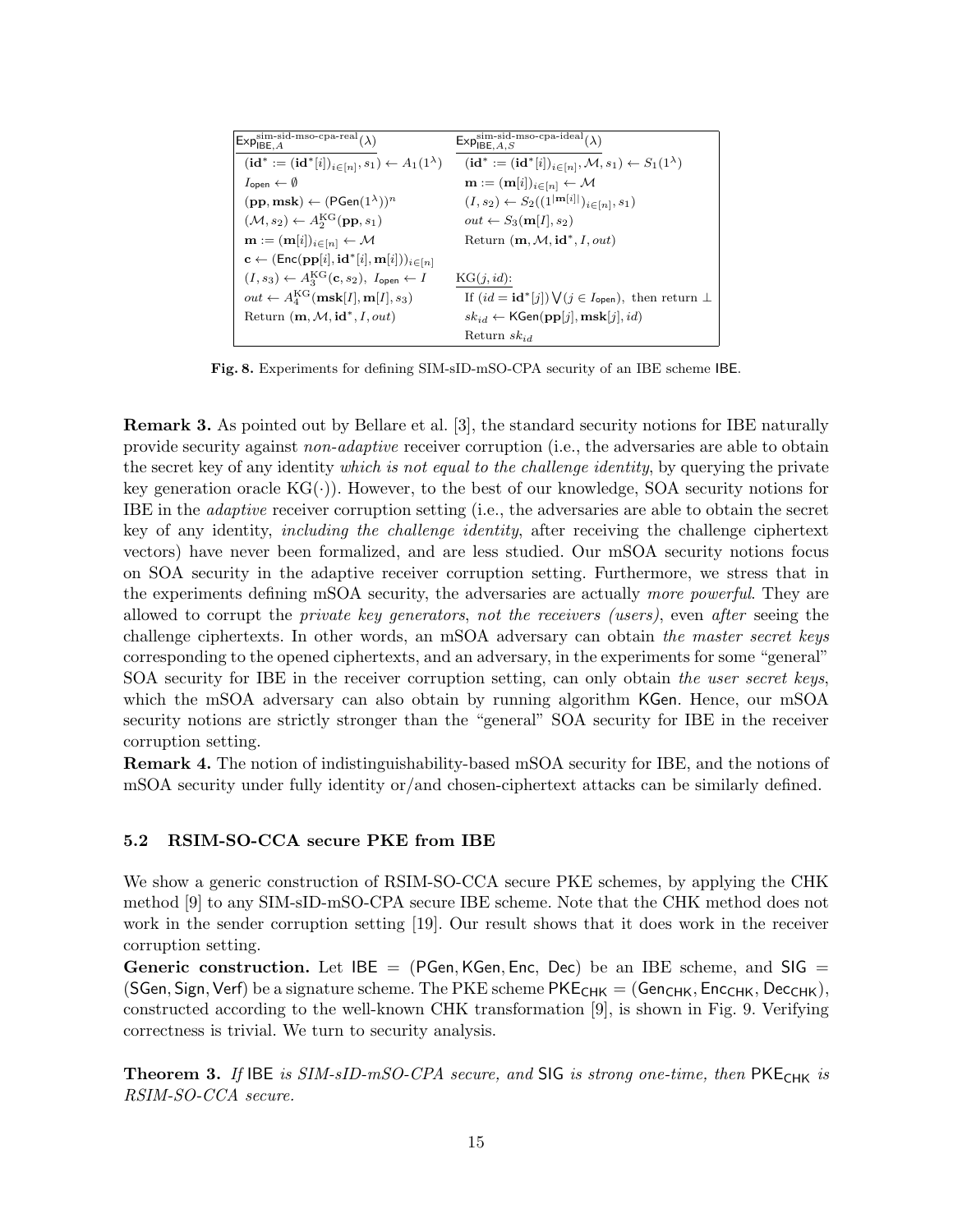| $\mathsf{Gen}_\mathsf{CHK}(1^\lambda)$ :          | $Enc_{CHK}(pk, m)$ :                                   | $ Dec_{CHK}(sk, (vk_s, c, sq))$ :                       |
|---------------------------------------------------|--------------------------------------------------------|---------------------------------------------------------|
| $(pp, msk) \leftarrow \mathsf{PGen}(1^{\lambda})$ | $pp \leftarrow pk$                                     | $msk \leftarrow sk$                                     |
| $pk \leftarrow pp$                                | $(s k_s, v k_s) \leftarrow \mathsf{SGen}(1^{\lambda})$ | If Verf $(vk_s, c, sq) \neq 1$ , then return $\perp$    |
| $sk \leftarrow msk$                               | $c \leftarrow \mathsf{Enc}(pp, vk_{s},m)$              | $sk_{vk_{s}} \leftarrow \mathsf{KGen}(pp, msk, vk_{s})$ |
| Return $(pk, sk)$                                 | $sq \leftarrow$ Sign $(sk_s, c)$                       | $m \leftarrow \textsf{Dec}(pp, sk_{nk}, c)$             |
|                                                   | Return $(vk_s, c, sq)$                                 | Return m                                                |

Fig. 9. Construction of PKE<sub>CHK</sub>.

*Proof.* For any PPT adversary  $A = (A_1, A_2, A_3)$  attacking PKE<sub>CHK</sub> in the sense of RSIM-SO-CCA, we construct a PPT adversary  $A' = (A'_1, A'_2, A'_3, A'_4)$ , attacking IBE in the sense of SIM-sID-mSO-CPA, as shown in Fig. 10.

In Fig. 10, let bad denote the event that A submits a decryption  $(j, (vk', c', sg')) \notin C$ CHK satisfying  $j \notin I_{\text{open}}$ ,  $vk' = \mathbf{vk}_s[j]$  and  $\mathsf{Verf}(vk', (c', sg')) = 1$ . Note that  $(c', sg') \neq (\mathbf{c}[j], \mathbf{sg}[j])$ since  $(j, (vk', c', sg')) \notin C_{\text{CHK}}$ . Hence, it's easy to show a PPT adversary  $A_{sig}$ , based on A, can break the underlying strong one-time signature  $\textsf{SIG}$  with advantage  $\frac{1}{n} \Pr[\textsf{bad}]$ . Strong one-time unforgeability of SIG guarantees Pr [bad] is negligible.

Denote the final output of  $Exp_{\text{PKE}_{\text{CHK}},A}^{\text{rsim-so-cca-real}}$  by  $(\mathbf{m}_A,\mathcal{M}_A,I_A,out_A),$  and the final output of  $\text{Exp}_{\text{IBE},A'}^{\text{sim-sid-mso-cpa-real}}$  by  $(\mathbf{m}_{A'}, \mathcal{M}_{A'}, \mathbf{vk}_{s}, I_{A'}, out_{A'})$ . Since A' perfectly simulates  $\text{Exp}_{\text{PKE}_{\text{CHK}},A}^{\text{sim-so-ca-real}}$ for A unless event bad occurs, we derive that  $Pr[(\mathbf{m}_{A'}, \mathcal{M}_{A'}, I_{A'}, out_{A'}) = (\mathbf{m}_A, \mathcal{M}_A, I_A, out_A)] =$  $1 - Pr$  [bad]. In other words, for any PPT distinguisher D,

$$
|\Pr\left[D(\mathbf{m}_{A'}, \mathcal{M}_{A'}, I_{A'}, out_{A'}\right) = 1] - \Pr\left[D(\mathbf{m}_A, \mathcal{M}_A, I_A, out_A) = 1\right]| = n\mathbf{Adv}_{\mathsf{SIG}, A_{sig}}^{\text{str-ot}}(\lambda), \tag{6}
$$

where  $\mathbf{Adv}^{\text{str-ot}}_{\mathsf{SIG}, A_{sig}}(\lambda)$  denotes the advantage of  $A_{sig}$  attacking SIG (see Appendix C).

Considering that IBE is SIM-sID-mSO-CPA secure, there is a PPT simulator  $S' = (S'_1, S'_2, S'_3)$ , such that the final output of  $\mathsf{Exp}_{\mathsf{IBE}, A', S'}^{\mathsf{sim-sid-mso-cpa-ideal}}$  (denoted by  $(\mathbf{m}_{S'}, \mathcal{M}_{S'}, \mathbf{id}^*, I_{S'}, out_{S'}))$  is computationally indistinguishable from  $(\mathbf{m}_{A'}, \mathcal{M}_{A'}, \mathbf{vk}_{s}, I_{A'}, out_{A'})$ , i.e., for any PPT distinguisher  $D,$ 

$$
|\Pr[D(\mathbf{m}_{S'}, \mathcal{M}_{S'}, \mathbf{id}^*, I_{S'}, out_{S'}) = 1] - \Pr[D(\mathbf{m}_{A'}, \mathcal{M}_{A'}, \mathbf{vk}_s, I_{A'}, out_{A'}) = 1]| \leq \mathbf{Adv}_{\mathsf{IBE}, A', S', D}^{\text{sim-sid-mso-cpa}}(\lambda).
$$

Therefore,

$$
|\Pr[D(\mathbf{m}_{S'}, \mathcal{M}_{S'}, I_{S'}, out_{S'}) = 1] - \Pr[D(\mathbf{m}_{A'}, \mathcal{M}_{A'}, I_{A'}, out_{A'}) = 1]| \leq \mathbf{Adv}_{\mathsf{IBE}, A', S', D}^{\text{sim-sid-mso-cpa}}(\lambda). \tag{7}
$$

Based on  $S'$ , we construct a PPT simulator  $S$  in the sense of RSIM-SO-CCA in Fig. 10. Denote the final output of  $Exp_{PKE_{CHK},A,S}^{\text{rsim-so-ca-ideal}}$  by  $(\mathbf{m}_S,\mathcal{M}_S, I_S, out_S)$ . Obviously we have that  $(m_S, M_S, I_S, out_S) = (m_{S'}, M_{S'}, I_{S'}, out_{S'})$ , which implies that for any PPT distinguisher D,

$$
Pr[D(\mathbf{m}_{S}, \mathcal{M}_{S}, I_{S}, out_{S}) = 1] = Pr[D(\mathbf{m}_{S'}, \mathcal{M}_{S'}, I_{S'}, out_{S'}) = 1].
$$
\n(8)

Combining equations  $(6)-(8)$ , we derive that for any PPT distinguisher D,

$$
|\Pr\left[D(\text{Exp}_{\text{PKC}_{\text{CHK}},A}^{\text{rsim-so-cca-real}}\right) = 1] - \Pr\left[D(\text{Exp}_{\text{PKC}_{\text{CHK}},A,S}^{\text{rsim-so-cca-ideal}}\right) = 1]|
$$
  

$$
\leq n\text{Adv}_{\text{SIG},A_{sig}}^{\text{str-ot}}(\lambda) + \text{Adv}_{\text{IBE},A',S',D}^{\text{sim-sid-mso-cpa}}(\lambda).
$$

 $\Box$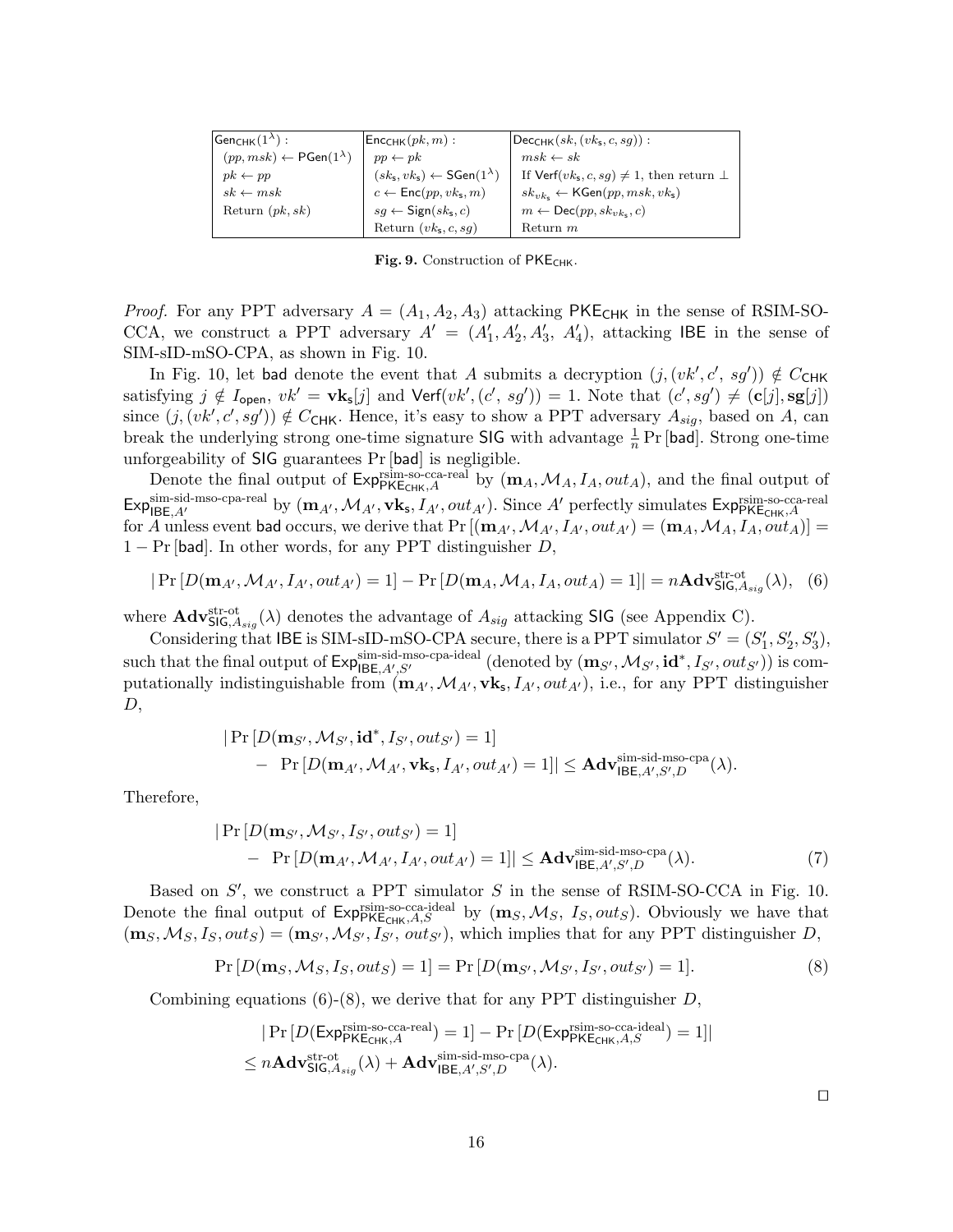$A'_1$  $(1^{\lambda})$ : **On query**  $DEC(j, (vk', c', sg'))$ :  $({\bf sk}_s, {\bf vk}_s) \leftarrow (SGen(1^{\lambda}))^n$  $(c', sg')) \in C_{\mathsf{CHK}}, \text{ then}$  $C_{\mathsf{CHK}} \leftarrow \emptyset$ ,  $I_{\mathsf{open}} \leftarrow \emptyset$ ,  $s'_1 \leftarrow (C_{\mathsf{CHK}}, I_{\mathsf{open}})$  Return  $\perp$ Return  $(\mathbf{vk}_s, s'_1)$ If  $j \in I_{\text{open}}$ , then Return ⊥  $A_2^{\prime {\rm KG}}({\bf p p},s_1^{\prime }$  $\text{If } \text{Verf}(vk', (c', sg')) \neq 1, \text{ then}$  $(C_{\mathsf{CHK}}, I_{\mathsf{open}}) \leftarrow s'_1, \; \mathbf{pk} \leftarrow \mathbf{pp}$  Return  $\perp$  $(\mathcal{M}, s_1) \leftarrow A_1^{\text{DEC}}(\textbf{pk}), \ s_2' \leftarrow (s_1, C_{\text{CHK}}, I_{\text{open}})$  If  $(\text{Verf}(vk')$  $, (c', sg')) = 1)$ Return  $(\mathcal{M}, s'_2)$  $\bigwedge (vk' = \mathbf{vk}_s[j]),$  then bad ← true; abort  $A_3^{\prime {\rm KG}} ({\bf c}, s'_2$  $\qquad \qquad \text{Else,}$  $(s_1, C_{\mathsf{CHK}}, I_{\mathsf{open}}) \leftarrow s_2', \ \ \mathbf{sg} \leftarrow (\mathsf{Sign}(\mathbf{sk}_\mathsf{s}[i], \mathbf{c}[i]))_{i \in [n]} \qquad \quad sk_{vk'} \leftarrow \mathsf{KG}(j, vk'$  $sk_{vk'} \leftarrow KG(j, vk')$  $C_{\mathsf{CHK}} \leftarrow \{(i, (\mathbf{vk}_s[i], \mathbf{c}[i], \mathbf{sg}[i]) \mid i \in [n]\}$  $m' \leftarrow \mathsf{Dec}(sk_{vk'}, c')$  $(I, s_2) \leftarrow A_2^{\text{DEC}}((\mathbf{vk_s}, \mathbf{c}, \mathbf{sg}), s_1)$  Return m'  $I_{\mathsf{open}} \leftarrow I, \ s_3' \leftarrow (s_2, C_{\mathsf{CHK}}, I_{\mathsf{open}})$ Return  $(I, s'_3)$  $A_4^{\prime\rm KG}({\rm msk}[i],{\rm m}[I],s_3^\prime)$  :  $(s_2, C_{\text{CHK}}, I_{\text{open}}) \leftarrow s_3'$  $out \leftarrow A_3^{\text{DEC}}(\textbf{msk}[i], \textbf{m}[I], s_2)$ Return out  $S_1(1^{\lambda})$ :  $S_2((1^{|\mathbf{m}[i]|})_{i \in [n]}, s_1)$ :  $(\mathbf{id}^*, \mathcal{M}, s'_1) \leftarrow S'_1(1^{\lambda}), \ s_1 \leftarrow (\mathbf{id}^*, s'_1)$ )  $(id^*, s'_1) \leftarrow s_1$ Return  $(\mathcal{M}, s_1)$  $S'_2$  +  $S'_2$  ((1<sup>|m[i]</sup>])<sub>i $\in$ [n]</sub>,  $s'_1$ ),  $s_2 \leftarrow s'_2$ Return  $(I, s_2)$  $S_3(m[I], s_2)$ :  $s'_2 \leftarrow s_2, \ \ out \leftarrow S'_3(\mathbf{m}[I], s'_2)$ Return out

Fig. 10. Adversary  $A' = (A'_1, A'_2, A'_3, A'_4)$  and simulator  $S = (S_1, S_2, S_3)$  in the proof of Theorem 3.

Remark 5. Similar to the original CHK transformation [9], the above theorem is proved in the standard model. Since strong one-time signatures can be constructed based on any oneway functions [29], if we construct an IBE scheme achieving SIM-sID-mSO-CPA security in the standard model (resp. ROM), we obtain a standard-model (resp. ROM) construction of RSIM-SO-CCA secure PKE.

Remark 6. Theorem 3 can be extended to the indistinguishability-based notions.

## 5.3 Construction of master-key SOA secure IBE

In the following, we show an IBE construction achieving SIM-sID-mSO-CPA security in the ideal cipher model. Our construction is inspired by the work of Heuer and Poettering [21]. Roughly speaking, consider a hybrid IBE scheme constructed from an identity-based key encapsulation mechanism (IB-KEM) scheme and a data encapsulation mechanism (DEM) scheme. Our result is as follows. The IBE scheme is SIM-sID-mSO-CPA secure in the ideal cipher model, if the underlying IB-KEM scheme is IND-sID-CPA secure, and the DEM scheme has some special properties, "permutation-driven" and "simulatability", introduced in [21].

We begin by recalling the building blocks, and then present our hybrid construction.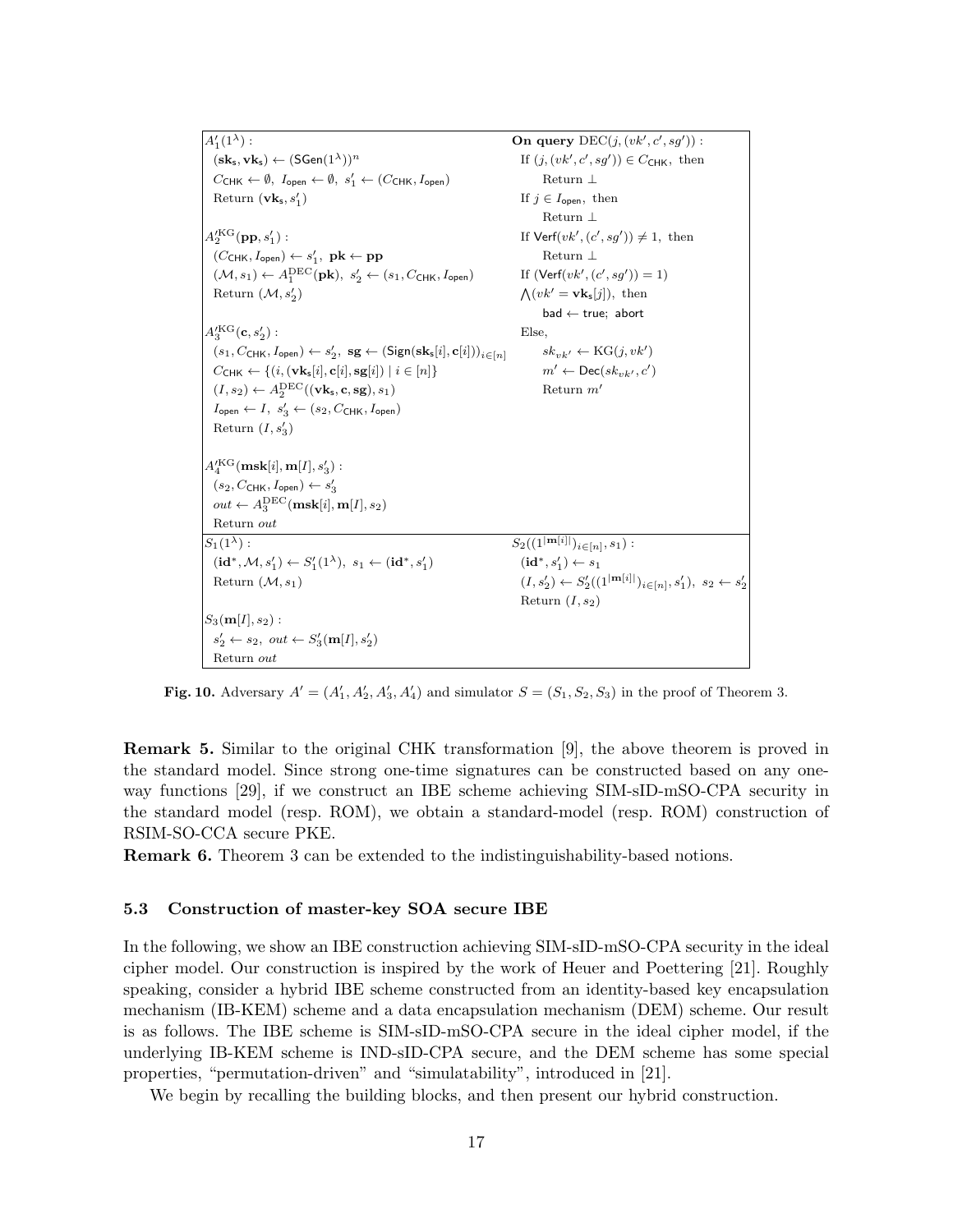(Partial) permutation. For a finite domain D, we say that a relation  $R = R^{(l)} \times R^{(r)} \subset \mathcal{D} \times \mathcal{D}$  is a partial permutation, if the following two conditions hold: (i) for any  $a_1, a_2, b \in \mathcal{D}$ , if  $(a_1, b) \in R$ and  $(a_2, b) \in R$ , then  $a_1 = a_2$ ; (ii) for any  $a, b_1, b_2 \in \mathcal{D}$ , if  $(a, b_1) \in R$  and  $(a, b_2) \in R$ , then  $b_1 = b_2$ . We say that R is a permutation on D if in addition  $|R| = |\mathcal{D}|$ . Trivially, any blockcipher  $E_k$ , where k is the secret key, with domain  $\mathcal D$  is a permutation on  $\mathcal D$ . Throughout this paper, let  $\mathcal P(\mathcal D)$  (resp.  $\mathcal{PP}(\mathcal{D})$  denote the set of all permutations (resp. partial permutations) on D. Any  $R \in \mathcal{PP}(\mathcal{D})$ can be completed to a full permutation by adding sufficiently many  $(a, b) \in (D \setminus R^{(l)}) \times (D \setminus R^{(r)})$ to it (of course, updating  $R^{(l)}$  and  $R^{(r)}$  at every step). Furthermore, as pointed out in [21], if  $R \leftarrow \mathcal{PP}(\mathcal{D})$  and  $(a, b) \leftarrow (\mathcal{D} \setminus R^{(l)}) \times (\mathcal{D} \setminus R^{(r)})$ , then the above obtained full permutation is uniformly distributed in  $\mathcal{P}(\mathcal{D})$ .

Data encapsulation mechanism. A data encapsulation mechanism (DEM) scheme, associated with a finite key space  $K$ , consists of two efficient algorithms (D.enc, D.dec). The encapsulation algorithm D.enc(k, m) takes a key  $k \in \mathcal{K}$  and a valid message m as input, and outputs a ciphertext c. The decapsulation algorithm  $D \text{.dec}(k, c)$  takes  $k \in \mathcal{K}$  and c as input, and returns a message m or  $\perp$ , which indicates that c is invalid. For correctness, we require that for any valid message m and any  $k \in \mathcal{K}$ , if  $c \leftarrow D$ .enc $(k, m)$ , then  $D$ .dec $(k, c) = m$ .

An oracle DEM for a domain  $\mathcal D$  is a DEM where both the encapsulation/decapsulation algorithms are allowed to access to a permutation on  $\mathcal{D}$  (in both directions). Specifically, for an oracle DEM ODEM = (OD.enc, OD.dec) associated with key space  $K$ , we write

 $c \leftarrow \mathsf{OD}.\mathsf{enc}^{f_p}(k,m)$  and  $m$  or  $\bot \leftarrow \mathsf{OD}.\mathsf{dec}^{f_p}(k,c)$ ,

which means that OD.enc, OD.dec both access to permutation  $f_p$ . Correctness requires that for any valid message m, any  $k \in \mathcal{K}$  and any  $f_p \in \mathcal{P}(\mathcal{D})$ , if  $c \leftarrow \text{OD.enc}^{f_p}(k,m)$ , then OD.dec<sup> $f_p(k, c) = m$ .</sup>

**Definition 5 (Permutation-driven DEM [21]).** For two key spaces  $\mathcal{K}_E$  and  $\mathcal{K}_O$ , a DEM (D.enc, D.dec), associated with key space  $\mathcal{K} = \mathcal{K}_E \times \mathcal{K}_O$ , is called  $(\mathcal{K}_E, \mathcal{D})$ -permutation-driven, if there exists an oracle DEM ODEM = (OD.enc, OD.dec) for domain  $D$  associated with key space  $\mathcal{K}_O$ , and a blockcipher  $(E_{k^e})_{k^e \in \mathcal{K}_E}$  on domain  $\mathcal{D}$ , such that for any valid message m, any  $k^{\texttt{o}} \in \mathcal{K}_O$ , and ciphertext  $c$ ,  $D$ .enc $((k^{\texttt{e}}, k^{\texttt{o}}), m) := OD$ .enc $^{E_{k^{\texttt{e}}}}(k^{\texttt{o}}, m)$  and  $D$ .dec $((k^{\texttt{e}}, k^{\texttt{o}}), c) :=$ OD.dec $^{E_{k^e}}(k^o, c)$ .

**Definition 6 (Simulatable oracle DEM [21]).** Consider an oracle DEM ODEM = (OD.enc, OD.dec) for domain D associated with key space K. ODEM is called  $\epsilon$ -simulatable, if there exist two PPT algorithms Fake and Make, and a negligible function  $\epsilon$ , such that the following conditions hold:

- 1. Algorithm Fake(k, |m|) takes a key  $k \in \mathcal{K}$  and the length of a message m as input, and outputs a ciphertext c and some state information st. Algorithm  $\mathsf{Make}(m, st)$  takes a valid message m and st as input, and outputs a partial permutation  $f_{pp} \in \mathcal{PP}(\mathcal{D})$ .
- 2. For  $(c, st) \leftarrow$  Fake $(k, |m|)$  and  $f_{pp} \leftarrow$  Make $(m, st)$ ,  $f_{pp}$  can be completed to a uniformly distributed full permutation  $f_p \in \mathcal{P}(\mathcal{D})$ . More precisely, for every  $f_{pp} \in \mathcal{PP}(\mathcal{D})$ , we write  $f_{pp}:=R^{(l)}\times R^{(r)}.$  If  $(c,st)\leftarrow$  Fake $(k,|m|),$   $f_{pp}\leftarrow$  Make $(m,st),$  and  $f_p\in \mathcal{P}(\mathcal{D})$  is obtained by adding all  $(a, b) \leftarrow (\mathcal{D} \setminus R^{(l)}) \times (\mathcal{D} \setminus R^{(r)})$  step by step (and updating  $R^{(l)}$  and  $R^{(r)}$  at every step) to  $f_{pp}$ , then we will obtain  $f_p \leftarrow \mathcal{P}(\mathcal{D})$ .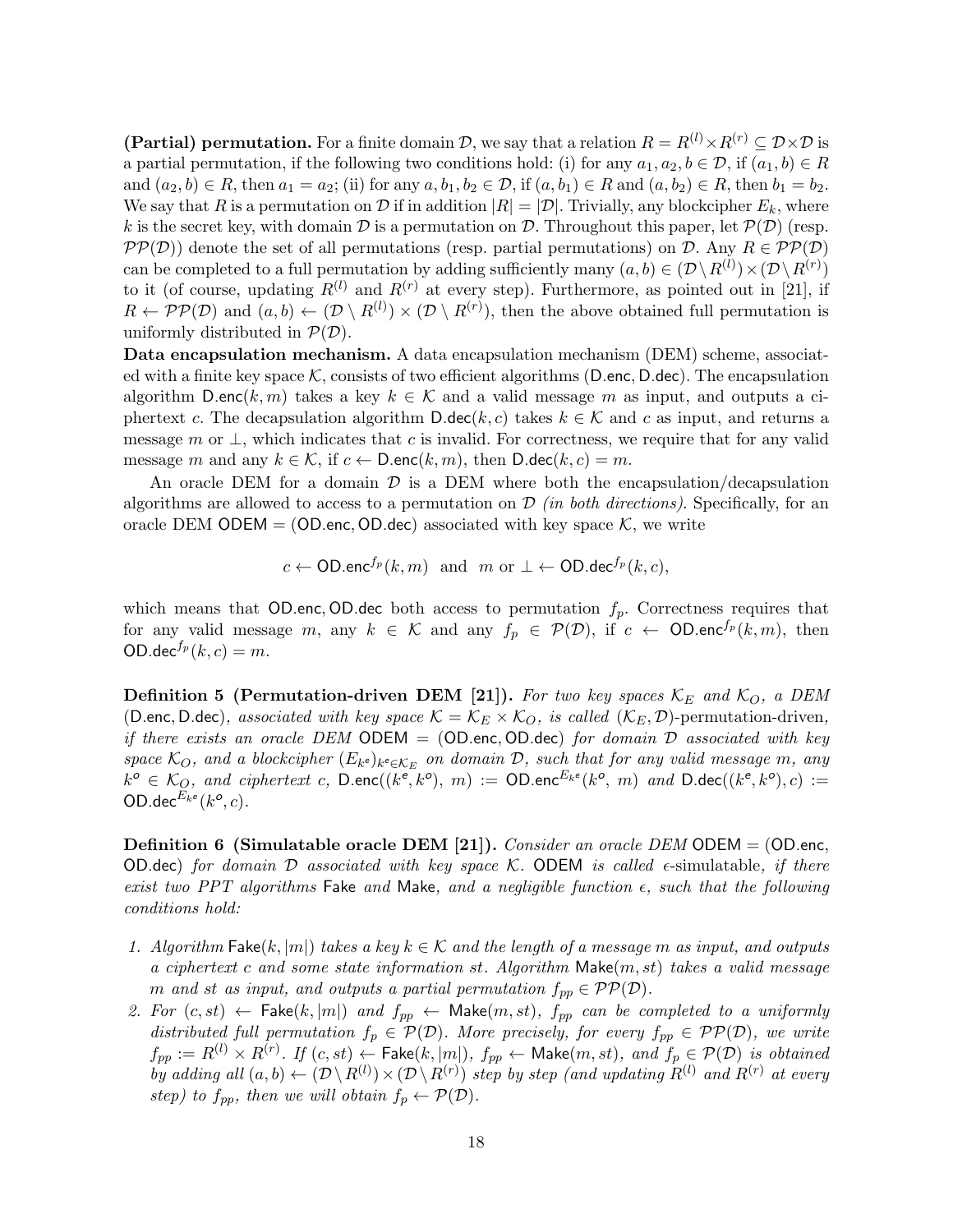| $\boxed{\mathsf{Exp}^{\text{ind-sid-cpa}}_{\mathsf{IBKEM},A}(\lambda)}$                         | KG(id):                                         |
|-------------------------------------------------------------------------------------------------|-------------------------------------------------|
| $(id^*, s_1) \leftarrow A_1(1^{\lambda}), b \leftarrow \{0, 1\}$                                | If $id = id^*$ , then return $\perp$            |
| $(pp, msk) \leftarrow \mathsf{PGen}(1^{\lambda}), (k_0, c) \leftarrow \mathsf{Encap}(pp, id^*)$ | $sk_{id} \leftarrow \mathsf{KGen}(pp, msk, id)$ |
| $k_1 \leftarrow \mathcal{K}, b' \leftarrow A_2^{\text{KG}}(pp, c, k_b, s_1)$                    | Return $sk_{id}$                                |
| Return $(b' = b)$                                                                               |                                                 |

Fig. 11. Experiment for defining IND-sID-CPA security of an IB-KEM scheme IBKEM.

| $PGen_{\rm hvb}(1^{\lambda})$ :                   | $ KGen_{\rm hvb}(pp,msk,id):$                   | $\left \mathsf{Enc}_{\text{hyb}}(pp, id, m) : \right $ | $ \mathsf{Dec}_{\text{hvb}}(pp, sk_{id}, (c_1, c_2)) :  $ |
|---------------------------------------------------|-------------------------------------------------|--------------------------------------------------------|-----------------------------------------------------------|
| $(pp, msk) \leftarrow \mathsf{PGen}(1^{\lambda})$ | $sk_{id} \leftarrow \mathsf{KGen}(pp, msk, id)$ | $(k, c_1) \leftarrow$ Encap $(pp, id)$                 | $k \leftarrow \mathsf{Decap}(pp, sk_{id}, c_1)$           |
| Return $(pp, msk)$                                | Return $sk_{id}$                                | $c_2 \leftarrow \mathsf{D}.\mathsf{enc}(k,m)$          | If $k = \perp$ , then return $\perp$                      |
|                                                   |                                                 | Return $(c_1, c_2)$                                    | $m \leftarrow D \cdot \text{dec}(k, c_2)$                 |
|                                                   |                                                 |                                                        | Return $m$                                                |

Fig. 12. Construction of IBE<sub>hyb</sub>.

3. If  $(c, st) \leftarrow$  Fake $(k, |m|)$ ,  $f_{pp} \leftarrow$  Make $(m,st)$ , and  $f_p \in \mathcal{P}(\mathcal{D})$  is obtained by adding all  $(a,b) \leftarrow (\mathcal{D} \setminus R^{(l)}) \times (\mathcal{D} \setminus R^{(r)})$  to  $f_{pp}$ , then we have

$$
\Pr\left[c \neq \text{OD.enc}^{f_p}(k, m)\right] \le \epsilon,
$$

where the probability is also taken over all steps of  $(a, b) \leftarrow (\mathcal{D} \setminus R^{(l)}) \times (\mathcal{D} \setminus R^{(r)})$ .

4. The total running time of  $\mathsf{False}(k, |m|)$  and  $\mathsf{Make}(m, st)$  is at most the running time of OD.enc $(k, m)$ , not counting the latter's oracle queries.

As shown in [21], some blockcipher-based DEM schemes standardised by NIST (e.g., [13, 16, 14, 15]) are permutation-driven and simulatable.

IND-sID-CPA security for IB-KEM. We present the notion of IND-sID-CPA security for IB-KEM as follows.

**Definition 7 (IND-sID-CPA).** An IB-KEM scheme IBKEM = (PGen, KGen, Encap, Decap) is IND-sID-CPA secure, if for any PPT adversary A, the advantage

$$
\mathbf{Adv}_{\mathsf{IBKEM},A}^{\mathrm{ind\text{-}sid\text{-}cpa}}(\lambda) := 2|\mathrm{Pr}[\mathsf{Exp}_{\mathsf{IBKEM},A}^{\mathrm{ind\text{-}sid\text{-}cpa}}(\lambda) = 1] - \frac{1}{2}|
$$

is negligible, where  $\mathsf{Exp}_{\mathsf{IBKEM}, A}^{\mathrm{ind-sid-cpa}}(\lambda)$  is defined in Fig. 11.

Construction of master-key SOA secure IBE. Let  $\mathcal{K}_E$  and  $\mathcal{K}_O$  be two key spaces. Let IBKEM = (PGen, KGen, Encap, Decap) be an IB-KEM scheme for session key space  $K = \mathcal{K}_E \times \mathcal{K}_O$ . For a DEM scheme DEM = (D.enc, D.dec) and IBKEM = (PGen, KGen, Encap, Decap), the hybrid IBE construction  $\text{IBE}_{\text{hyb}} = (\text{PGen}_{\text{hyb}}, \text{KGen}_{\text{hyb}}, \text{Enc}_{\text{hyb}}, \text{Dec}_{\text{hyb}})$  is shown in Fig. 12. Verifying correctness is trivial. Now we turn to security analysis. Formally, we have the following theorem.

**Theorem 4.** If DEM is  $(\mathcal{K}_E, \mathcal{D})$ -permutation-driven, where its underlying oracle DEM ODEM associated with key space  $\mathcal{K}_O$  is  $\epsilon$ -simulatable and its underlying E is modeled as an ideal cipher, and IBKEM is IND-sID-CPA secure and E-independent, then  $\text{IBE}_{hyb}$  is SIM-sID-mSO-CPA secure.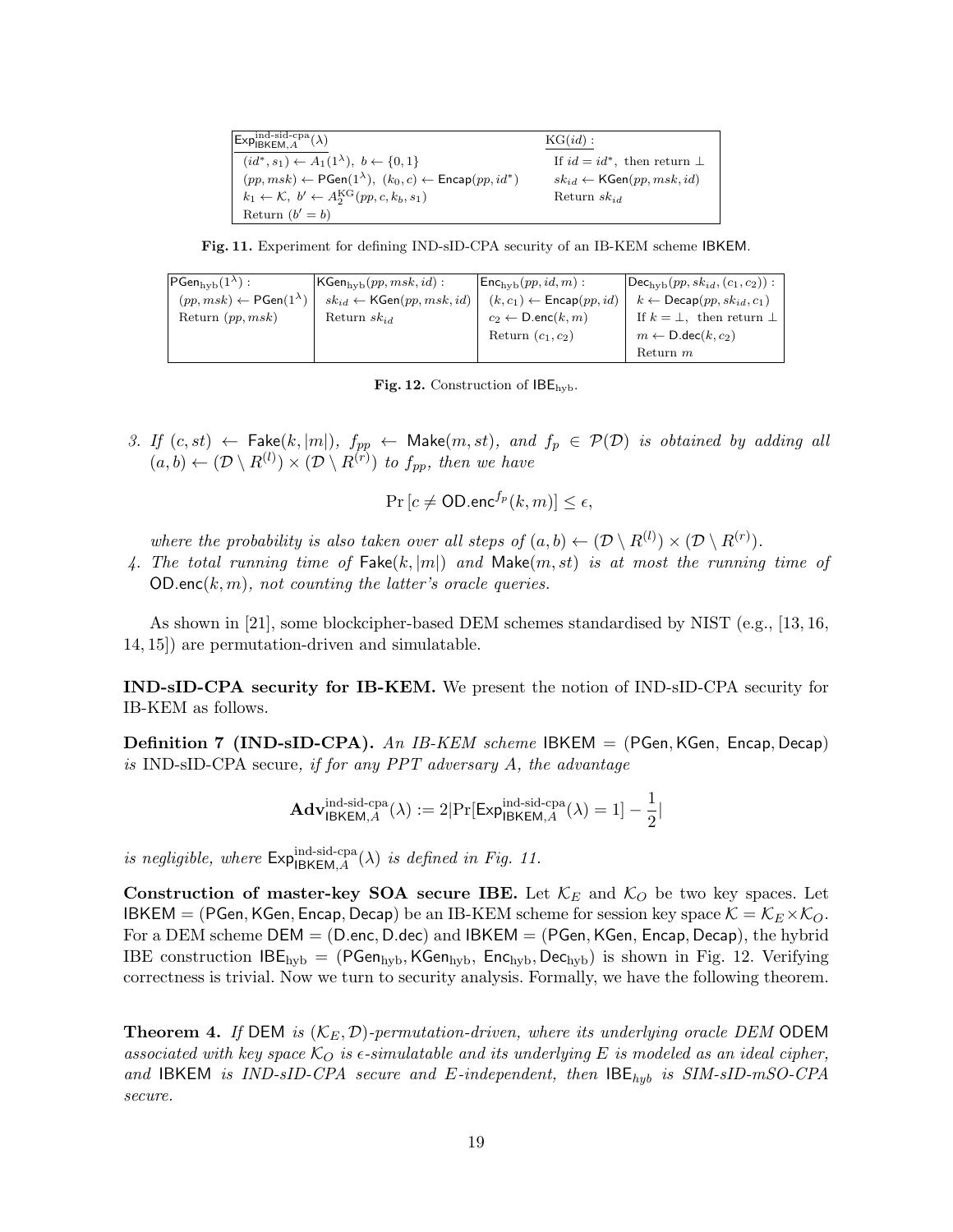|                 | Games $G_0 - G_4$                                                                                                                                                                                          |                  |    | On query $KG(j, id)$ :                                                                                                      |  |
|-----------------|------------------------------------------------------------------------------------------------------------------------------------------------------------------------------------------------------------|------------------|----|-----------------------------------------------------------------------------------------------------------------------------|--|
|                 | 01 $I_{\text{open}} \leftarrow \emptyset$ , $KE \leftarrow \emptyset$ , $KQ \leftarrow \emptyset$                                                                                                          |                  |    | 27 If $(id = id^*[j]) \bigvee (j \in I_{open}),$ then                                                                       |  |
|                 | 02 $(\mathbf{id}^*:=(\mathbf{id}^*[i])_{i\in[n]},s_1)\leftarrow A_1^{\mathrm{E}}(1^{\lambda})$                                                                                                             |                  | 28 | Return $\perp$                                                                                                              |  |
|                 | 03 (pp, msk) $\leftarrow (PGen(1^{\lambda}))^n$                                                                                                                                                            |                  |    | 29 $sk_{id} \leftarrow \mathsf{KGen}(\mathbf{pp}[j], \mathbf{msk}[j], id)$                                                  |  |
|                 | 04 $(\mathcal{M}, s_2) \leftarrow A_2^{\text{KG}, \text{E}}(\text{pp}, s_1)$                                                                                                                               |                  |    | 30 Return $sk_{id}$                                                                                                         |  |
|                 | 05 $\mathbf{m} := (\mathbf{m}[i])_{i \in [n]} \leftarrow \mathcal{M}$                                                                                                                                      |                  |    |                                                                                                                             |  |
|                 | 06 For $i=1$ to n                                                                                                                                                                                          |                  |    | On query $E^+(k^e, a)$ :                                                                                                    |  |
| 07              | $(\mathbf{k}[i], \mathbf{c}_1[i]) \leftarrow \mathsf{Encap}(\mathbf{pp}[i], \mathbf{id}^*[i])$                                                                                                             |                  |    | 31 If $k^e \in KE \setminus {\bf k}^e[I_{\text{open}}]$ , $//\mathbf{G}_3 - \mathbf{G}_4$                                   |  |
| 08              | $(\mathbf{k}^{\mathsf{e}}[i], \mathbf{k}^{\mathsf{o}}[i]) \leftarrow \mathbf{k}[i]$                                                                                                                        |                  |    | 32 then $\mathsf{bad}_3 \leftarrow \mathsf{true}$ ; abort $//\mathbf{G}_3 - \mathbf{G}_4$                                   |  |
| 09              | If $\mathbf{k}^e[i] \in KE \bigcup KQ$ , then                                                                                                                                                              |                  |    | $//\mathbf{G}_1 - \mathbf{G}_4$ 33 If $a \notin E_{k^e}^{(l)}$ , then                                                       |  |
| 10 <sup>°</sup> | $bad_1 \leftarrow true$ ; abort                                                                                                                                                                            |                  |    | $1/G_1 - \mathbf{G}_4$ 34 $b \leftarrow \mathcal{D} \setminus E_{k^e}^{(r)}$                                                |  |
| 11              | $\mathbf{c}_2[i] \leftarrow \textsf{OD}.\textsf{enc}^{\textsf{E}(\mathbf{k^e}[i],\cdot)}(\mathbf{k^o}[i],\mathbf{m}[i])$ $//\mathbf{G}_0 - \mathbf{G}_1$ 35 $E_{k^e} \leftarrow E_{k^e} \bigcup \{(a,b)\}$ |                  |    |                                                                                                                             |  |
| 12              | $(\mathbf{c}_2[i], st_i) \leftarrow \mathsf{Fake}(\mathbf{k}^\mathsf{o}[i],  \mathbf{m}[i] )$                                                                                                              |                  |    | $1/G_2 - G_4$ 36 $KQ \leftarrow KO$   {ke}                                                                                  |  |
| 13              | $f_{pp}^{(i)} \leftarrow$ Make $(m[i], st_i)$                                                                                                                                                              |                  |    | $//\mathbf{G}_2 - \mathbf{G}_3$ 37 Return $E_{k}^+(a)$                                                                      |  |
| 14              | $E_{\mathbf{k}^{\mathsf{e}}[i]} \leftarrow f_{pp}^{(i)}$                                                                                                                                                   | $1/G_2 - G_3$    |    |                                                                                                                             |  |
| 15              | If OD enc <sup>E(ketil, .</sup> )(k <sup>o</sup> [i], m[i]) $\neq$ c <sub>2</sub> [i], //G <sub>2</sub> - G <sub>3</sub> On query E <sup>-</sup> (keti).                                                   |                  |    |                                                                                                                             |  |
| 16              | then $bad_2 \leftarrow true$ ; abort                                                                                                                                                                       |                  |    | $1/ {\bf G}_2-{\bf G}_3 $ 38 If $k^\text{e}\in KE\setminus\{{\bf k}^\text{e}[I_\text{open}]\},\qquad /{\bf G}_3-{\bf G}_4 $ |  |
| 17              | $KE \leftarrow KE \bigcup {\bf k}^e[i], KQ \leftarrow KQ \bigcup {\bf k}^e[i]$                                                                                                                             |                  |    | 39 then $\mathsf{bad}_3 \leftarrow \mathsf{true}$ ; abort $//\mathbf{G}_3 - \mathbf{G}_4$                                   |  |
| 18              | $\mathbf{c}[i] \leftarrow (\mathbf{c}_1[i], \mathbf{c}_2[i])$                                                                                                                                              |                  |    | 40 If $b \notin E_{k^e}^{(r)}$ , then                                                                                       |  |
|                 | 19 $(I, s_3) \leftarrow A_3^{\text{KG},E}(\mathbf{c}, s_2), I_{\text{open}} \leftarrow I$                                                                                                                  |                  |    | $ 41 \quad a \leftarrow \mathcal{D} \setminus E_{k^e}^{(l)}$                                                                |  |
|                 | 20 For $i \in I$                                                                                                                                                                                           |                  |    | $//\mathbf{G}_4 42$ $E_{k^e} \leftarrow E_{k^e} \bigcup \{(a,b)\}\$                                                         |  |
| 21              | $f_{pp}^{(i)} \leftarrow \mathsf{Make}(st_i, \mathbf{m}[i])$                                                                                                                                               |                  |    | $//G_4 43$ $KQ \leftarrow KQ \cup \{k^e\}$                                                                                  |  |
| 22              | $E_{\mathbf{k}^{\mathsf{e}}[i]} \leftarrow f_{pp}^{(i)}$                                                                                                                                                   |                  |    | $//G_4 44$ Return $E_{k^e}(b)$                                                                                              |  |
| 23              | If OD.enc <sup>E(k<sup>e</sup>[i], <math>\cdot</math>)(k<sup>o</sup>[i], m[i]) <math>\neq</math> c<sub>2</sub>[i],</sup>                                                                                   | //G <sub>4</sub> |    |                                                                                                                             |  |
| 24              | then abort                                                                                                                                                                                                 | //G <sub>4</sub> |    |                                                                                                                             |  |
|                 | 25 out $\leftarrow A_{4}^{\text{KG},E}(\text{msk}[I], \text{m}[I], s_3)$                                                                                                                                   |                  |    |                                                                                                                             |  |
|                 | 26 Return $(m, \mathcal{M}, id^*, I, out)$                                                                                                                                                                 |                  |    |                                                                                                                             |  |

Fig. 13. Games  $G_0 - G_4$  in the proof of Theorem 4. Note that lines ending with a range of games  $G_{j_1} - G_{j_2}$ (resp.  $\mathbf{G}_j$ ) are only executed when a game within the range is run. Here  $\{ \mathbf{k}^{\mathbf{e}}[I'] \} := \{ \mathbf{k}^{\mathbf{e}}[i] \mid i \in I' \}.$ 

Proof. Before going into the formal proof, we introduce some notation. As pointed out in [21], any uniformly distributed partial permutation  $R = R^{(l)} \times R^{(r)} \subseteq \mathcal{D} \times \mathcal{D}$  can be completed to a uniformly distributed full permutation, by adding sufficiently many uniformly chosen pairs from  $(\mathcal{D} \setminus R^{(l)}) \times (\mathcal{D} \setminus R^{(r)})$ . Although  $E_{k^e} \in \mathcal{P}(\mathcal{D})$  (for any  $k^e \in \mathcal{K}_E$ ), in the following proof, we abuse notation and let " $E_{k^e}$ " denote the partial permutation which will be completed to  $E_{k^e}$ . Additionally, let  $E_{k^*}^+$  $k^{\text{e}}(\cdot) : E^{(l)}_{k^{\text{e}}}$  $\frac{d(k)}{k^e} \rightarrow E_{k^e}^{(r)}$  $\bar{k}_{k}^{(r)}$  and  $E_{k}^{-}$  $E_{k^{\mathtt{e}}}^{^{(-)}}(\cdot) : E_{k^{\mathtt{e}}}^{(r)}$  $\bar{k}^{\text{e}}_{k} \rightarrow E^{(l)}_{k \text{e}}$  $k<sup>{(t)}</sup>$  be two maps as follows: for any  $(a, b) \in E_{k^e}, E_{k^e}^+$  $k^{\text{+}}(a) = b$  and  $E_{k^{\text{e}}}$  $_{k=0}^{-}(b)=a.$ 

Now we turn to the formal proof. For any PPT adversary A attacking  $\text{IBE}_{\text{hyb}}$  in the sense of SIM-sID-mSO-CPA, let  $q_e$  denote the number of permutation queries made by A. We prove the theorem with a sequence of games  $G_0 - G_4$  in Fig. 13.

Firstly, note that the view of A in game  $\mathbf{G}_0$  is exactly the same as that in  $\mathsf{Exp}_{\mathsf{IBE}_{\mathrm{hyb}},A}^{\mathrm{sim-sid-mso-cpa-real}}$ , so the final outputs of these two games are identical, i.e.,  $\mathbf{G}_0 = \mathsf{Exp}_{\mathsf{IBE}_{\mathrm{hyb}}, A}^{\mathrm{sim-sid-mso-cpa-real}}(\lambda)$ .

Games  $G_1$  and  $G_0$  are identical until bad<sub>1</sub> (lines 09 and 10) occurs. Thus, for any PPT distinguisher D,  $|\Pr[D(\mathbf{G}_1) = 1] - \Pr[D(\mathbf{G}_0) = 1]| \leq \Pr[\mathsf{bad}_1]$ . Note that  $\mathsf{bad}_1$  occurs iff during the generation of the challenge ciphertext vector in  $\mathbf{G}_0$ , the *i*<sup>th</sup> iteration of OD.enc would have access to a *non-empty* permutation  $E(\mathbf{k}^{e}[i], \cdot)$  for some  $i \in [n]$ . Let bad<sub>1</sub><sup>(i)</sup> denote the event bad<sub>1</sub> which is caused by the i<sup>th</sup> iteration of OD.enc. For any fixed  $i \in [n]$ , we construct a PPT IND-sID-CPA adversary B attacking IBKEM, based on A, as shown in Fig. 14. Denote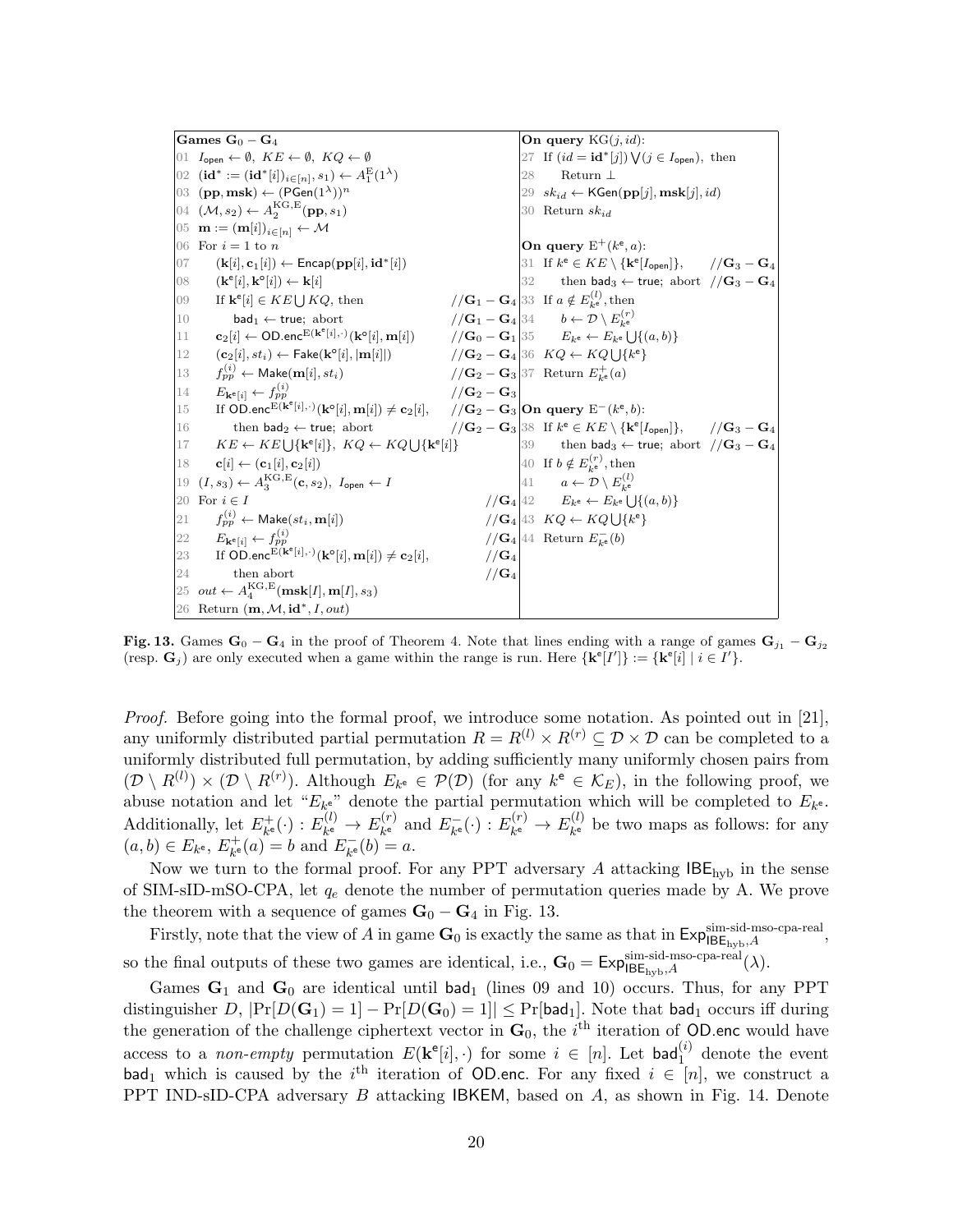$B_1(1^{\lambda})$ :  $\qquad \qquad \textbf{On query KG}_A(i, id):$  $KE \leftarrow \emptyset$ ,  $KQ \leftarrow \emptyset$ ,  $(\mathbf{id}^*, s_1) \leftarrow A_1^{\text{E}}$  $(1^{\lambda})$  If  $(id = id^{*}[j]) \bigvee (j \in I_{\text{open}})$ , then return  $\perp$  $s_1^B \leftarrow (\mathbf{id}^*, s_1, KE, KQ)$  If  $j \neq i$ , then Return  $(\mathbf{id}^*[i], s_1^B)$  $sk_{id} \leftarrow \mathsf{KGen}(\mathbf{pp}[j], \mathbf{msk}[j], id)$ Else,  $B_2^{\text{KG}}(pp, c, k, (\mathbf{id}^*, s_1, KE, KQ))$ : sk<sub>id</sub> ← KG(id)  $\mathbf{p}[\mathbf{i}] \leftarrow pp, I_{\text{open}} \leftarrow \emptyset$  Return  $sk_{id}$  $(\mathbf{pp}[n]\backslash\{i\}, \mathbf{msk}[n]\backslash\{i\}) \leftarrow (\mathsf{PGen}(1^{\lambda}))_{j \in [n] \backslash \{i\}}$  $(\mathcal{M}, s_2) \leftarrow A_2^{\text{KG}_A, \text{E}}(\text{pp}, s_1)$  On query E  $^+(k^e, a)$ :  $\mathbf{m} \leftarrow \mathcal{M}$  If  $a \notin E_{k^e}^{(l)}$ , then For  $j = 1$  to  $i - 1$  $_k^{\left(r\right)}$  $(k[j], c_1[j]) \leftarrow$  Encap $(pp[j], id^*[j])$ [j])  $E_{k^e} \leftarrow E_{k^e} \bigcup \{(a, b)\}$  $(\mathbf{k}^{\mathsf{e}}[j],\mathbf{k}^{\mathsf{o}})$  $[j] \leftarrow \mathbf{k}[j]$   $KQ \leftarrow KQ \cup \{k^e\}$  $\mathbf{c}_2[j] \leftarrow \mathsf{OD}.\mathsf{enc}^{\mathrm{E}(\mathbf{k}^\mathsf{e}[j],\cdot)}(\mathbf{k}^\mathsf{o})$ [j],  $\mathbf{m}[j]$  Return  $E_{k^e}^+(a)$  $KE \leftarrow KE \cup \{ \mathbf{k}^{\mathsf{e}}[j] \}, \ KQ \leftarrow KQ \cup \{ \mathbf{k}^{\mathsf{e}}[j] \}$  $c[j] \leftarrow (c_1[j], c_2[j])$  $^-(k^e, b)$ : For  $j = i$  $\binom{r}{k^e}$ , then  $(\mathbf{k}^{\mathsf{e}}[i],\mathbf{k}^{\mathsf{o}})$  $[i]) \leftarrow k$   $a \leftarrow \mathcal{D} \setminus E_{k^e}^{(l)}$ If  $\mathbf{k}^e[i] \in KE \bigcup KQ$ , then  $\beta$  $\ell \leftarrow 1$   $E_{k^e} \leftarrow E_{k^e} \bigcup \{(a, b)\}$ Else,  $\beta' \leftarrow 0$  $V \leftarrow 0$   $KQ \leftarrow KQ \cup \{k^e\}$ Return  $\beta'$  $\begin{array}{c|c} \hline \end{array}$  Return  $E_{k^e}^-(b)$ 

Fig. 14. Adversary  $B = (B_1, B_2)$  in the proof of Theorem 4.

by  $\beta$  the challenge bit of  $Exp_{IBKEM,B}^{ind-sid-cpa}$ . Note that B perfectly simulates  $G_0$  for A until the i<sup>th</sup> iteration of OD.enc during the generation of the challenge ciphertext vector. When  $\beta = 0$ , the distribution of  $(\mathbf{k}^{\mathsf{e}}[i], \mathbf{k}^{\mathsf{o}}[i])$  in B's simulation is identical to that in  $\mathbf{G}_0$ . In other words,  $Pr[\beta' = 1 | \beta = 0] = Pr[\text{bad}_1^{(i)}].$  On the other hand, when  $\beta = 1$ ,  $\mathbf{k}[i] = k$  is uniformly and independently sampled from K. Hence,  $Pr[\beta' = 1 | \beta = 1] \leq \frac{q_e + n}{|K|}$ . Since IBKEM is IND-sID-CPA secure, we have that

$$
\mathbf{Adv}_{\mathsf{IBKEM},B}^{\text{ind-sid-cpa}}(\lambda) = 2 \left| \Pr[\mathsf{Exp}_{\mathsf{IBKEM},B}^{\text{ind-sid-cpa}}(\lambda) = 1] - \frac{1}{2} \right|
$$

$$
= \left| \Pr\left[\beta' = 1 \mid \beta = 0\right] - \Pr\left[\beta' = 1 \mid \beta = 1\right] \right| \ge \left| \Pr\left[\mathsf{bad}^{(i)}\right] - \frac{q_e + n}{|\mathcal{K}|} \right|
$$

is negligible. Thus, Pr  $[\mathsf{bad}_1^{(i)}] \leq \mathbf{Adv}_{\mathsf{IBKEM},B}^{\mathrm{ind-sid-cpa}}(\lambda) + \frac{q_e+n}{|\mathcal{K}|}$  is negligible. A union bound shows that

$$
\Pr\left[\mathsf{bad}_1\right] \leq n \cdot (\mathbf{Adv}_{\mathsf{IBKEM},B}^{\mathrm{ind}\text{-} \mathrm{sid}\text{-} \mathrm{cpa}}(\lambda) + \frac{q_e + n}{|\mathcal{K}|}).
$$

Now, we stress that in  $\mathbf{G}_1$ , for each iteration of OD.enc during the generation of the challenge ciphertext vector, OD.enc always accesses to an empty permutation.

In game  $\mathbf{G}_2$ , OD.enc is replaced with Fake and Make. More precisely, line 11 is replaced with lines 12-16. For any  $i \in [n]$ , the partial permutation  $f_{\mathcal{PP}}^{(i)}$  output by Make can embedded into  $E_{\mathbf{k}^e[i]}$ , since  $E_{\mathbf{k}^e[i]}$  is empty when it is accessed to by OD.enc. We note that ODEM is  $\epsilon$ simulatable, so from A's point of view,  $\mathbf{G}_2$  and  $\mathbf{G}_1$  are identical except that  $\mathbf{G}_2$  sets bad<sub>2</sub>. Similarly, a simple union bound shows that  $Pr[bad_2] \leq n\epsilon$ . Therefore, for any PPT distinguisher  $D, |\Pr[D(\mathbf{G}_2)=1]-\Pr[D(\mathbf{G}_1)=1]| \leq n\epsilon.$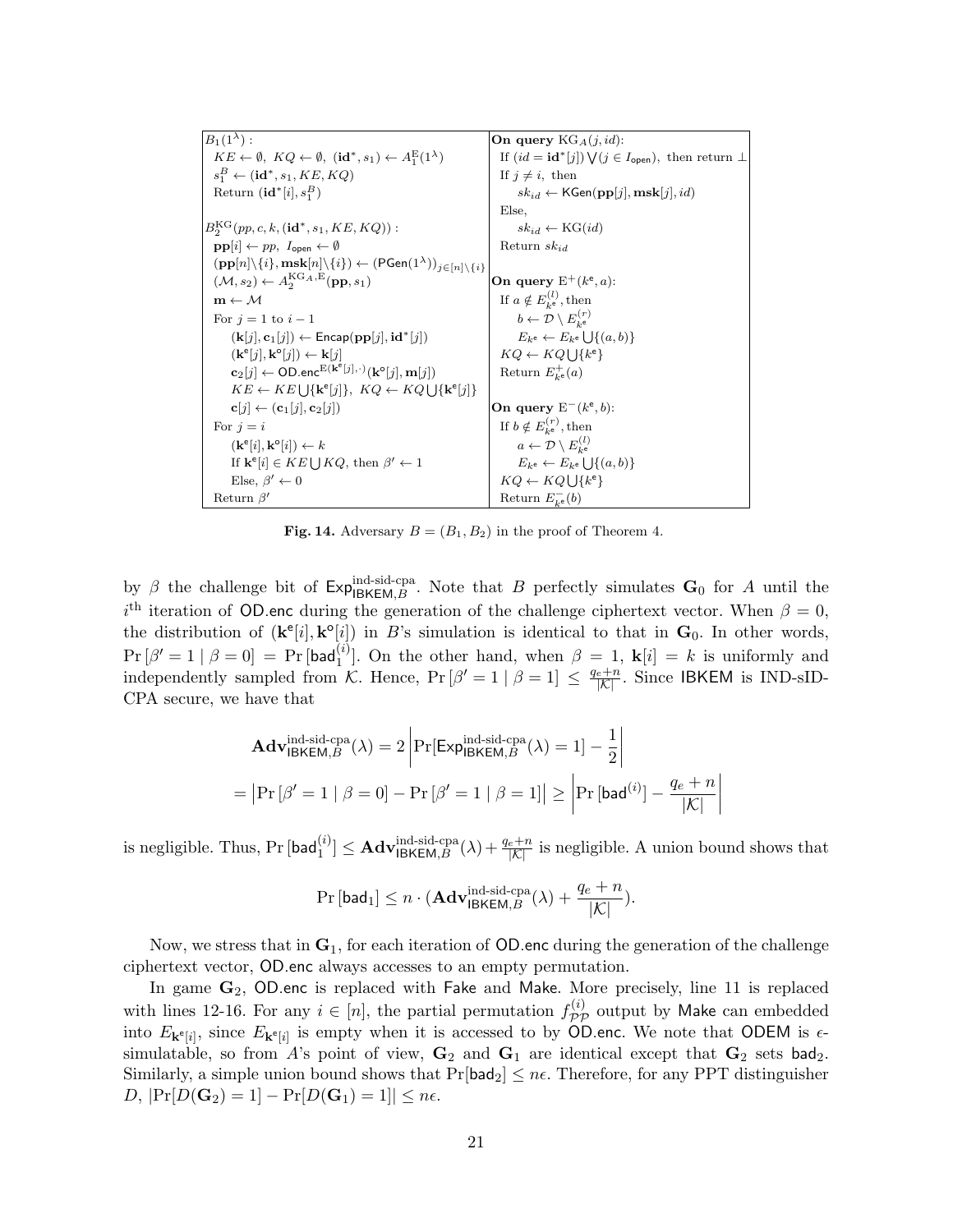$B_1'$ On query  $KG_A(i, id):$  $I_{open} \leftarrow \emptyset$ ,  $KE \leftarrow \emptyset$ ,  $KQ \leftarrow \emptyset$  $[j]$ )  $\bigvee (j \in I_{\text{open}})$ , then  $(\mathbf{id}^*, s_1) \leftarrow A_1^{\mathbf{E}}(1^{\lambda}), \ s_1^{B'} \leftarrow (\mathbf{id}^*, s_1, I_{\mathsf{open}}, KE, KQ)$  return  $\perp$ Return  $(\mathbf{id}^*[i], s_1^{B'}$ If  $j \neq i$ , then  $sk_{id} \leftarrow \mathsf{KGen}(\mathbf{pp}[j], \mathbf{msk}[j], id)$  $B'\substack{\text{KG}}{2}(pp, c, k, (\text{id}^*, s_1, I_{\text{open}}, KE, KQ))$ : Else,  $\mathbf{p}[\mathbf{i}] \leftarrow pp$  sk<sub>id</sub> ← KG(id)  $(\mathbf{pp}[n]\setminus\{i\},\mathbf{msk}[n]\setminus\{i\}) \leftarrow (\mathsf{PGen}(1^{\lambda}))_{j\in[n]\setminus\{i\}}$  Return  $sk_{id}$  $(\mathcal{M}, s_2) \leftarrow A_2^{\text{KG}_A, \text{E}}(\text{pp}, s_1)$  $\mathbf{m} \leftarrow \mathcal{M}$  On query  $\mathrm{E}^+(k^{\mathsf{e}}, a)$ : For  $j = 1$  to n  $e \in KE \setminus \{ \mathbf{k}^e[I_{\mathsf{open}}] \}$ If  $j = i$ , then  $\mathsf{bad}_3 \leftarrow \mathsf{true}$  $(\mathbf{k}^{\mathbf{e}}[j], \mathbf{k}^{\mathbf{o}}[j]) \leftarrow k, \ \mathbf{c}_1[j] \leftarrow c$  If  $a \notin E$  $\mathbf{h}_{k^{\mathsf{e}}}^{(l)}$ , then Else,  $b \leftarrow \mathcal{D} \setminus E_{k^e}^{(r)}$  $(k[j], \mathbf{c}_1[j]) \leftarrow$  Encap $(\mathbf{pp}[j], \mathbf{id}^*[j])$ [j])  $E_{k^e} \leftarrow E_{k^e} \bigcup \{(a, b)\}$  $(\mathbf{k}^{\mathsf{e}}[j],\mathbf{k}^{\mathsf{o}})$  $[j] \leftarrow \mathbf{k}[j]$   $KQ \leftarrow KQ \cup \{k^e\}$ If  $\mathbf{k}^{\mathsf{e}}[j] \in KE \bigcup KQ$ , then abort Return E  $\frac{1}{k^e}(a)$  $(c_2[j], st_j) \leftarrow \mathsf{Fake}(\mathbf{k}^\mathsf{o}[j], |\mathbf{m}[j]|)$  $f_{pp}^{(j)} \leftarrow {\sf Make}({\bf m}[j],st_j) \hspace{2cm} {\bm \O} {\bf n} \hspace{1mm} {\bm \textbf{query}} \hspace{1mm} {\bm \textbf{E}}$  $^-(k^e, b)$ :  $E_{\mathbf{k}^{\mathsf{e}}[j]} \leftarrow f_{pp}^{(j)}$  $\Pr_{pp}$  If k  $e \in KE \setminus {\bf \{k^e[I_{open}]\}}$ If  $\overrightarrow{OD}.\overrightarrow{enc^{E(k^{e}[j],\cdot)}}(k^{o}[j],m[j]) \neq c_{2}[j],$  then abort then  $\overrightarrow{bad_{3}} \leftarrow \overrightarrow{true}$  $KE \leftarrow KE \bigcup {\bf k}^e[j], KQ \leftarrow KQ \bigcup {\bf k}^e$ [j]} If  $b \notin E_{k^e}^{(r)}$ , then  $c[j] \leftarrow (c_1[j], c_2[j])$  a  $\leftarrow \mathcal{D} \setminus E$  $\frac{(l)}{k^{\mathsf{e}}}$  $(I, s_3) \leftarrow A_3^{\text{KG}, \text{E}}(\mathbf{c}, s_2), I_{\text{open}} \leftarrow I$   $E_{k^e} \leftarrow E_{k^e}$  $\bigcup \{(a, b)\}\$ If  $i\in I,$  then return  $\beta'=0$  $V = 0$   $KQ \leftarrow KQ \cup \{k^e\}$  $out \leftarrow A_4^{\text{KG},E}(\text{msk}[I], \text{m}[I], s_3)$  Return E  $\bar{k}$ <sup>e</sup> $(b)$ If bad<sub>3</sub> = true, then  $\beta' \leftarrow 1$ Else,  $\beta' \leftarrow 0$ Return  $\beta'$ 

**Fig. 15.** Adversary  $B' = (B'_1, B'_2)$  in the proof of Theorem 4. Here  $\{ \mathbf{k}^e[I_{open}] \} := \{ \mathbf{k}^e[i] \mid i \in I_{open} \}.$ 

Games  $\mathbf{G}_3$  and  $\mathbf{G}_2$  are identical until bad<sub>3</sub> (lines 31, 32, 38 and 39) occurs. Thus, for any PPT distinguisher D,  $|\Pr[D(\mathbf{G}_3) = 1] - \Pr[D(\mathbf{G}_2) = 1]| \leq \Pr[\mathsf{bad}_3]$ . Note that bad<sub>3</sub> occurs iff A submits a query on  $(k^e, x)$  to oracles  $E^+$  or  $E^-$ , such that  $k^e \in KE \setminus {\bf k}^e[I_{\text{open}}]$ . Let bad $_3^{(i)}$ denote the event bad<sub>3</sub> which is caused by the the query  $(k^e, x)$  satisfying  $k^e = \mathbf{k}^e[i]$ . Similarly, for any fixed  $i \in [n]$ , we construct a PPT IND-sID-CPA adversary B' attacking IBKEM, based on A, as shown in Fig. 15. Denote by  $\beta$  the challenge bit of  $Exp_{IBKEM,B'}^{ind-sid-cpa}$ . When  $\beta = 0$ , B''s simulation for A and game  $\mathbf{G}_2$  are identical except for the case  $i \in I$ . In B''s simulation, if  $i \in I$ , B' will return  $\beta' = 0$  directly, without continuing the simulation for A. We stress that in this case (i.e.,  $i \in I$ ), bad<sub>3</sub><sup>(i)</sup> does not occur and will not occur. Therefore, the probability that bad<sub>3</sub><sup>(i)</sup> occurs in B''s simulation (when  $\beta = 0$ ) and the probability in  $\mathbf{G}_2$  are equivalent. In other words,  $\Pr[\beta' = 1 \mid \beta = 0] = \Pr[\text{bad}_3^{(i)}]$ . On the other hand, when  $\beta = 1$ ,  $(\mathbf{k}^{\mathsf{e}}[i], \mathbf{k}^{\mathsf{o}}[i]) = k$ is uniformly and independently sampled from  $K$ . We claim that  $\mathbf{k}^{\mathsf{e}}[i]$  is uniformly distributed from A's point of view. The reason is as follows. Among all the elements that A sees, only  $(c_1[i], c_2[i])$  might contain information about  $\mathbf{k}^{\mathsf{e}}[i]$ . Note that  $\mathbf{k}^{\mathsf{e}}[i]$  is independent of  $c_1[i]$ , because  $\mathbf{k}^{\mathsf{e}}[i]$  independent of the computation of Encap.  $\mathbf{k}^{\mathsf{e}}[i]$  is also independent of  $\mathbf{c}_2[i]$ , since  $\mathbf{c}_2[i]$  is computed with  $\textsf{Fake}(\mathbf{k}^{\textsf{o}}[i], |\mathbf{m}[i]|)$  and  $\mathbf{k}^{\textsf{e}}[i]$  is independent of  $\mathbf{k}^{\textsf{o}}[i]$  and uniformly distributed. Hence, the probability that A generates  $k^e = \mathbf{k}^e[i]$  is at most  $\frac{q_e}{|\mathcal{K}|}$ . Thus,  $\Pr[\beta' = 1 | \beta = 1] \leq \frac{q_e}{|\mathcal{K}|}$ .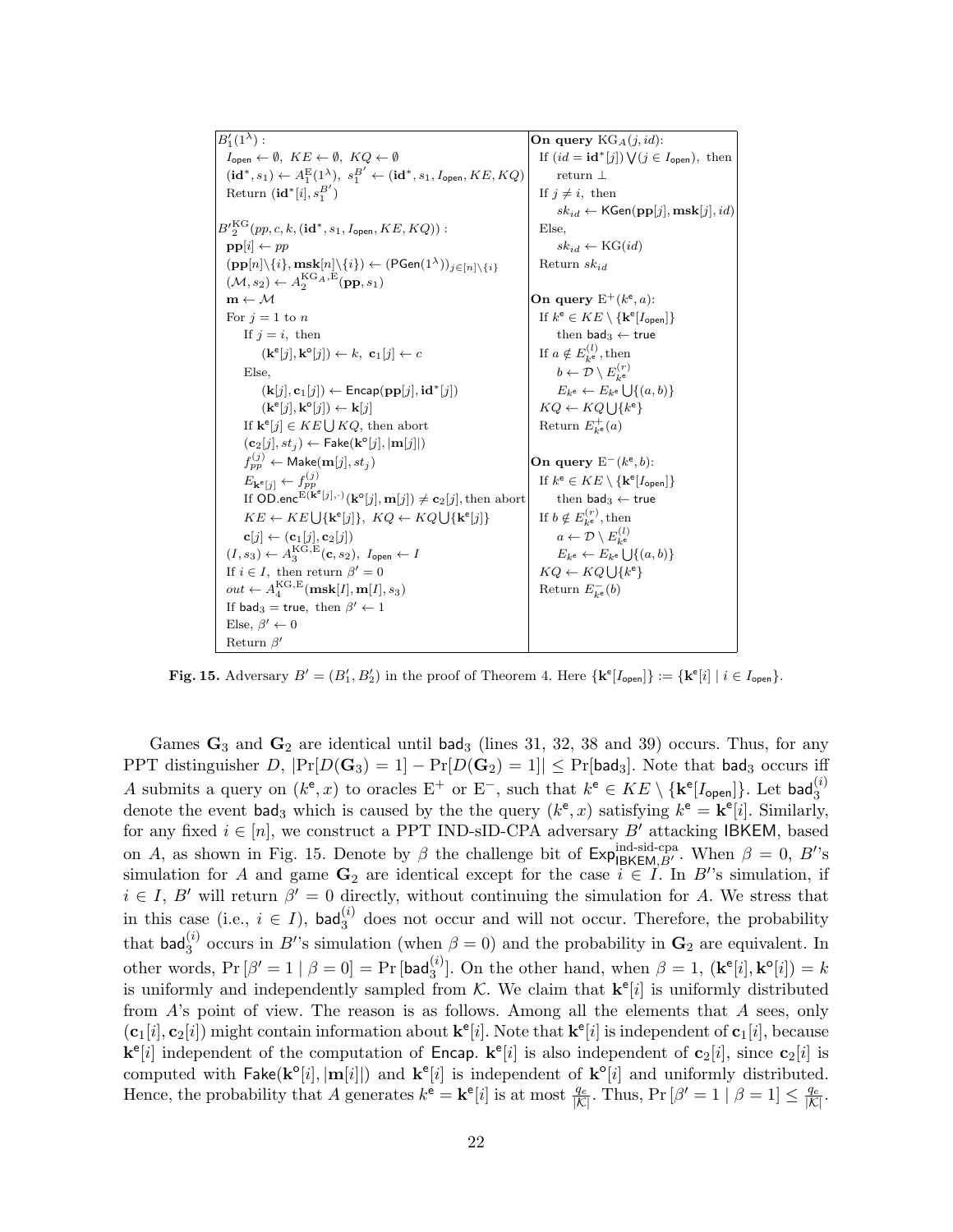$S_1(1^{\lambda})$ :  $\qquad \qquad \textbf{On query KG}(j, id):$  $I_{open} \leftarrow \emptyset$ ,  $KE \leftarrow \emptyset$ ,  $KQ \leftarrow \emptyset$  $[j]$ )  $\bigvee (j \in I_{\text{open}})$ , then  $(\mathbf{id}^*, s_1) \leftarrow A_1^{\mathrm{E}}$ Return  $\perp$  $(\mathbf{pp}, \mathbf{msk}) \leftarrow (\mathsf{PGen}(1^{\lambda}))^n$  sk<sub>id</sub> ← KGen $(\mathbf{pp}[j], \mathbf{msk}[j], id)$  $(\mathcal{M}, s_2) \leftarrow A_2^{\text{KG}, \text{E}}$ Return  $sk_{id}$  $\widetilde{s_1} \leftarrow (\mathbf{id}^*, \mathbf{pp}, \mathbf{msk}, s_2, I', KE, KQ, (E_{k^e})_{k^e \in KQ})$ Return (id<sup>\*</sup>,  $\mathcal{M}, \widetilde{s_1}$ )  $(\mathcal{M}, \widetilde{s}_1)$  **On query**  $E^+(k^e, a)$ : If  $k^e \in KE \setminus {\{\mathbf{k}^e[I_{\text{open}}]\}}$ , then abort  $S_2((1^{|{\mathbf{m}}[i]|})_{i \in [n]}$  $\begin{array}{lll} \left( \mathbf{1}^{|\mathbf{m}|i|} \right)_{i \in [n]}, \widetilde{s_1}) : \ \left( \mathbf{id}^*, \mathbf{pp}, \mathbf{msk}, s_2, I', KE, KQ, (E_{k^{\mathbf{e}}})_{k^{\mathbf{e}} \in KQ} \right) \leftarrow \widetilde{s_1} & b \leftarrow \mathcal{D} \setminus E \ \mathbf{F}_k & \mathbf{F}_k & \mathbf{F}_k & \mathbf{F}_k \end{array}$  $\mathbf{h}_{k^{\mathsf{e}}}^{(l)}$ , then  $_{k^{\mathsf{e}}}^{\left( r\right) }$ For  $i = 1$  to n  $\bigcup \{(a, b)\}\$  $(k[i], c_1[i]) \leftarrow$  Encap $(pp[i], id^*[i])$ [i])  $KQ \leftarrow KQ \cup \{k^e\}$  $(\mathbf{k}^{\mathsf{e}}[i],\mathbf{k}^{\mathsf{o}})$  $[i] \leftarrow \mathbf{k}[i]$  Return  $E_{k^e}^+(a)$ If  $\mathbf{k}^e[i] \in KE \bigcup KQ$ , then abort  $(c_2[i], st_i) \leftarrow \mathsf{Fake}(\mathbf{k}^{\mathsf{o}})$  $[i], |m[i]|$   $\qquad \qquad$   $\qquad$   $\qquad$   $\qquad$   $\qquad$   $\qquad$   $\qquad$   $\qquad$   $\qquad$   $\qquad$   $\qquad$   $\qquad$   $\qquad$   $\qquad$   $\qquad$   $\qquad$   $\qquad$   $\qquad$   $\qquad$   $\qquad$   $\qquad$   $\qquad$   $\qquad$   $\qquad$   $\qquad$   $\qquad$   $\qquad$   $\qquad$   $\qquad$   $\qquad$   $\qquad$   $\qquad$   $\qquad$   $\qquad$   $\qquad$  $KE \leftarrow KE \bigcup {\bf k}^e[i], KQ \leftarrow KQ \bigcup {\bf k}^e$ [i]} If  $k^e \in KE \setminus {\bf k}^e[I_{open}]\},\$  then abort  $c[i] \leftarrow (c_1[i], c_2[i])$  $\mathbf{r}_k^{(r)}$ , then  $(I, s_3) \leftarrow A_3^{\text{KG}, \text{E}}(\mathbf{c}, s_2), I_{\text{open}} \leftarrow I$   $a \leftarrow \mathcal{D} \setminus E$  $\frac{(l)}{k^{\mathsf{e}}}$  $\widetilde{s_2} \leftarrow (s_3, I_{\mathsf{open}}, KE, KQ, (E_{k^e})_{k^e \in KQ}, (st_i)_{i \in [n]})$  $\Big)$   $E_{k^e} \leftarrow E_{k^e} \bigcup \{(a, b)\}$ Return  $(I, \widetilde{s_2})$  $\{k^e\}$ Return  $E_{k^e}^-(b)$  $S_3(m[I], \widetilde{s_2})$  :  $(s_3, I_{\text{open}}, KE, KQ, (E_{k^e})_{k^e \in KQ}, (st_i)_{i \in [n]}) \leftarrow \widetilde{s_2}$ For  $i \in I$  $f_{pp}^{(i)} \leftarrow \mathsf{Make}(\mathbf{m}[i], st_i), \ E_{\mathbf{k}^e[i]} \leftarrow f_{pp}^{(i)}$ <br>If OD.enc<sup>E( $\mathbf{k}^e[i], \cdot$ )( $\mathbf{k}^o[i], \mathbf{m}[i] \right) \neq \mathbf{c}_2[i]$ , then abort</sup>  $out \leftarrow A_4^{\text{KG},\text{E}}(\textbf{msk}[I],\textbf{m}[I],s_3)$ Return out

Fig. 16. Simulator  $S = (S_1, S_2, S_3)$  in the proof of Theorem 4.

Since IBKEM is IND-sID-CPA secure,

$$
\mathbf{Adv}_{\mathsf{IBKEM},B'}^{\mathrm{ind-sid-cpa}}(\lambda) = 2 \left| \Pr[\mathsf{Exp}_{\mathsf{IBKEM},B'}^{\mathrm{ind-sid-cpa}}(\lambda) = 1] - \frac{1}{2} \right|
$$
  
= 
$$
|\Pr[\beta' = 1 | \beta = 0] - \Pr[\beta' = 1 | \beta = 1]| \geq |\Pr[\mathsf{bad}_3^{(i)}] - \frac{q_e}{|\mathcal{K}|}]
$$

is negligible. Thus,  $Pr[\text{bad}_3^{(i)}] \leq \text{Adv}_{\text{IBKEM},B'}^{\text{ind-sid-cpa}}(\lambda) + \frac{q_e}{|\mathcal{K}|}$  is negligible. A union bound shows that

$$
\Pr\left[\mathsf{bad}_3\right] \leq n \cdot (\mathbf{Adv}_{\mathsf{IBKEM},B'}^{\mathrm{ind}\text{-} \mathrm{sid}\text{-} \mathrm{cpa}}(\lambda) + \frac{q_e}{|\mathcal{K}|}).
$$

In game  $\mathbf{G}_4$ , the invocation of Make, the embedding procedure of  $E_{\mathbf{k}^e[i]}$ , and the consistency check of OD.enc (i.e., lines 13-16) are all moved from the generation of the challenge ciphertext vector to the opening procedure (i.e., lines 20-24), and the moved procedures are executed only for  $i \in I$ . We claim that from A's point of view,  $G_4 = G_3$ . The reasons are as follows. (i) In both  $\mathbf{G}_3$  and  $\mathbf{G}_4$ , what  $A_3$  sees are the challenge ciphertext vector c and two oracles, KG and E. (ii) The moved procedures do not affect the generation of  $\mathbf{c}$ . (iii) From A's point of view, the only elements, which might be affected by the moved procedures, are the partial permutations  $E_{\mathbf{k}^{\mathbf{e}}[i]}$  for all  $i \in [n]$ . (iv) The key generation oracle KG has nothing to do with  $E_{\mathbf{k}^{\mathbf{e}}[i]}$  for any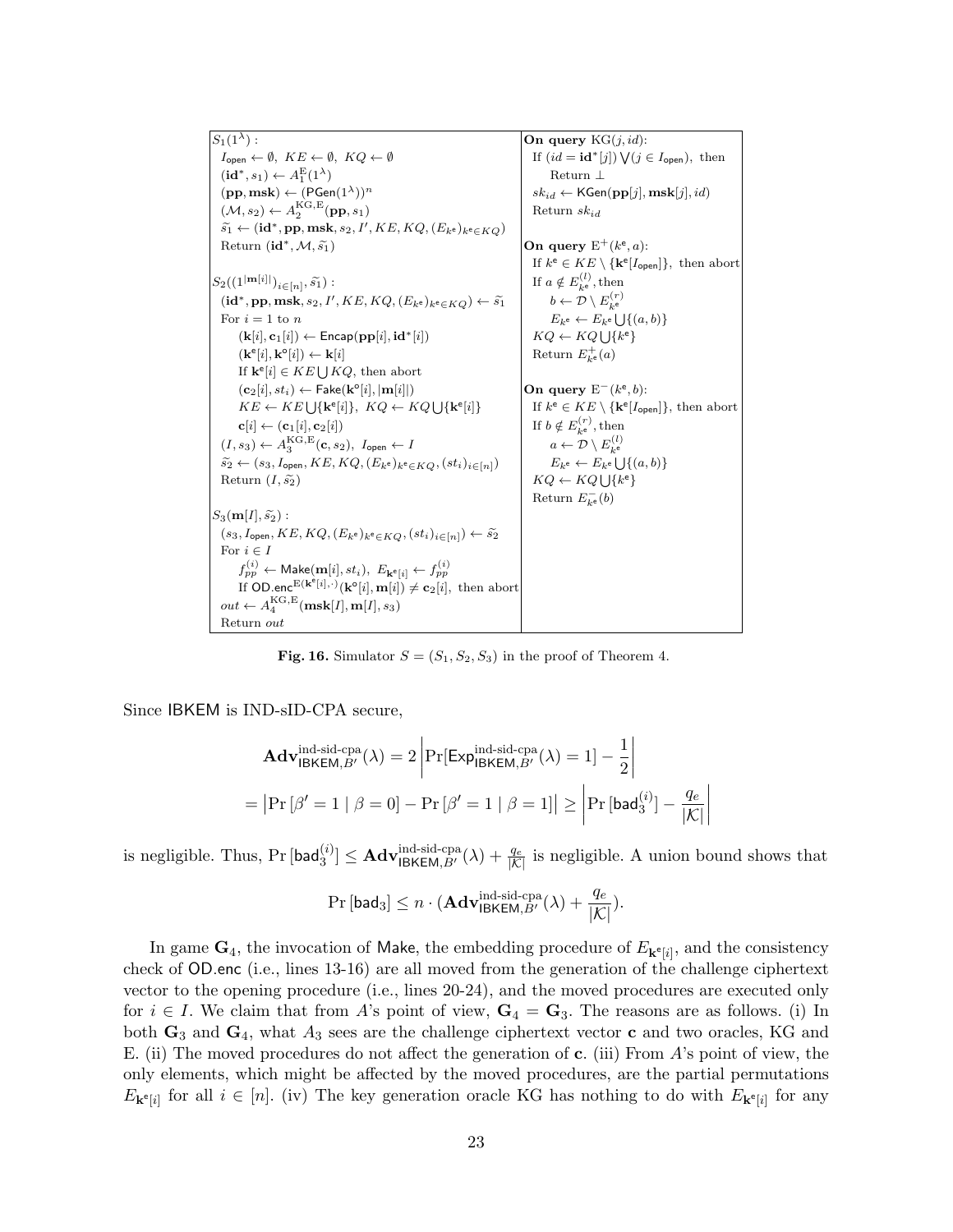$i \in [n]$ . (v) The modification from  $G_0$  to  $G_1$  (i.e., bad<sub>1</sub>) guarantees that when Make is invoked in  $\mathbf{G}_3$  (line 13),  $E_{\mathbf{k}^e[i]}$  (for any  $i \in [n]$ ) is empty; the modification from  $\mathbf{G}_2$  to  $\mathbf{G}_3$  (i.e., bad<sub>3</sub>) guarantees that in  $\dot{G}_3$ , the oracles  $E^+$  and  $E^-$  do not fill up  $E_{\mathbf{k}^e[i]}$  (for any  $i \in [n]$ ) with any pairs or reveal any information about  $E_{\mathbf{k}^e[i]}$  (for any  $i \in [n]$ ), until A makes an opening query I such that  $i \in I$ . In other words, in  $\mathbf{G}_3$ , for every  $i \in [n]$  there is at most one pair in  $E_{\mathbf{k}^e[i]}$  when  $A_3$  outputs I (in line 19), and no information on these  $\leq n$  pairs are revealed to  $A_3$  other than  $(\mathcal{M}, \mathbf{c}).$ 

Therefore, we derive that  $G_4 = G_3$ .

Now, we construct a PPT simulator S as shown in Fig. 16. Obviously S simulates  $\mathbf{G}_4$  for A perfectly, so we derive that  $\mathsf{Exp}_{\mathsf{IBE}_{\mathrm{hyb}},A,S}^{\mathrm{sim-sid-mso-cpa-ideal}}(\lambda) = \mathbf{G}_4$ , which concludes this proof.

 $\Box$ 

Remark 7. As mentioned earlier, the notion of indistinguishability-based sID-mSO-CPA (INDsID-mSO-CPA) security can be similarly defined. With similar technique as that of Theorem 4, we also can prove that  $\text{IBE}_{\text{hvb}}$  is IND-sID-mSO-CPA secure.

Acknowledgments. Zhengan Huang was supported by National Natural Science Foundation of China (No. 61702125, 61702126), and Scientific Research Foundation for Post-doctoral Researchers of Guangzhou (No. gdbsh2016020). Junzuo Lai was supported by National Natural Science Foundation of China (No. 61572235), Guangdong Natural Science Funds for Distinguished Young Scholar (No. 2015A030306045), and Pearl River S&T Nova Program of Guangzhou. Wenbin Chen was partly supported by the Program for Innovative Research Team in Education Department of Guangdong Province Under Grant No.2015KCXTD014. and No.2016KCXTD017. Jin Li was supported by National Natural Science Foundation of China (No. 61472091), National Natural Science Foundation for Outstanding Youth Foundation (No. 61722203), and the State Key Laboratory of Cryptology, Beijing, China.

# References

- 1. Bellare M., Hofheinz D., Yilek S.: Possibility and impossibility results for encryption and commitment secure under selective opening. In: EUROCRYPT 2009. LNCS, vol. 5479, pp. 1-35. Springer (2009).
- 2. Bellare M., Rogaway P.: Code-based game-playing proofs and the security of triple encryption. In: EURO-CRYPT 2006. LNCS, vol. 4004, pp. 409-426. Springer (2006).
- 3. Bellare M., Waters B., Yilek S.: Identity-based encryption secure against selective opening attack. In: TCC 2011. LNCS, vol. 6597, pp. 235-252, Springer (2011).
- 4. Bellare M., Yilek S.: Encryption schemes secure under selective opening attack. Cryptology ePrint Archive: Report 2009/101, 2009. https://eprint.iacr.org/2009/101/20120923:212424. Accessed 09 September 2017.
- 5. Bentahar K., Farshim P., Malone-Lee J., Smart N. P.: Generic constructions of identity-based and certificateless KEMs. J. Cryptol. 21(2), 178-199 (2008).
- 6. Böhl F., Hofheinz D., Kraschewski D.: On definitions of selective opening security. In: PKC 2012. LNCS, vol. 7293, pp. 522-539. Springer (2012).
- 7. Boneh D., Boyen X.: Efficient selective-ID secure identity-based encryption without random oracles. In: EUROCRYPT 2004. LNCS, vol. 3027, pp. 223-238. Springer (2004).
- 8. Boyen X., Li Q.: All-But-Many Lossy Trapdoor Functions from Lattices and Applications. In: CRYPTO 2017. LNCS, vol, 10403, pp. 298-331. Springer (2017).
- 9. Canetti R., Halevi S., Katz J.: Chosen-ciphertext security from identity-based encryption. In: EUROCRYPT 2004. LNCS, vol. 3027, pp. 207-222. Springer (2004).
- 10. Canetti R., Halevi S., Katz J.: Adaptively-secure, non-interactive public-key encryption. In: TCC 2005. LNCS, vol. 3378, pp. 150-168. Springer (2005).
- 11. Cramer R., Shoup V.: A practical public key cryptosystem provably secure against adaptive chosen ciphertext attack. In: CRYPTO 1998. pp. 13-25. Springer (1998).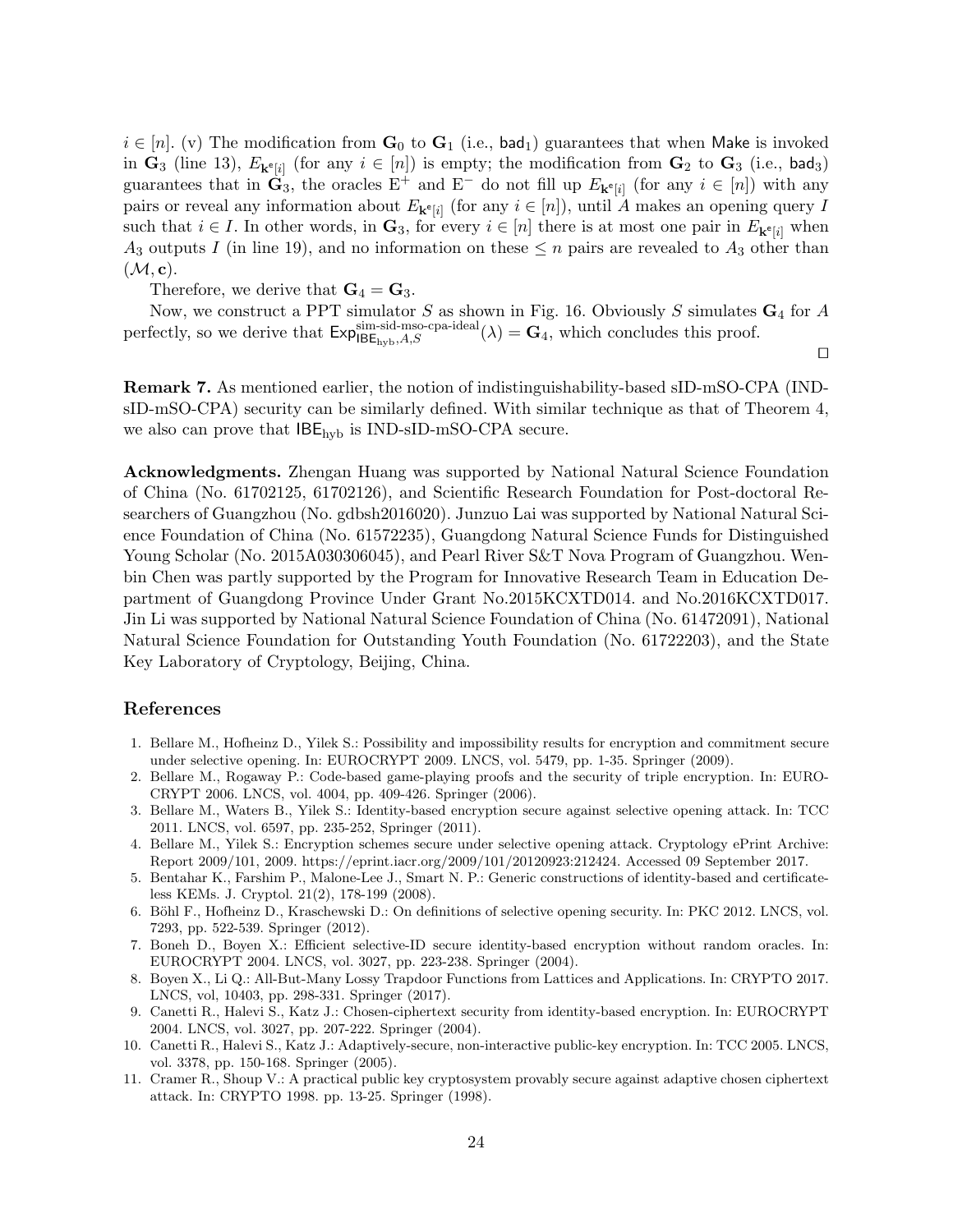- 12. Cramer R., Shoup V.: Universal hash proofs and a paradigm for adaptive chosen ciphertext secure public-key encryption. In: EUROCRYPT 2002. LNCS, vol. 2332, pp. 45-64. Springer (2002).
- 13. Dworkin M. J.: SP 800-38A: Recommendation for block cipher modes of operation: Methods and techniques. Technical report, National Institute of Standards and Technology, Gaithersburg, MD, United States (2001). http://nvlpubs.nist.gov/nistpubs/Legacy/SP/nistspecialpublication800-38a.pdf. Accessed 02 October 2017.
- 14. Dworkin M. J.: SP 800-38C: Recommendation for block cipher modes of operation: The CCM mode for authentication and confidentiality. Technical report, National Institute of Standards and Technology, Gaithersburg, MD, United States (2007). http://nvlpubs.nist.gov/nistpubs/Legacy/SP/nistspecialpublication800-38c.pdf. Accessed 02 October 2017.
- 15. Dworkin M. J.: SP 800-38D: Recommendation for block cipher modes of operation: Galois/Counter Mode (GCM) and GMAC. Technical report, National Institute of Standards and Technology, Gaithersburg, MD, United States (2007). http://nvlpubs.nist.gov/nistpubs/Legacy/SP/nistspecialpublication800-38d.pdf. Accessed 02 October 2017.
- 16. Dworkin M. J.: Addendum to SP 800-38A: Recommendation for block cipher modes of operation: Three variants of ciphertext stealing for CBC mode. Technical report, National Institute of Standards and Technology, Gaithersburg, MD, United States (2010). http://nvlpubs.nist.gov/nistpubs/Legacy/SP/nistspecialpublication800-38a-add.pdf. Accessed 02 October 2017.
- 17. Fehr S., Hofheinz D., Kiltz E., and Wee H.: Encryption schemes secure against chosen-ciphertext selective opening attacks. In: EUROCRYPT 2010. LNCS, vol. 6110, pp. 381-402. Springer (2010).
- 18. Hazay C., Patra A., Warinschi B.: Selective opening security for receivers. In: ASIACRYPT 2015. LNCS, vol. 9452, pp. 443-469. Springer (2015).
- 19. Hemenway B., Libert B., Ostrovsky R., Vergnaud D.: Lossy encryption: Constructions from general assumptions and efficient selective opening chosen ciphertext security. In: ASIACRYPT 2011. LNCS, vol. 7073, pp. 70-88. Springer (2011).
- 20. Heuer F., Jager T., Kiltz E., Schäge S.: On the Selective Opening Security of Practical Public-Key Encryption Schemes. In: PKC 2015. LNCS, vol. 9020, pp. 27-51. Springer (2015).
- 21. Heuer F., Poettering B.: Selective opening security from simulatable data encapsulation. In: ASIACRYPT 2016, LNCS, vol. 10032. Springer (2016).
- 22. Hofheinz D.: All-but-many lossy trapdoor functions. In: EUROCRYPT 2012. LNCS, vol. 7237, pp. 209-227. Springer (2012).
- 23. Hofheinz D., Jager T., Rupp A.: Public-Key Encryption with Simulation-Based Selective-Opening Security and Compact Ciphertexts. In: TCC 2016-B. LNCS, vol. 9986, pp. 146-168. Springer (2016).
- 24. Huang Z., Liu S., Qin B.: Sender-Equivocable Encryption Schemes Secure against Chosen-Ciphertext Attacks Revisited. In: PKC 2013, pp. 369-385. Springer (2013).
- 25. Huang Z., Liu S., Qin B., Chen K.: Fixing the Sender-Equivocable Encryption Scheme in Eurocrypt 2010. In: Intelligent Networking and Collaborative Systems (INCoS), 2013 5th International Conference on, pp. 366-372. IEEE (2013).
- 26. Holt, J. E.: Key Privacy for Identity Based Encryption. In: IACR Cryptology ePrint Archive, 2006, 120 (2006).
- 27. Jia D., Lu X., Li B.: Constructions Secure Against Receiver Selective Opening and Chosen Ciphertext Attacks. In: CT-RSA 2017. LNCS, vol. 10159, pp. 417-431. Springer (2017).
- 28. Lai J., Deng R. H., Liu S., Weng J., Zhao Y.: Identity-Based Encryption Secure against Selective Opening Chosen-Ciphertext Attack. In: EUROCRYPT 2014. LNCS, vol. 8441, pp. 77-92. Springer (2014).
- 29. Lamport L.: Constructing Digital Signatures from a One-Way Function. Technical Report CSL-98, SRI International, Palo Alto (1979). http://lamport.azurewebsites.net/pubs/dig-sig.pdf. Accessed 06 October 2017.
- 30. Li F., Shirase M., Takagi T.: Efficient Multi-PKG ID-Based Signcryption for Ad Hoc Networks. In: Information Security and Cryptology. Inscrypt 2008. Lecture Notes in Computer Science, vol 5487, pp. 289-304. Springer, Berlin, Heidelberg (2008).
- 31. Libert B., Sakzad A., Stehl´e D., Steinfeld R.: All-But-Many Lossy Trapdoor Functions and Selective Opening Chosen-Ciphertext Security from LWE. In: CRYPTO 2017. LNCS, vol, 10403, pp. 332-364. Springer (2017).
- 32. Paillier P.: Public-key cryptosystems based on composite degree residuosity classes. In: EUROCRYPT 1999, Vol. 1592, LNCS. pp. 223-238. Springer (1999).
- 33. Paterson K.G., Srinivasan S.: Security and Anonymity of Identity-Based Encryption with Multiple Trusted Authorities. In: Pairing-Based Cryptography - Pairing 2008. Pairing 2008. Lecture Notes in Computer Science, vol 5209, pp. 354-375. Springer, Berlin, Heidelberg (2008).
- 34. Wang, S., Cao, Z.: Practical identity-based encryption (IBE) in multiple PKG environments and its applications. In: Cryptology ePrint Archive, Report 2007/100 (2007), http://eprint.iacr.org/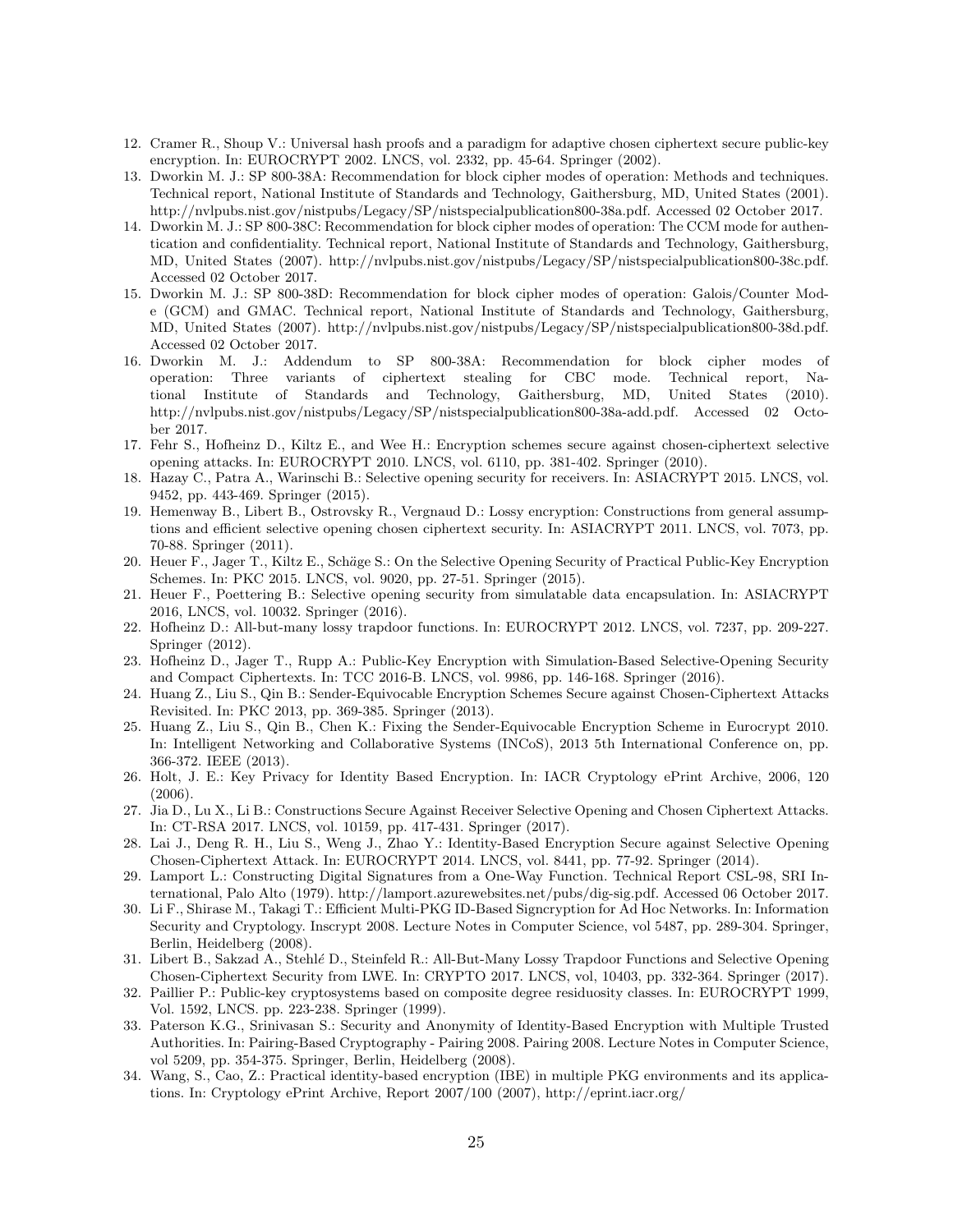## A Proof of Lemma 3

Proof (of Lemma 3). First, parse  $\mathbf{pk}[i] = (g_1, g_2, h, \theta, \varphi, hk), \, \mathbf{sk}[i] = (x, y, a, b, a', b')$  and  $\mathbf{tk}[i] =$ z. Denote the *i*<sup>th</sup> challenge ciphertext in  $\mathbf{G}_{n+i-1}$  by  $\mathbf{c}[i] = (u, v, w, e)$ . Let  $r_1 := \log_{g_1} u$  and  $r_2 := \log_{g_2} v = \log_{g_2} g_1 + r_1$ . So we have  $r_1 \neq r_2$ .

Game  $\mathbf{G}_{n+i-1}$  sets bad iff adversary A, without obtaining sk[i] through the opening query, submits a decryption query  $(i, c' = (u', v', w', e'))$  such that  $(i, c') \notin C$ ,  $u'^{z} \neq v'$ , and  $u'^{a+\alpha' a'} v'^{b+\alpha' b'} =$ e', where  $\alpha' = \text{HEvl}(hk, (u', v', w'))$ . There are four possible cases.

Case 1.  $(u', v', w', e') = (u, v, w, e).$ 

Since  $(i, c') \notin C$ , this case occurs only when A submits such a decryption query before receiving c. In  $\mathbf{G}_{n+i-1}$ , u is uniformly and independently chosen from  $\mathbb{G}_q$ . Notice that A makes at most  $q_d$  decryption queries, and that the best circumstance for A is that each decryption query will help  $A$  to eliminate one possible value of  $u$ . Hence, the probability that Case 1 occurs is at most  $\frac{qa}{q-q_d}$ , which is negligible.

We stress that this is a very loose bound. Because in  $\mathbf{G}_{n+i-1}$ ,  $v = g_1 g_2^r$  and  $\mathbf{c}[i]$  is generated with sk[i], the probability that A generates **c**[i] beforehand is much less than  $\frac{q_d}{q-q_d}$ .

Case 2.  $(u', v', w') = (u, v, w)$  and  $e' \neq e$ .

In this case,  $\alpha' = \alpha$  and  $u'^{a+\alpha' a'} v'^{b+\alpha' b'} = u^{a+\alpha a'} v^{b+\alpha b'} = e \neq e'$ . Hence,  $\mathbf{G}_{n+i-1}$  will not set bad.

Case 3.  $(u', v', w') \neq (u, v, w)$  and  $\alpha' = \alpha$ .

Since Hash is a CR hash function, the probability that the adversary generates  $(u', v', w')$ such that  $\text{HEvl}(hk, (u', v', w')) = \text{HEvl}(hk, (u, v, w))$  is negligible. Hence, Case 3 occurs with negligible probability.

Case 4.  $(u', v', w') \neq (u, v, w)$  and  $\alpha' \neq \alpha$ .

Let  $r'_1 := \log_{g_1} u'$  and  $r'_2 := \log_{g_2} v'$ . When  $\mathbf{G}_{n+i-1}$  sets bad,  $u'^z \neq v'$ , which implies  $r'_1 \neq r'_2$ . From the public key **pk** and the challenge ciphertext vector **c**, for  $\mathbf{sk}[i] = (x, y, a, b, a', b')$ , all the information on  $(a, b, a', b')$  that A learns is:

$$
\log_{g_1} \theta = a + bz,\tag{9}
$$

$$
\log_{g_1} \varphi = a' + b'z,\tag{10}
$$

$$
\log_{g_1} e = r_1 a + r_2 z b + r_1 \alpha a' + r_2 z \alpha b'. \tag{11}
$$

For the decryption query  $(i, (u', v', w', e')),$   $\mathbf{G}_{n+i-1}$  sets bad only if

$$
\log_{g_1} e' = r'_1 a + r'_2 z b + r'_1 \alpha' a' + r'_2 z \alpha' b'. \tag{12}
$$

Because

$$
\begin{vmatrix} 1 & z & 0 & 0 \ 0 & 0 & 1 & z \ r_1 & r_2z & r_1\alpha & r_2z\alpha \ r'_1 & r'_2z & r'_1\alpha' & r'_2z\alpha' \ \end{vmatrix} = z^2(r_2 - r_1)(r'_2 - r'_1)(\alpha - \alpha') \neq 0,
$$

equations  $(9)-(12)$  are linearly independent. Therefore, the probability that A submits a decryption query  $(i, (u', v', w', e'))$  where  $u'^z \neq v'$  for the first time, such that  $\mathbf{G}_{n+i-1}$  sets bad, is  $\frac{1}{q}$ .